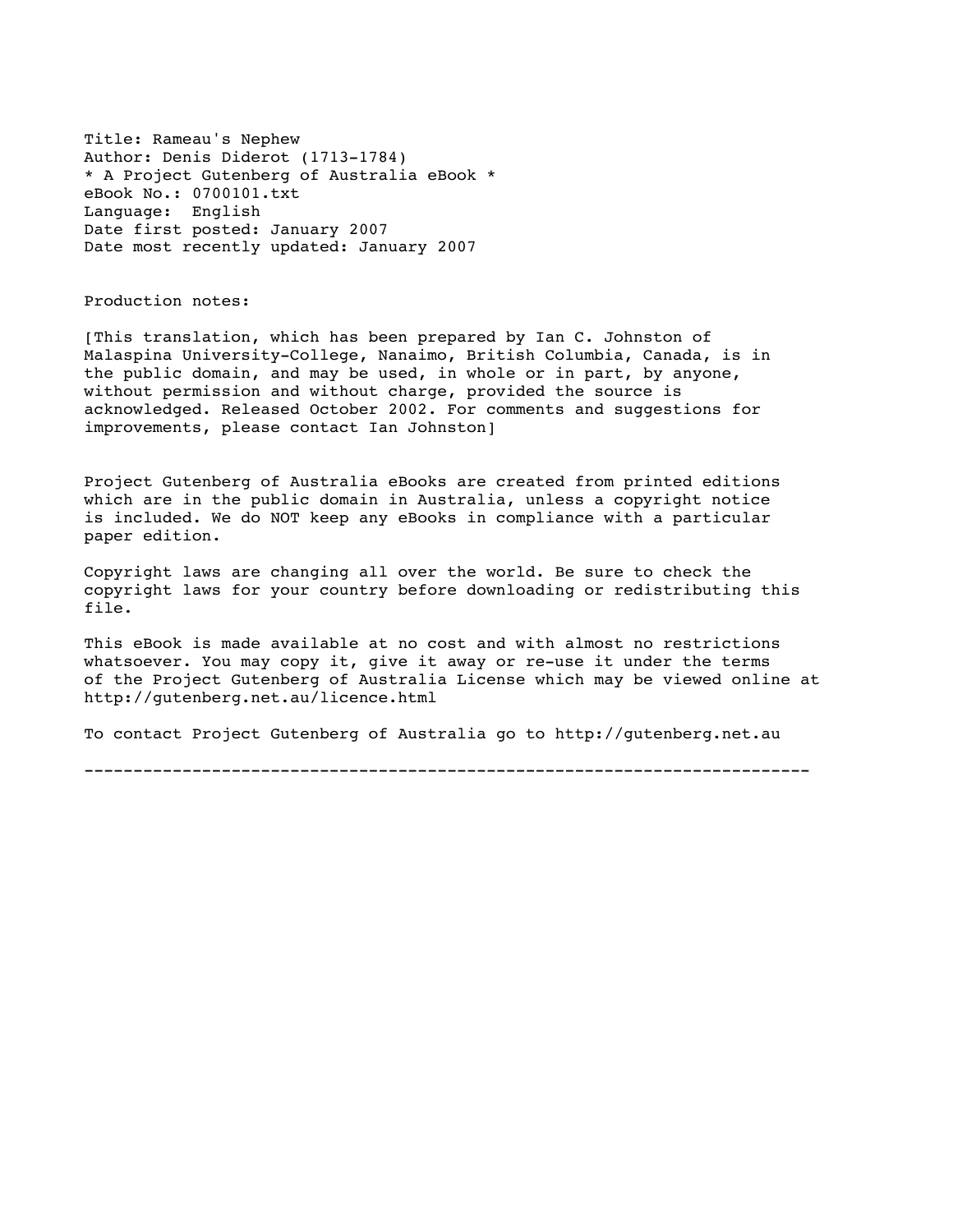Title: Rameau's Nephew Author: Denis Diderot (1713-1784)

[This translation, which has been prepared by Ian C. Johnston of Malaspina University-College, Nanaimo, British Columbia, Canada, is in the public domain, and may be used, in whole or in part, by anyone, without permission and without charge, provided the source is acknowledged. Released October 2002. For comments and suggestions for improvements, please contact Ian Johnston]

Vertumnis, quotquot sunt, natus iniquis (Horat., Lib. II, Satyr. VII) [Born under every changeful star]

No matter what the weather, rain or shine, it's my habit every evening at about five o'clock to take a walk around the Palais Royal. I'm the one you see dreaming on the bench in Argenson's Alley, always alone. I talk to myself about politics, love, taste, or philosophy. I let my spirit roam at will, allowing it to follow the first idea, wise or foolish, which presents itself, just as we see our dissolute young men on Foy's Walk following in the footsteps of a prostitute with a smiling face, an inviting air, and a turned-up nose, then leaving her for another, going after all of them and sticking to none. For me, my thoughts are my prostitutes.

If the weather is too cold or too rainy, I take refuge in the Regency CafΘ. I like to watch the games of chess. The best chess players in the world are in Paris, and the best players in Paris are in the Regency CafΘ. Here, in Rey's establishment, they battle it out--Legal the Profound, Philidor the Subtle, Mayot the Solid. One sees the most surprising moves and hears the stupidest remarks. For one can be an intelligent man and a great chess player, like Legal, but one can also be a great chess player and a fool, like Foubert and Mayot.

One day I was there after dinner, looking on a great deal but not saying much, listening as little as possible, when I was accosted by one of the most bizarre people in this country (and God has made sure we don't lack such types). He is a mixture of loftiness and depravity, of good sense and buffoonery. The notions of honesty and dishonesty must be really badly confused in his head, for he shows without ostentation that nature has given him fine qualities, and has no shame in revealing that he has also received some bad ones. Beyond that, he's endowed with a strong constitution, a remarkably warm imagination, and an extraordinary lung power. If you ever meet him and his originality does not hold your attention, you'll either put your fingers in your ears or run off. God, what terrible lungs!

Nothing is more unlike him than himself. Sometimes he is thin and haggard, like an invalid in the final stages of consumption. You can count his teeth through his cheeks. You'd say he'd spent several days without a meal or had just left a Trappist monastery. The next month, he's sleek and plump, as if he'd been eating steadily at a banker's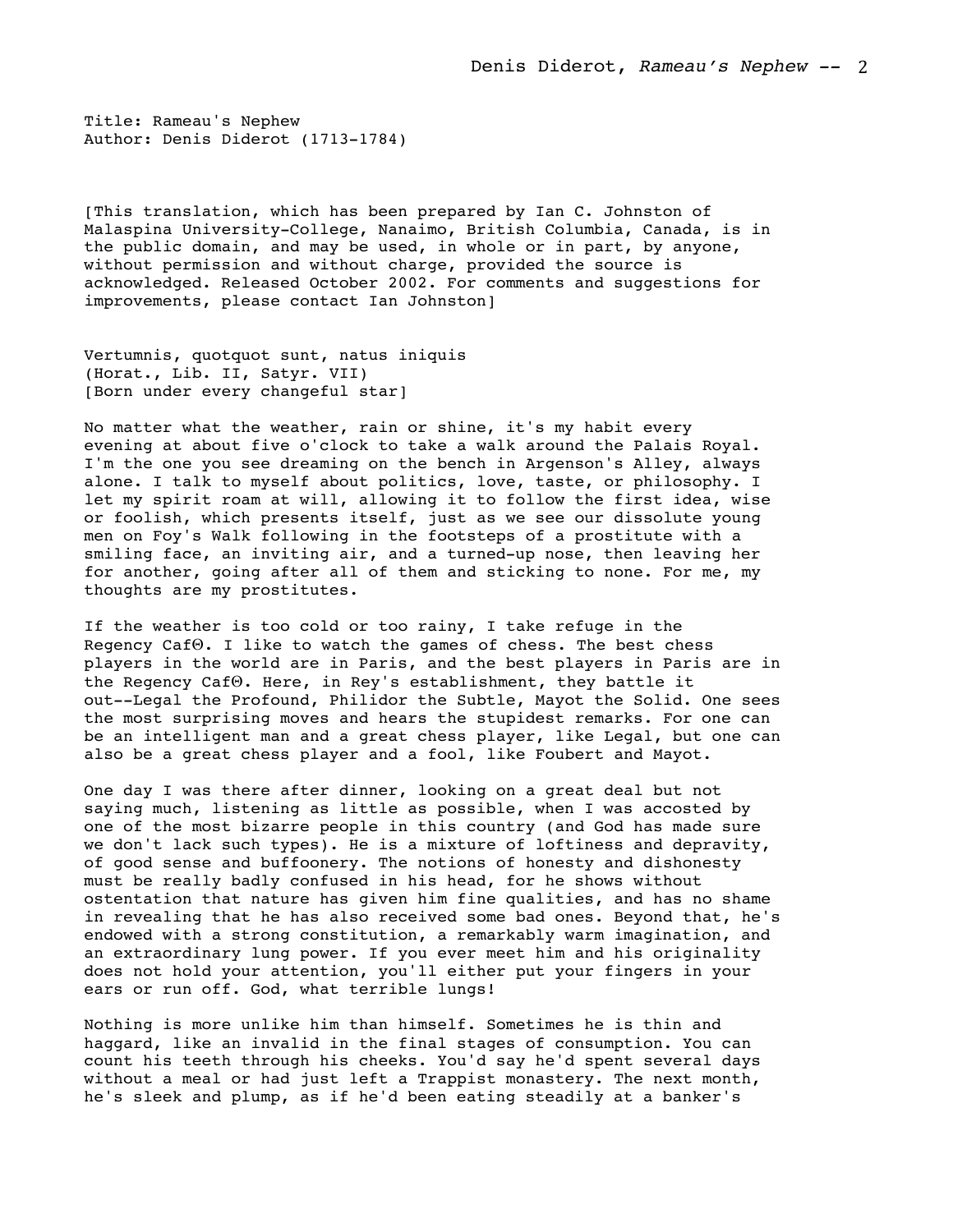table or had been shut up inside a Bernadine convent. Today, in dirty linen and torn trousers, dressed in rags, almost barefoot, he slinks along with his head down. One is tempted to call to him to give him a hand out. Tomorrow, he marches along with his head high, powdered, his hair curled, well dressed, with fine shoes. He shows himself off, and you'd almost take him for a gentleman. He lives from day to day, sad or happy, according to circumstances. His first concern in the morning, when he gets up, is to know where he'll have lunch. After lunch, he thinks about where he'll go for supper.

Night time also brings uncertainties. Should he return on foot to the little garret where he lives, assuming that the caretaker, in her irritation at not getting the rent, has not asked him to return his key, or should he settle for a working-class tavern to wait for daylight over a slice of bread and a mug of beer? When he hasn't got even six pennies in his pocket, which happens sometimes, he resorts to one of his friends who drives a cab or the coachman of a noble lord who gives him a pallet in the straw beside the horses. In the morning there are still bits of his mattress in his hair. If the season is mild, he paces all night along the Cours or the Champs ╔lysΘes. He reappears in town with the dawn, dressed up for today in yesterday's clothes, and dressed up today perhaps for the rest of the week.

I don't think much of these eccentrics. Some people turn them into familiar acquaintances, even friends. Once a year they interest me, when I meet them, because their character stands in contrast to others and they break that fastidious uniformity which our education, our social conventions, and our habitual proprieties have introduced. If one of them appears in company, he's a grain of yeast which ferments and gives back to everyone some part of his natural individuality. He shakes things up. He agitates us. He makes us praise or blame. He makes the truth come out, revealing who has value. He unmasks the scoundrels. So that's the time a man with sense pays attention and sorts his world out.

The man I've described I knew from some time back. He used to hang about a house where his talent had opened doors for him. There was an only daughter. He swore to the father and mother that he would marry their daughter. They shrugged their shoulders and laughed in his face, telling him he was mad. I saw it happen. He used to ask me for money, which I gave him. He got himself introduced, I don't know how, into some good homes, where he had a place for dinner, but on condition he didn't speak without first getting permission. He kept silent and ate in anger. It was really good to see him under this constraint. If he was seized by a desire to break this agreement and opened his mouth, with his first word all the guests would cry out "O Rameau!" Then his fury would burn in his eyes, and he'd go back to his meal even more enraged.

You were curious to know this man's name, and now you do. He is the nephew of that famous musician who delivered us from the plain song of Lully, which we've been chanting for more than a century, and who wrote so much unintelligible visionary stuff and apocalyptic truths about the theory of music, none of which ever made sense either to him or anyone else. He left us a certain number of operas where there is some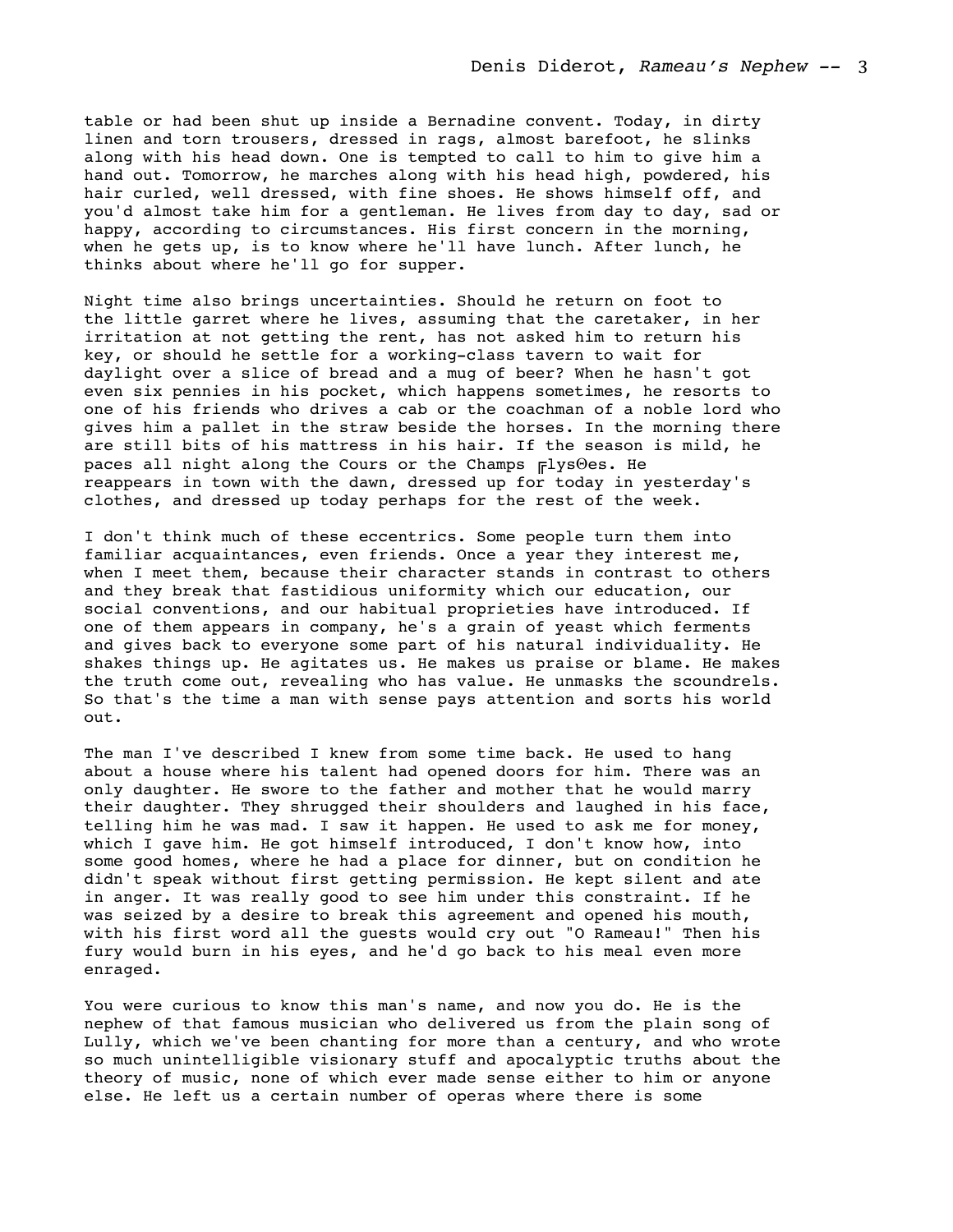harmony, scraps of song, some disconnected ideas, noise, flights, triumphal marches, lances, glories, murmurs, victories that leave one breathless, and dance tunes which will last forever. He buried the Florentine but will now be buried by Italian virtuosi, a fact which he saw coming and which made him gloomy, sad, and surly. For no one, not even a pretty woman who wakes up with a pimple on her nose, is as moody as an author who threatens to outlive his reputation--just look at Marivaux and the younger Crebillon.

He greets me. "Ah, ha, so there you are, Mister Philosopher. What are you doing here in this pile of idlers? Are you also wasting time pushing wood around?" That's how people speak contemptuously of chess or checkers.

ME: No. But when I don't have anything better to do, I amuse myself for a bit by watching those who push well.

HIM: In that case you don't get to enjoy yourself often. Except for Legal and Philidor, the others have no idea about the game.

ME: What about Mr. de Bissy?

HIM: That man plays chess the way Miss Clairon acts. They both know everything about their respective games that one can learn.

ME: You're harsh. I see you honour only men of genius.

HIM: Yes. In chess, in checkers, poetry, oratory, music and other similar nonsense. What good is mediocrity in things like that?

ME: Not much, I agree. But large numbers of men must work at them before the man of genius appears, one man in a multitude. But let's drop that subject. It's been an eternity since I last saw you. I hardly think of you when I don't see you. But I'm always pleased to see you again. What have you been doing?

HIM: What you, I, and all the other do--some good, some bad--and nothing. Then when I was hungry, I ate when I had a chance. After eating, I was thirsty and I drank sometimes. However, I grew a beard, and when that came, I shaved it off.

ME: You shouldn't have done that. It's the one thing you need to be a wise man.

HIM: That's right. I have a lofty wrinkled forehead, a burning eye, a jutting nose, large cheeks, black bushy eyebrows, a clean-cut mouth, curving lips, a square face. If this vast chin was covered with a long beard, can you imagine how splendid that would look in bronze or marble?

ME: Up there beside Caesar, Marcus Aurelius, and Socrates.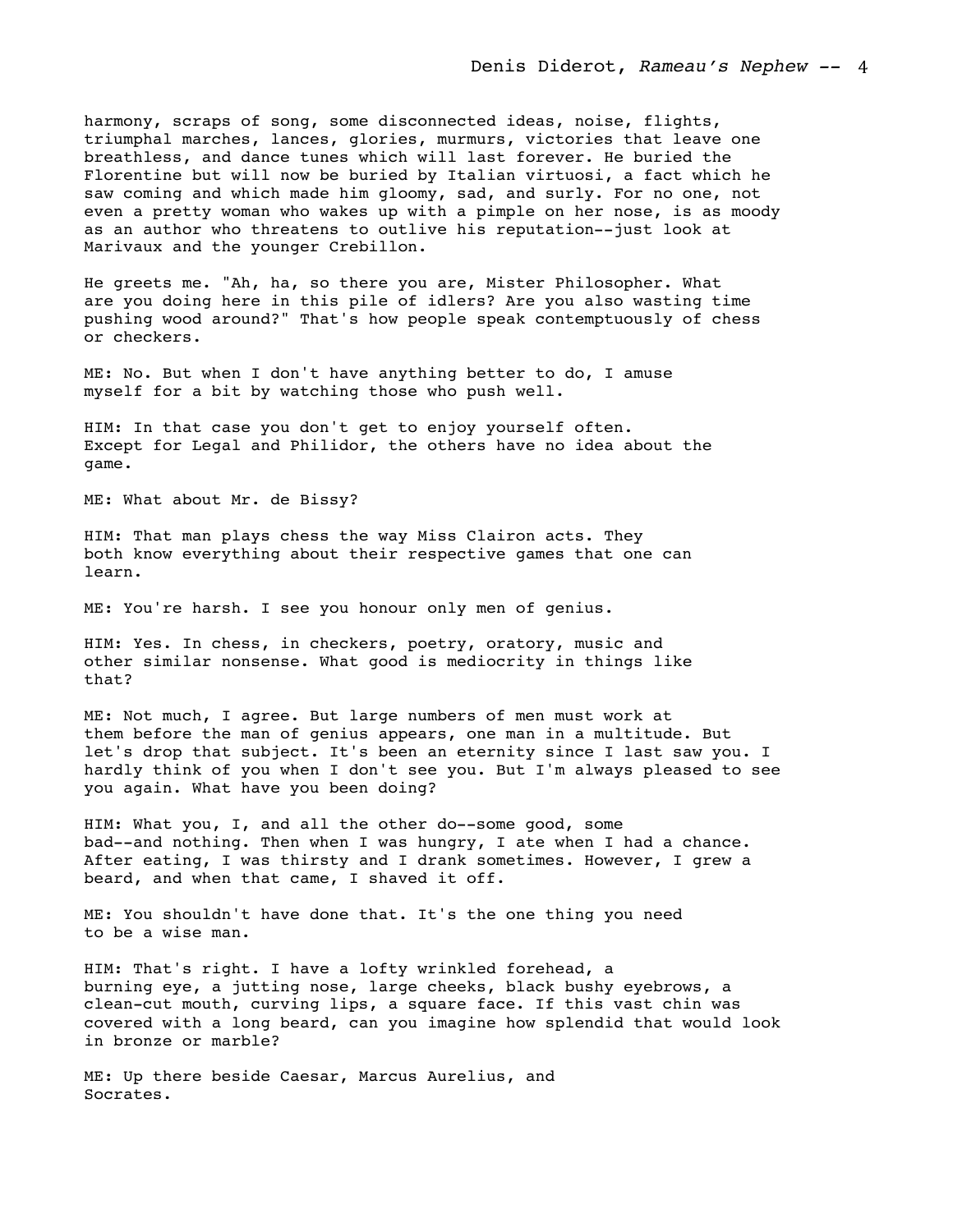HIM: No. I'd go better between Diogenes the philosopher and Phryne the prostitute. Like one of them I'm impudent, and I happily hang around the houses of the other.

ME: Is your health still good?

HIM: Yes, normally it is. But it's not so marvelous today.

ME: Why's that? There you are with a belly like Silenus and a face...

HIM: A face one might mistake for what's behind the belly. That's because the humour which is making my uncle waste away is apparently making his dear nephew fat.

ME: What about your uncle--do you ever see him?

HIM: Yes--he walks past me in the street.

ME: Hasn't he done anything for you?

HIM: If he's done anything for anyone, he's done it without being aware of what he's doing. The man's a philosopher in his own way. He thinks only of himself. To him the rest of the universe isn't worth a damn. His daughter and his wife might as well die whenever they want. So long as the parish bells which toll for them continue to resonate at the twelfth and seventeenth intervals, all will be fine. That's a good thing for him. And that's what I especially value in people of genius. They are good at only one thing. Other than that, nothing. They've no idea what it is to be citizens, fathers, mothers, brothers, parents, friends. Just between us, we should try to be like them in every way, but without wanting their breed to become something common. We must have men, but men of genius, no. No, my goodness, we don't need them. They're the ones who change the face of the earth. And in the smallest things stupidity is so common and so powerful that no one can reform it without making a great fuss. That sets up, at least in part, what men of vision see. And part remains just as it was. Thus, we have two gospels, the costume of Harlequin. The wisdom of the monk Rabelais is true wisdom, for his own peace of mind and that of others--do one's duty, somehow or other, always speak well of your master the prior, and leave the world to its fantasies. That works well, because the majority is happy with it. If I understood history, I'd show you that evil has always come here below from some man of genius. But I don't know history, because I don't know anything. The devil take me if I've ever learned a thing and if I'm any the worse off for having learned nothing. One day I was at the table of one of the King's ministers who had brains enough for four men. Well, he demonstrated to us, as clearly as one and one adds up to two, that nothing is more useful to nations than lies, nothing more harmful than the truth. I don't recall his proofs very well, but it evidently follows that people of genius are detestable and that if a child at birth bears on its forehead the characteristics of this dangerous natural gift, one should either smother the child or throw it to the dogs.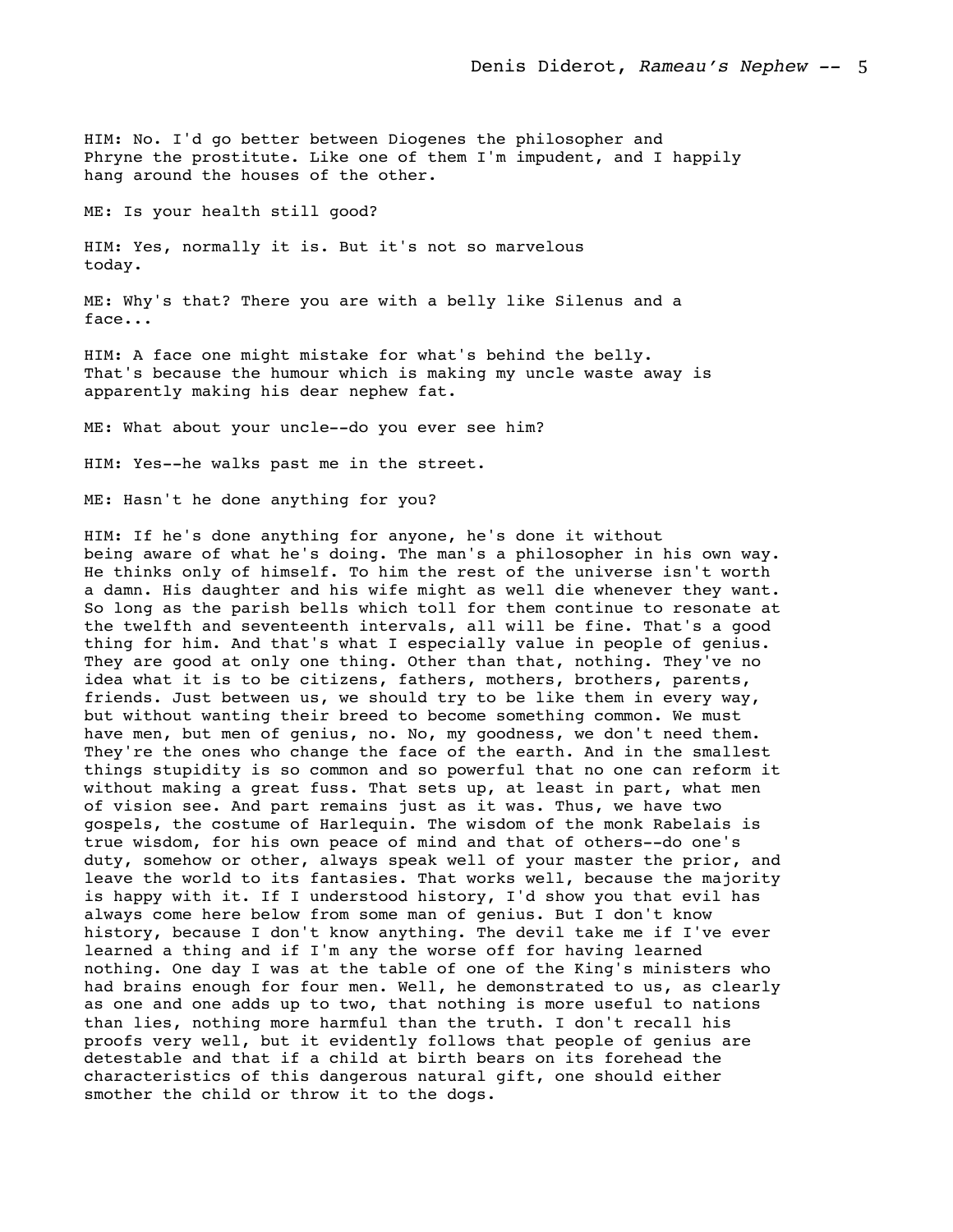ME: But people like that, so hostile to genius, all pretend to have some.

HIM: I'm sure they think that about themselves deep inside, but I don't think they dare admit the fact.

ME: That's just their modesty. So from that point on you've developed a terrible hatred against genius.

HIM: Something I'll never put behind me.

ME: But I've seen the time when you were desperate to be anything but an ordinary person. You'll never be happy if the arguments for and against affect you equally. You have to pick a side and stick to it. I quite agree with you that men of genius are usually odd or, as the proverb states, that there are no great minds without a grain of folly. One can't deny the fact. But we despise the ages which have not produced men of genius, and men will honour those nations among whom genius has lived. Sooner or later, we raise statutes to them and consider them benefactors of the human race. I don't mean to disparage the sublime minister you mentioned to me, but I think that if a lie can be useful momentarily, it is necessarily harmful in the long run, and by contrast, the truth is useful over time, even though it could be harmful at a particular moment. From that I'm temped to conclude that the man of genius who speaks out against a common error or who establishes a great truth is always a being worthy of our veneration. It could happen that such a being is the victim of prejudice and the law, but there are two kinds of laws, those which are based on equity, which are universally true, and others which are peculiar and derive their authority only from blindness or from the needs of certain circumstances. This second type confers upon the man who breaks them merely a passing ignominy, a shame which time turns back on the judges and countries who condemned him. The shame stays with them for ever. Think of Socrates and the magistrate who made him drink the hemlock--which of those two is the dishonourable man today?

HIM: That's a great help to Socrates! Does that make him any less condemned, any less put to death? Was he any less a rebellious citizen? With his contempt for a bad law, didn't he encourage fools to disregard good laws? Was he any less an audacious and odd individual? Just now you were not so far from expressing how little you liked men of genius.

ME: My dear fellow, listen to me. A society should never have bad laws. And if it had only good ones, it would never be in a position to persecute a man of genius. I didn't say that genius was inseparably attached to malice or malice to genius. A fool is more often an evil person than a man of intelligence is. And if a man of genius were characteristically hard to get along with, difficult, prickly, and unbearable, even if he were bad, what would you conclude from that?

HIM: He should be drowned.

ME: Gently, my dear fellow. Now, tell me--I won't take your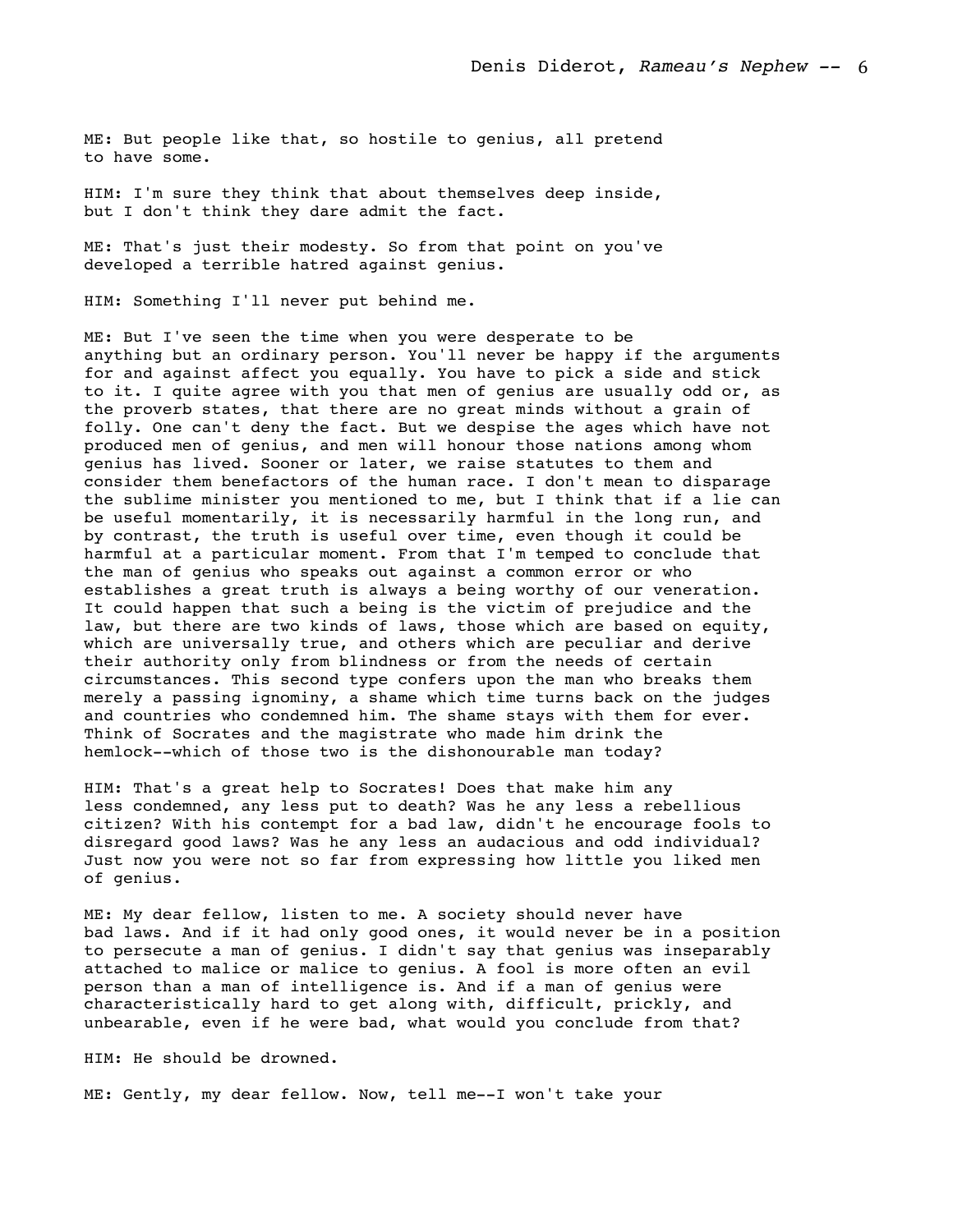uncle as an example. He's a hard man, brutal, inhuman, and miserly. He's a bad father, a bad husband, a bad uncle. And it's by no means clear that he's a man of genius who has pushed his art a long way, so that in ten years we'll be discussing his works. But what about Racine? He certainly had genius, and he didn't have much of a reputation as a good man. What about Voltaire?

HIM: Don't press me on this question. I can give you an argument.

ME: Which of these two options would you prefer--that Racine had been a good man, known for his business, like Briasson, or for his yardstick, like Barbier, getting his wife regularly pregnant every year with legitimate children, a good husband, a good father, a good uncle, a good neighbour, an honest merchant, but nothing more--or that he had been deceitful, treacherous, ambitious, envious, and nasty, but the author of Andromache, Britannicus, Iphigeneia, Phedre, and Athalie?

HIM: For him I imagine it would perhaps have been better if he'd been the first of the two.

ME: What you've just said is infinitely truer than you think.

HIM: There you go, you others! If we say something good, it's as if we're mad or inspired--just a fluke. It's only you others who really understand what you're saying. Yes, Mister Philosopher, I understand what I'm saying, and I understand that just as much as you understand what you're saying.

ME: All right, let's see. Why would that have been better for Racine?

HIM: The point is that all these beautiful things he created didn't bring him twenty thousand francs. If he'd been a good silk merchant on Saint Denis or Saint Honore street, a fine wholesale grocer, or a well-connected apothecary, he'd have amassed an immense fortune, and, in the process of getting it, he could've enjoyed no end of pleasures. From time to time he could've given a few coins to a poor foolish devil like myself, who'd have made him laugh and occasionally procured for him a young woman to relieve the boredom of his eternal co-habitation with his wife. We'd have had some excellent meals at his home, played for high stakes, drunk some fine wines, fine liqueurs, fine coffees, and gone for picnics in the country. You see I know what I'm talking about. You laugh. But let me continue. That would've been better for those around him.

ME: No disagreement there, provided he didn't use the money he got from legitimate business for dishonest purposes and kept far away from his home all gamblers, hangers on, all those self-satisfied tasteless people, all those layabouts, all those useless perverts, and made his shop assistants beat senseless the officious gentlemen who in various ways relieve husbands of the disgust they feel at a never-ending life with their wives.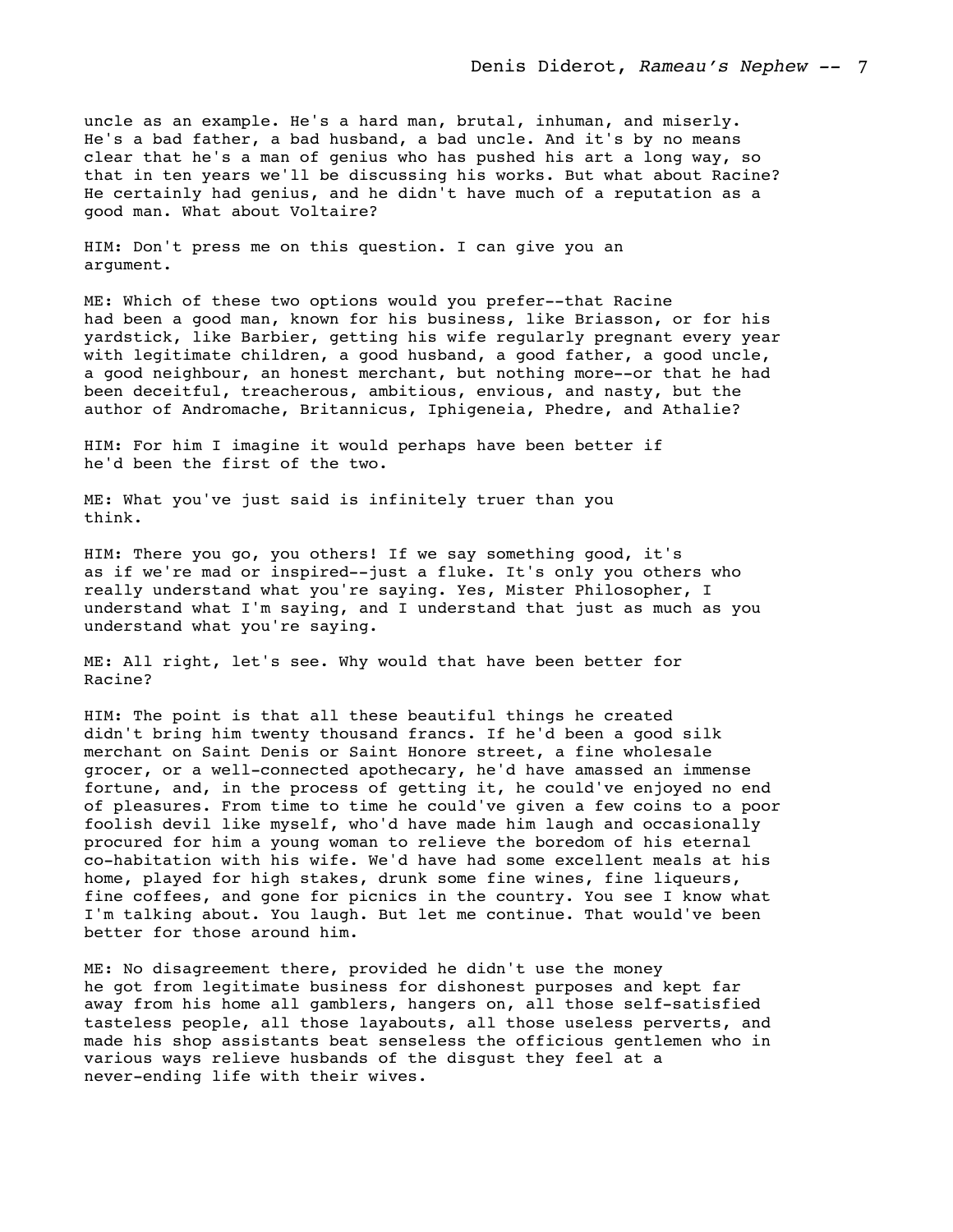HIM: Beat senseless, my dear chap, beat up! We don't beat anyone senseless in a well-policed town. Pimping is a respectable profession. Many people, even those with titles, are mixed up in it. And what in the devil do you want us to use our money for, if not for a good table, good company, good wines, fine women, pleasures of all sorts, amusement of all kinds. I'd have no desire to possess a large fortune without these enjoyments. But let's get back to Racine. The man was good only for those he didn't know and for a time when he was no longer alive.

ME: I agree. But weigh the good and bad. A thousand years from now, he'll still make people cry and win men's admiration. In all countries of the world he will inspire humanity, sympathy, tenderness. People will ask who he was, what country he came from, and they'll envy France. He made a few people suffer who are no longer alive and in whom we have hardly any interest. We have nothing to fear from his vices or faults. No doubt it would've been better if nature had given him the virtues of a good man along with the talents of a great man. He's a tree which has caused some trees planted near him to wither up and has suffocated the plants growing at his feet. But he carried his top right up into the sky--his branches stretched a long way. He provided shade to those who came, who come, and who will come to rest alongside his majestic trunk. He produced fruits with an exquisite taste which replenish themselves continuously. We could also wish that Voltaire had had the sweetness of Duclos, the ingenuousness of Abb $\Theta$  Trublet, the honesty of AbbΘ d'Olivet. But since that's impossible, let's look at the really interesting side of this issue. Let's forget for the moment the point which we occupy in space and time and extend our vision into the centuries to come, into the most distant regions, into nations yet to be born. Let's think of the well being of our species. If we are not generous enough, let's at least forgive nature for having been wiser than we are. If you throw cold water on Greuze's head, perhaps you will extinguish his talent along with his vanity. If you make Voltaire less sensitive to criticism, he will not know how to descend into the soul of Merope. He will no longer move you.

HIM: But if nature was as powerful as she was wise, why didn't she make those men good in the same way she made them great?

ME: But don't you see that with that sort of reasoning you confound the general order. If everything here below were excellent, then nothing would be excellent.

HIM: You're right. The important point is that you and I exist and that we exist as you and I. Let everything beyond that go ahead however it can. The best order of things, in my view, is one in which I had to exist. Who cares about the most perfect of worlds, if I'm not on it? I prefer to exist, even as an impertinent quibbler, than not to exist at all.

ME: There's no one who doesn't think just as you do and who doesn't put existing order on trial, without noticing he's renouncing his own existence.

HIM: That's true.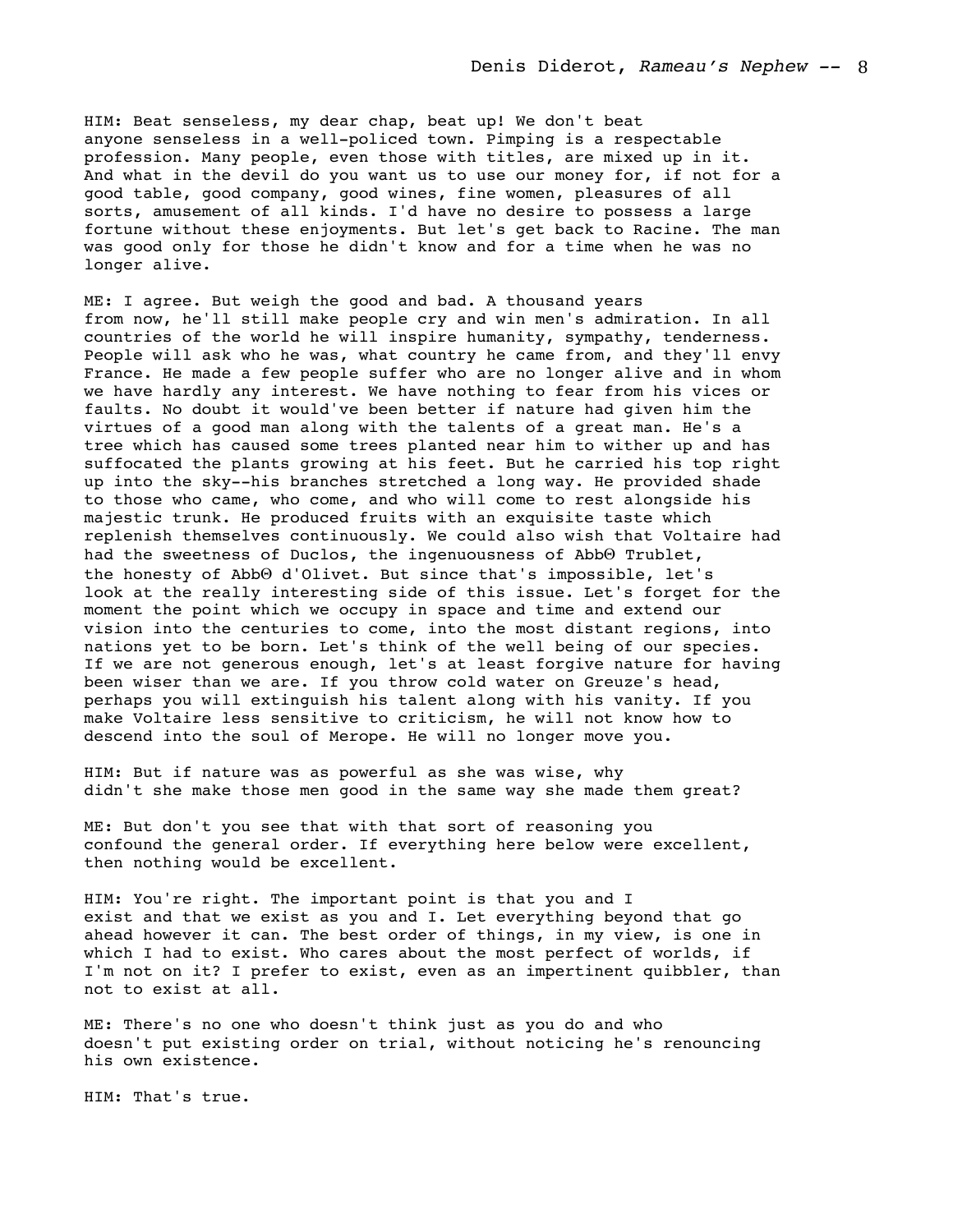ME: So let's accept things as they are. Let's see what they cost us and what they bring us, leaving aside everything we don't know well enough to assign praise or blame--what's perhaps neither good nor bad, but what's necessary, as many respectable people think.

HIM: I don't understand much about that spiel you've just given me. It seems like philosophy, and I warn you I'll not get mixed up in that. All I know is that I'd be quite happy to be someone else, on the off-chance I'd be a genius, a great man. Yes, I have to admit it. There's something there which speaks to me. I've never heard a single genius praised without such tributes to him making me secretly enraged. I get envious. When I learn about some detail of their private lives which demeans them, I listen with pleasure. That brings us closer together, and I bear my mediocrity more easily. I say to myself, "It's true you never could have created Mahomet, but you'd never have praised Maupeou." So I've been mediocre, and I'm angry with my mediocrity. Yes, yes, I am mediocre and angry. I've never heard the overture to Les Indes Galantes or heard anyone sing Profonds Abεmes du TΘnaire, Nuit, ╔ternelle Nuit, without feeling pain and saying to myself, "There's something you'd never create." Hence I was jealous of my uncle, and if at his death there'd been some fine compositions for the keyboard in his portfolio, I wouldn't have hesitated to remain myself and to be him as well.

ME: If that's the only thing bothering you, it's not worth the trouble.

HIM: It's nothing--they're just passing moments.

Then he started to sing the overture to Indes Galantes and the song Profonds Abεmes, adding, "That something or other inside me which talks to me says, 'Rameau, you'd love to have composed those two pieces. If you'd done these two, you'd probably have done two others. And when you'd composed a certain number, people would play and sing you all over the place. When you walked along, you'd hold your head high. Your own awareness would confirm your own merit for you. Others would point you out. They'd say 'There's the man who wrote those lovely gavottes.'"

He sang the gavottes, and then, looking like a man deeply moved, swimming in joy, his eyes damp, he added, rubbing his hands together, "You'd have a fine house"--he measured its extent with his arms--"a fine bed"--he pretended to stretch himself out on it nonchalantly--"good wines"--which he tasted by smacking his tongue against his palate--"a fine horse and carriage"--he raised his foot as if to climb in--"beautiful women"--he embraced their breasts and gazed at them voluptuously--"A hundred hangers-on would come to sing my praises every day"--he imagined he saw them all around him--Palissot, Poincinet, the two FrΘrons, father and son, La Porte--he listened to them, he puffed himself up, agreed with what they said, smiled at them, ignored them, scorned them, sent them off, called them back. Then he continued "That's the way people would tell you every morning that you're a great man. You'd read in the history of Trois SiΦcles that you were a great man. You'd be convinced in the evening that you were great man, and that great man, Rameau the nephew,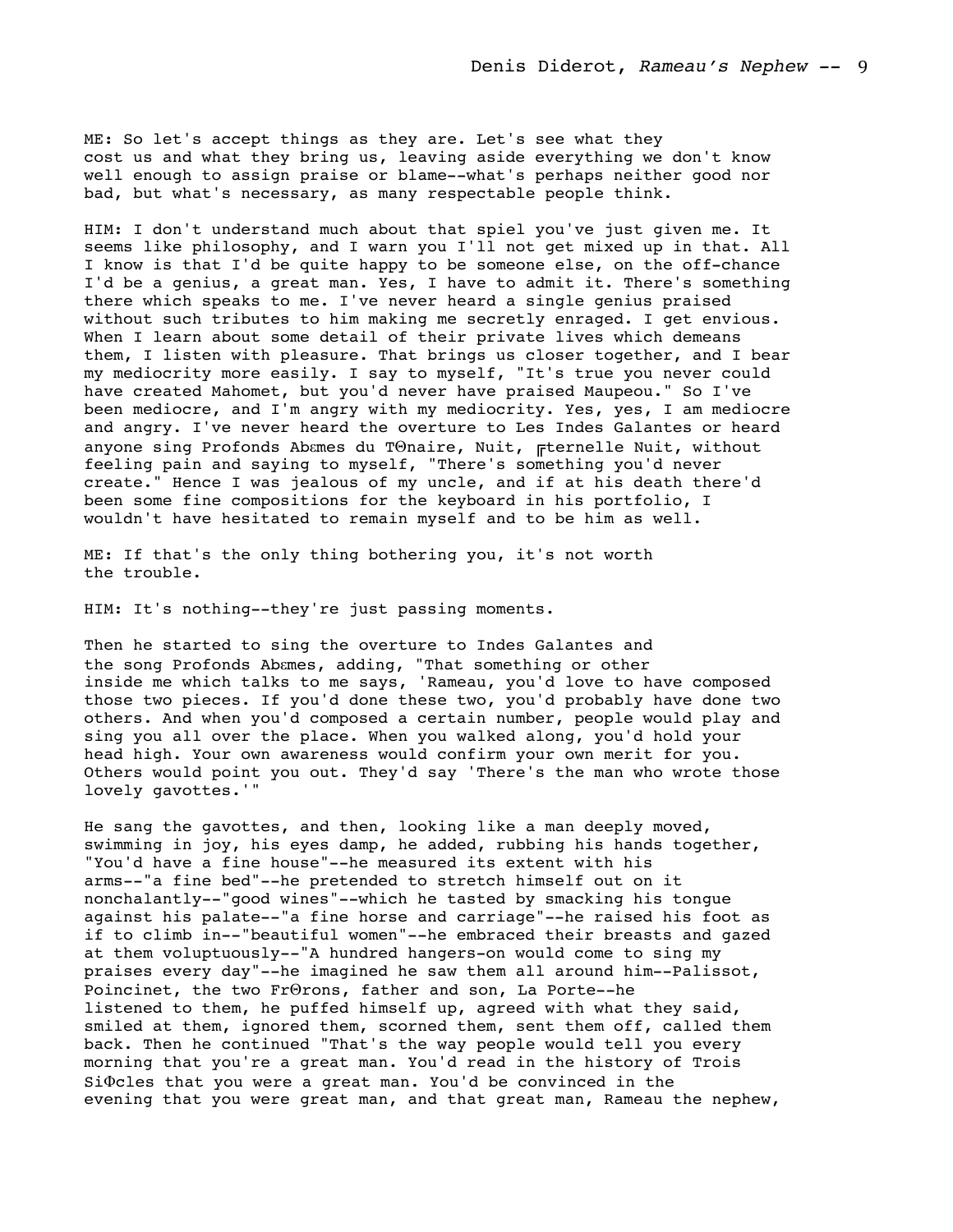would fall asleep to the soft murmur of praise which echoed in his ears. Even while he was sleeping, he would have a satisfied air--his chest would expand, rise, and fall with assurance, and he'd snore like a great man." As he was saying this, he moved over and lay gently on a bench. He closed his eyes and imitated the happy sleep he'd just imagined. After having enjoyed this relaxed repose for a few moments, he woke up, stretched his arms, yawned, rubbed his eyes, and looked around him for any dull admirers still there.

ME: So you think that a happy man sleeps like that?

HIM: Do I think so! I'm a poor wretch, and when I go back to my garret in the evening and tuck myself in on my pallet, I'm shriveled up under my coverlet--my chest is tight and my breathing short, like a weak moan that's hardly audible; whereas, a financier makes his apartment reverberate and amazes his entire street. But what bothers me today is not that I sleep and snore meanly like someone destitute.

ME: But that's sad.

HIM: What's happened to me is much worse.

ME: So what is it?

HIM: You've always taken some interest in me because I'm a good little devil whom deep down you despise--but I amuse you.

ME: That's true.

HIM: And I'm going to tell you.

Before beginning, he sighs deeply and puts both hands on his forehead. Then he recovers his calm appearance and says to me: "You know that I'm ignorant--a silly man, a fool--impertinent, lazy, what we Burgundians call an incorrigible crook, a swindler, a thief..."

ME: What a panegyric!

HIM: It's true, all of it. I don't take back a word of it. Let's please not argue about it. No one knows me better than I do, and I'm not saying everything.

ME: I don't want to upset you, so I'll accept everything you say.

HIM: All right. I used to live with people who liked me precisely because I was endowed with all those qualities to an unusual extent.

ME: That's odd. Up to the present I believed that people hid them from themselves or forgave them in themselves and condemned them in other people.

HIM: Hide them from oneself--is that possible? Rest assured that when Palissot is alone and reflects on himself, he tells himself something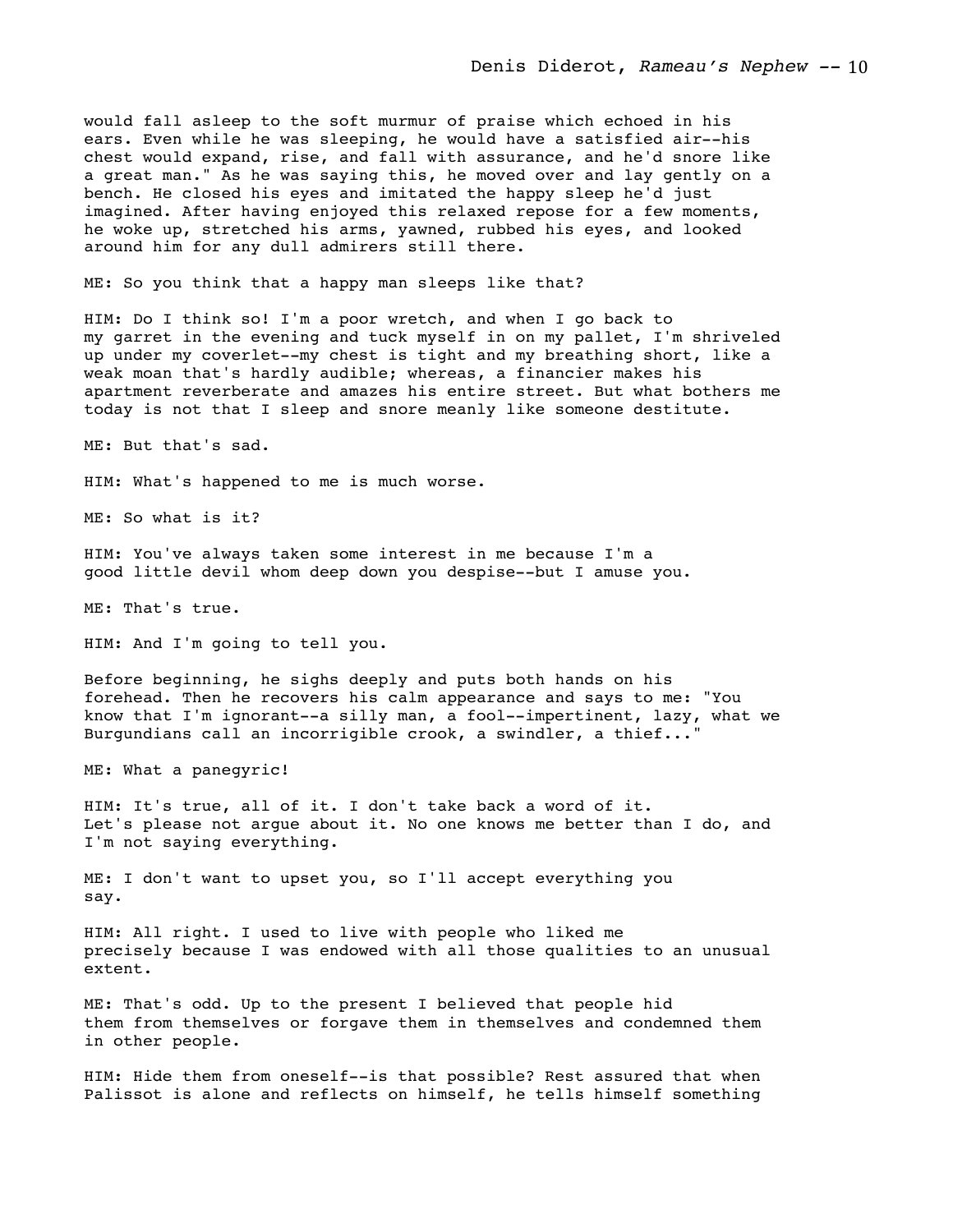different. You can be sure that in a tΩte-α-tΩte with his colleague, they frankly confess that they are nothing but two outstanding rogues. Despise such defects in others! My people were fairer than that--their character made me a marvelous success in their company. I was in clover. They fΩted me. They were sorry every moment I was away from them. I was their little Rameau, there beautiful Rameau, their Rameau the foolish, the impertinent, the ignorant, the lazy, the greedy, the clown, the great beast. There wasn't one of these familiar labels which didn't earn me a smile, a caress, a pat on the shoulder, a slap, a kick, at table a fine morsel tossed onto my plate for me, away from the table a liberty which I tolerated as of no consequence, for I myself was of no consequence. People make of me, with me, and in front of me anything they want, without my taking exception. And all the small presents which showered down on me? I'm such a stupid dog I lost them all! I lost everything because once--the only time in my life--I had common sense. May that never happen to me again!

ME: What was it about?

HIM: It was an incomparable stupidity--incredible, unpardonable.

ME: What stupidity?

HIM: Rameau, Rameau, people didn't accept you for your common sense! The idiocy of having had a little taste, a little intelligence, a little reason. Rameau, my friend, this will teach you to remain the man God made you, the man your patrons wanted you to be. So they grabbed you by the scruff of the neck, marched you to the door, and said: "Imposter, get out. And don't come back. I believe it wants to have some sense, some reason! Beat it. We have these qualities to spare." You went off biting your nails. You should've bitten off your damned tongue long before that. Because you didn't think about it, here you are on the pavement, the ground, with no idea where to go next. You'd been eating high on the hog, and now you'll return to slops; you'd been well lodged, and now you'll be very lucky if they let you have your garret back; you had a nice place to sleep, and now the straw is waiting for you between Mr. de Soubise's coachman and your friend RobbΘ. Instead of a soft and peaceful sleep, as you used to have, you'll be listening with one ear to the neighing and stomping of horses and with the other to a sound a thousand times more unbearable--dry, hard, and barbarous verse. Miserable, stupid fool, possessed by a million devils!

ME: But isn't there some way to go back? Is the fault you committed unforgivable? In your place, I'd go to find my people again. You're more necessary to them than you think.

HIM: Oh, I'm certain that right now, when they don't have me around to make them laugh, they're bored to death.

ME: Then I'd go get them back. I wouldn't leave them the time to learn to do without me, to turn to some decent amusement. Who knows what could happen?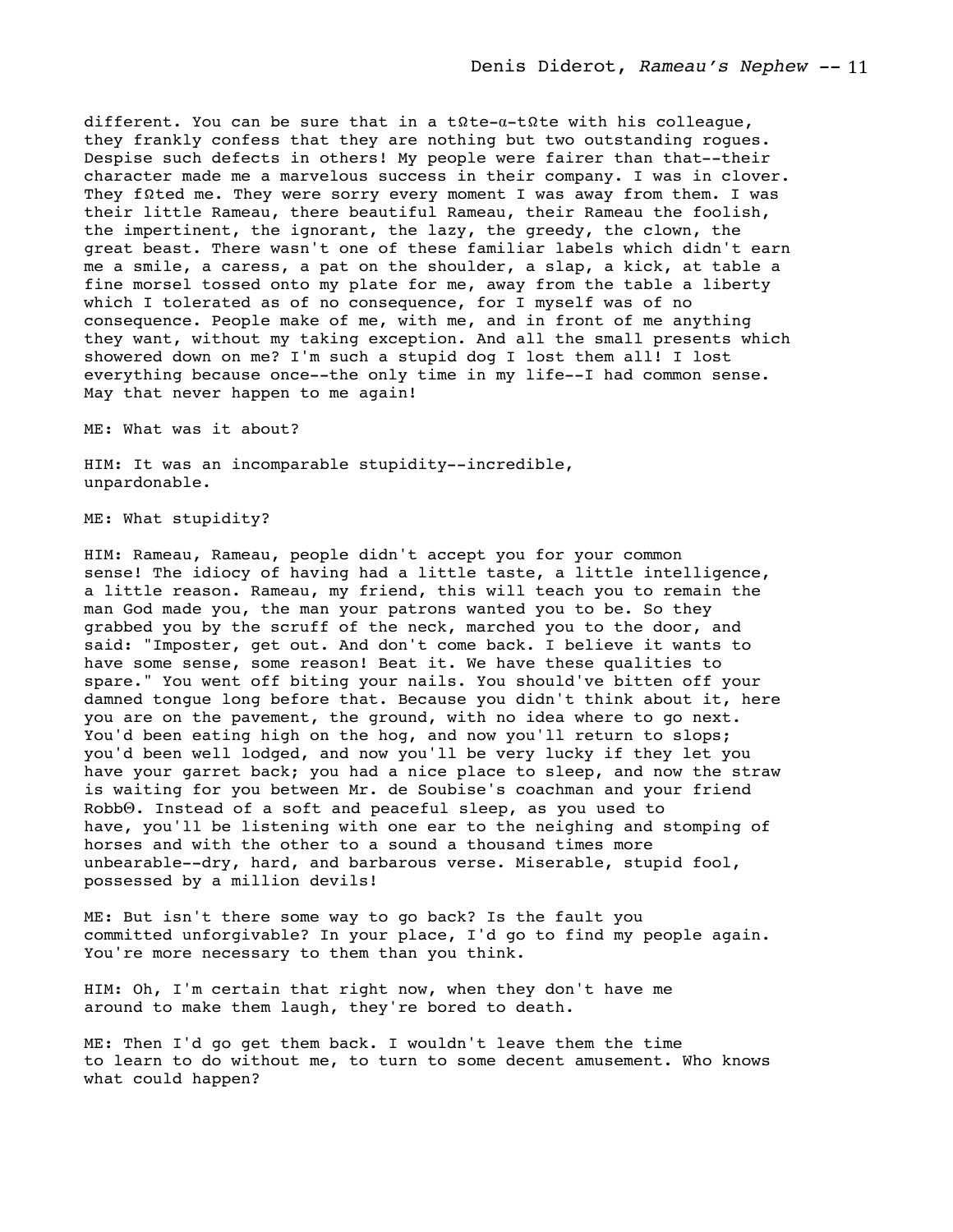HIM: That's not what I'm afraid of. That won't happen.

ME: No matter how wonderful you are, another could replace you.

HIM: That would be difficult.

ME: I agree. However, I'd go back with this dejected face, these wild eyes, this disheveled collar, tousled hair--in the truly tragic state you're in right now. I'd throw myself at the feet of that goddess, stick my face against the earth, and, without getting up, I'd say to her in a low and sobbing voice, "Pardon, madame! Forgive me! I'm unworthy, despicable. That was an unfortunate moment, for you know I'm not subject to having common sense, and I promise you I'll never have it again in my life."

What was amusing was that while I was having this conversation with him, he carried out the pantomime. He threw himself down, stuck his face against the ground, and seemed to hold between his two hands the toe of a slipper. He was crying and sobbing the words, "Yes, my little queen. Yes, I do promise. I'll never have it in my life, never." Then he got up quickly and added in a serious and deliberate tone:

HIM: Yes, you're right. I think that would be best. She's a good woman. Mr. Viellard says that she is so kind. And I know a little bit that she is. Nonetheless, to go humiliate oneself in front of an ugly bitch! To cry for pity at the feet of a miserable little actress who's always followed by the hissing from the theatre stalls! Me, Rameau, son of Mr. Rameau, apothecary of Dijon, a man of means, who's never bent his knee to anyone at all! Me, Rameau, nephew of the man who calls himself the Great Rameau, the man people see walking upright on the Palais Royal with his arms waving in the air, ever since Mr. Carmontelle made that drawing of him bent over with his hand under the tails of his coat. I, who have composed pieces for the keyboard which no one plays but which may well be the only ones which our posterity finds agreeable enough to play. I, well, I... I would go... but look here, sir, it's impossible.

Then, putting his right hand to his chest, he added, "I feel something there rising up--it says to me, 'Rameau, you'll do none of that.' There must be a certain dignity attached to human nature which nothing can extinguish. The most trivial thing will awaken it--something trifling. There are other days when it would cost me nothing to be as vile as anyone could wish. On those days for a penny I'd kiss the ass of the little Hus girl."

ME: But, my friend, she's white, pretty, young, soft, chubby--it's an act of humility that even a man more refined than you could sometimes stoop to.

HIM: Let's understand each other--there's literal ass kissing and metaphorical ass kissing. Ask fat Bergier who kisses the ass of Madame de La Mark both literally and figuratively--my God, with them the literal and figurative disgust me equally.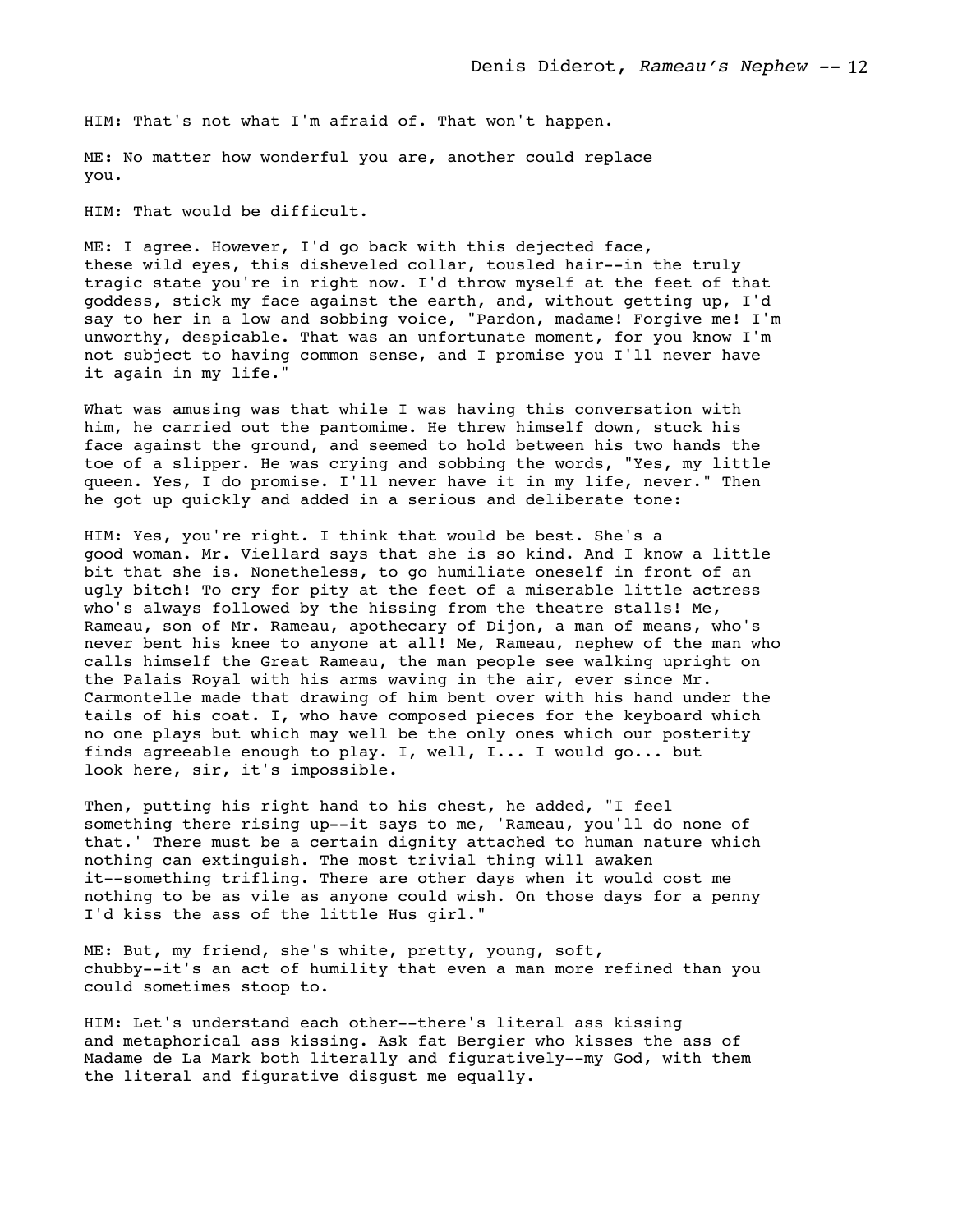ME: If the course of action I'm suggesting doesn't suit you, then have the courage to be a beggar.

HIM: It's hard to be poor, as long as there are so many wealthy idiots one can rely upon for one's living. And then contempt for oneself, that's unbearable.

ME: Do you know that feeling?

HIM: Do I know it? How many times have I said to myself, "How come there are ten thousand fine tables in Paris, each with fifteen or twenty places, and there's no place for you! There are purses full of gold spilling over left and right, and no piece falls on you! A thousand fine half wits without talent or merit, a thousand tiny creatures without charm, a thousand insipid schemers are well dressed, and you'd walk around naked? In this business how could you be so stupid? Couldn't you lie, swear, forswear, promise, and then perform or fail to perform, like everyone else? Couldn't you crawl on hands and knees like the others? Couldn't you promote a lady's affair and carry a love letter from a gentleman, like any other man? Couldn't you encourage this young man to speak to this young lady and persuade her to listen to him, like other men? Couldn't you tell the daughter of one of our bourgeois that she is badly dressed, that some fine earrings, a little rouge, lace, and a Polish-style dress would make her look ravishing, that those little feet of hers were not made to walk along the road, that there's a fine gentleman, young and rich, who has a coat trimmed in gold, a superb horse and carriage, and six huge footmen, who saw her passing by and who finds her charming and who, since that day, has lost his desire for food and drink, doesn't sleep, and will die for her. 'But what about my father?' 'Yes, yes, your father! He will be a little angry at first.' 'And what about Mummy? She's told me so often to be an honest girl. She says there's nothing in the world but honour' 'An ancient saying which doesn't mean a thing.' 'And my father confessor?' 'You won't see him any more. Or if you continue the fairy tale of going to him to tell the story of your amusements, it will cost you some pounds of sugar and coffee.' 'But he's a strict man who has already refused me absolution for singing Viens dans ma cellule.' 'That's because you didn't have anything to give him, but when you appear before him in a lace dress...' 'Then I'll have a lace dress?' 'There's no doubt about it, all sorts of them, and diamond earrings.' 'So I'll have beautiful diamond earrings?' 'Yes.' 'Just like the ones belonging to that marquise who comes sometimes to buy gloves in our shop?' 'That's right. In a fine carriage with dappled gray horses, two large footmen, a small Negro, and a man running in front; you'll have rouge, beauty spots, a train carried behind you.' 'To a ball.' 'To a ball, to the opera, to the theatre.' Her heart is already quivering with joy. You play with a sheet of paper between your fingers. 'What's that?' 'It's nothing.' 'It seem to me to be...' 'It's a letter.' 'For whom?' 'For you, if you are at all curious.' 'Curious? I'm really curious. Let's see it.' She reads. 'A meeting. That's impossible.' 'Perhaps when you are going to mass.' 'Mamma always comes with me. But if he came here early in the morning. I get up first, and I'm at the counter before they get up.' He comes. He is pleasing. One fine day at dusk the girl disappears, and I get paid my two thousand Θcus. How come you possess such talent and are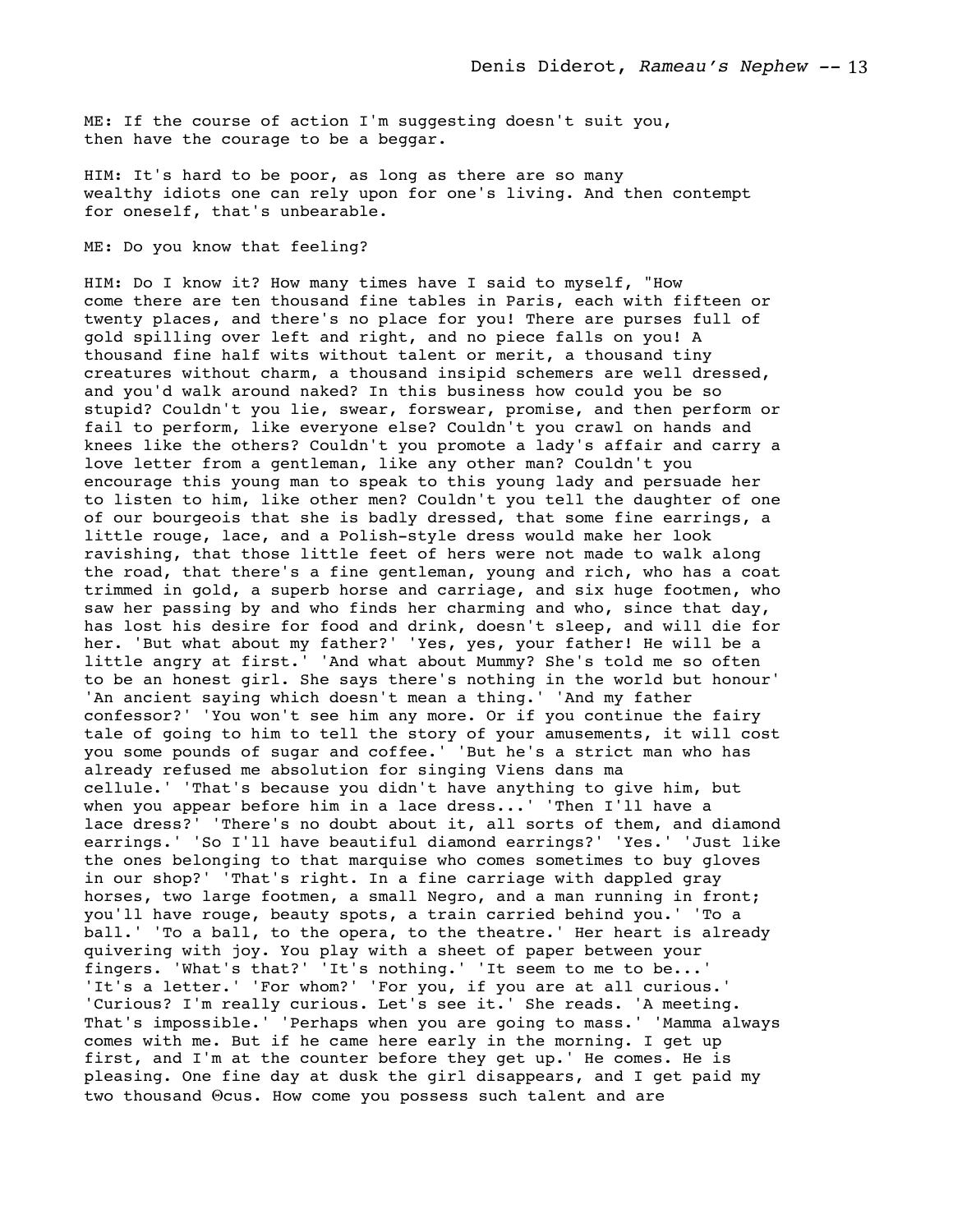short of bread. You wretched man, aren't you ashamed?" I remember a group of scoundrels who couldn't hold a candle to me and who were loaded with money. I was in a buckram overcoat, and they were dressed in velvet, leaning on gold-headed canes shaped like ravens' beaks, with pictures of Aristotle or Plato on cameo rings on their fingers. But who were they? For the most part they were incompetent musicians--nowadays a sort of nobility. At the time it gave me courage, raised my spirits, made my mind more subtle, capable of everything. But these happy states of mind apparently didn't last, because up to now I haven't been able to make any headway. Whatever the case, those are the words of my frequent soliloquies, which you can paraphrase however you like, provided you conclude from them that I understand disgust for oneself or the torment of conscience which arises from the uselessness of the gifts given to us by heaven. It's the cruelest thing of all. It would almost be better for a man not to be born.

I listened to him. While he was acting out the scene of the procurer and the young girl being seduced, I was pulled in two opposite directions--I didn't know whether to give in to my desire to laugh or get carried away with anger. I was perplexed. Twenty time a fit of laughter prevented my anger from bursting out--twenty times the anger arising at the bottom of my heart ended in a burst of laughter. I was taken aback by so much cleverness and base behaviour, by such valid ideas alternating with false ones, by such a general perversity of feeling and such complete depravity and such rare frankness. He noticed the conflict going on inside me. "What's the matter with you?" he said.

ME: Nothing.

HIM: You seem upset.

ME: Well, I am.

HIM: What do you think I should do?

ME: Change the subject. You poor man, to be born or fall into such a debased condition.

HIM: I agree. However don't let my condition affect you too much. In revealing myself to you I didn't mean to cause you distress. From those people I've saved up something. Remember that I didn't need anything, absolutely nothing, and they gave me a considerable allowance for my trifling pleasures.

Then he began hitting his forehead again with one of his fists, biting his lip, rolling his wild eyes up to the ceiling, commenting, "But that business is over and done with. I've set something aside. Time has gone by. It's always that much more of a gain."

ME: You mean more of a loss.

HIM: No, no. More of a gain. We become richer every moment. It's one less day to go on living, or one Θcu more--it's all one. The important point is to keep emptying one's bowels easily,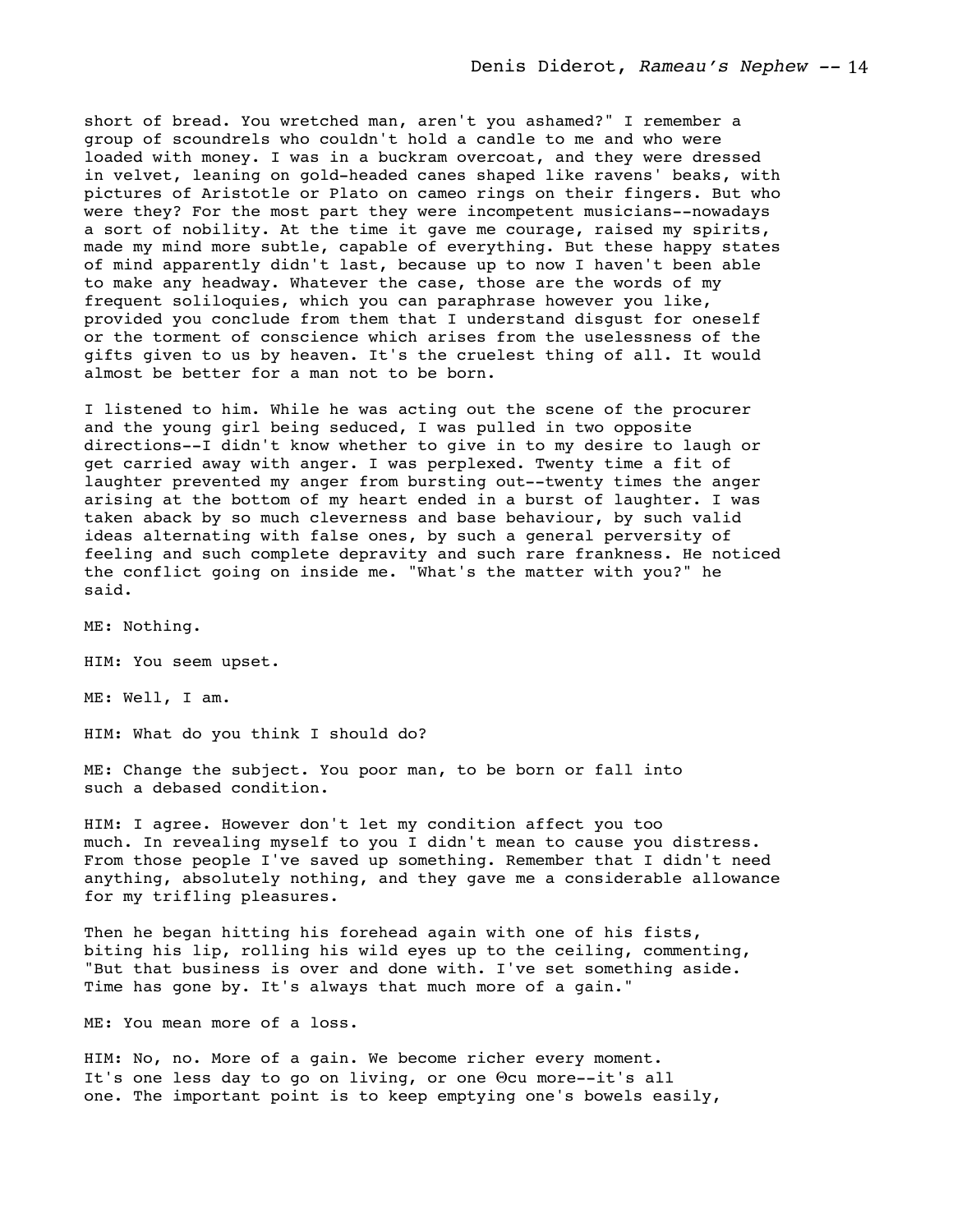freely, pleasurably, copiously every night. O stercus pretiosum! That's the grand result of life in all conditions. In the last analysis, everyone is equally rich--Samuel Bernard, who by dint of robbery, pillaging, and bankruptcies leaves twenty-seven million in gold, or Rameau, who won't leave anything, Rameau, for whom charity will provide a floor cloth as a shroud to wrap him in. A dead man doesn't hear the bells tolling. It's a waste of time for one hundred priests to shout themselves hoarse on his behalf or for him to be preceded and followed by a long line of burning torches. His soul does not walk alongside the master of ceremonies. To rot under marble or to rot under the earth--it's still rotting. To have around your coffin choirboys in red and choirboys in blue or none at all--what does that matter? Take a good look at this wrist. It used to be stiff as the devil. These ten fingers were like so many sticks stuck into a wooden metacarpal. And these tendons were old cords of catgut--drier, stiffer, and more inflexible that those used to turn a lathe operator's wheel. But I've tormented, broken, and abused them so much. You don't want to move, but, by God, I say that you will and that's that!

As he said this, with his right hand he grabbed the fingers and wrist of his left hand and bent them back and forth. The tips of his fingers were touching his arm. His joints were cracking. I was afraid he'd end up dislocating the bones.

ME: Be careful, I say to him. You're going to hurt yourself.

HIM: Don't worry. They can stand it. For ten years I've given them a hard time. Whatever they felt like, the little buggers had to get used to it and learn to strike the keys and fly over the strings. So right now they're working. Yes, they're working fine.

At that moment he takes on the pose of a violin player. He hums an allegro from Locatelli, and his right arm imitates the movement of the bow, while his left hand and his fingers seem to move along the length of the neck. If he hits a wrong note, he stops, tightens or loosens the string and plucks the string with his nail, to make sure that it's just right. He resumes playing the piece where he has stopped. He keeps time with his feet, and thrashes about with his head, feet, hands, arms, and body.

Perhaps at some concert of spiritual music you've had occasion to see Ferrari or Chiabran or some other virtuoso in the same sort of convulsions, presenting a picture of the same torture. That gives me almost as much pain, for surely it's agonizing to watch the torment of someone who is busy giving me a representation of pleasure. If he simply has to show me a patient under torture, then draw a curtain between the man and me, something to conceal me. In the midst of his agitation and cries, if there was a moment when the note had to be held, one of those harmonious spots when the bow is drawn slowly across several strings at once, his face took on an ecstatic expression, his voice softened, and he listened in rapture. He was sure the harmony was resonating in his ears and mine. Then, placing his instrument under his left arm using the same hand he was holding it with and letting his right hand holding the bow fall, he said, "Well, what do you think of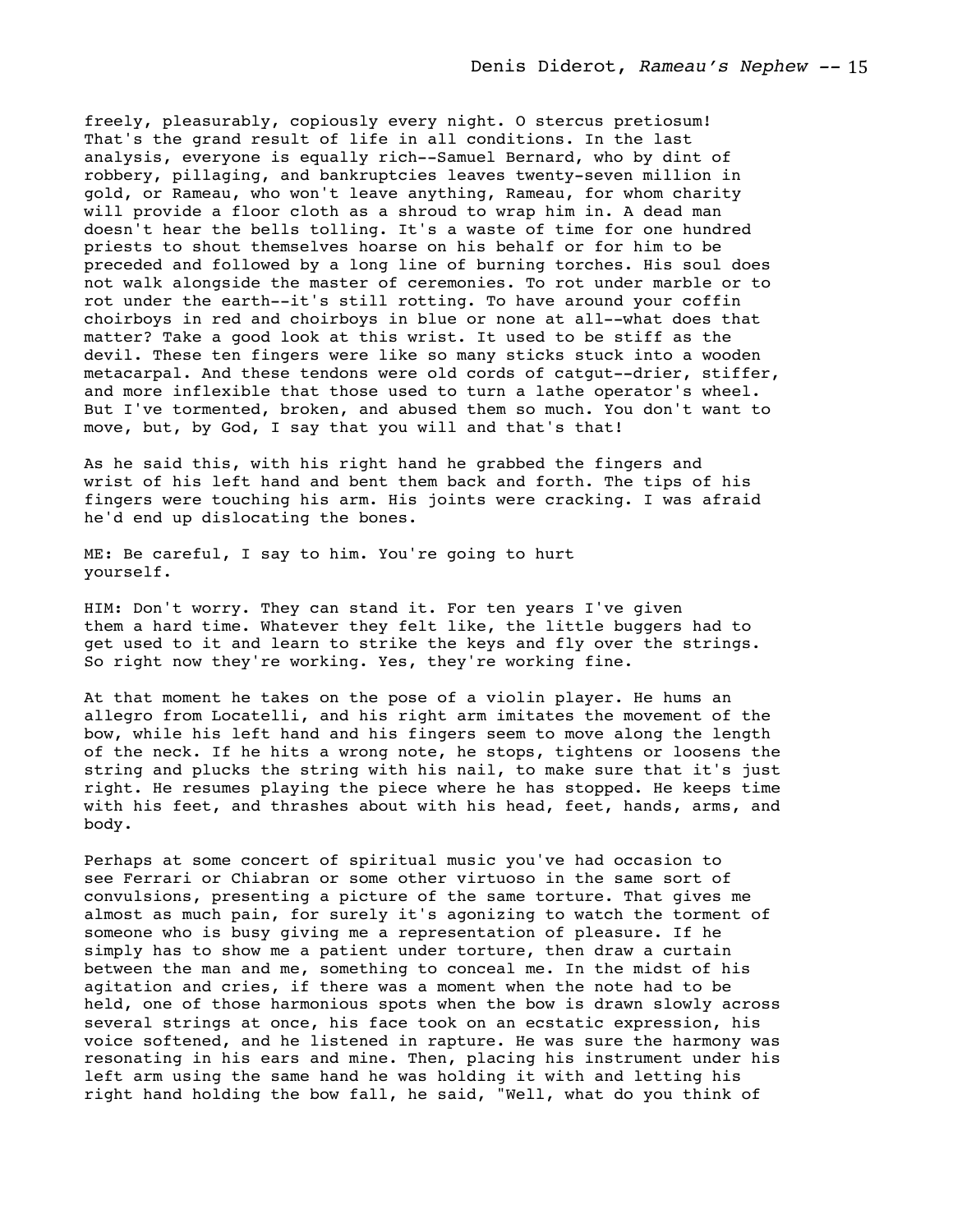that?"

ME: Wonderful.

HIM: That was all right, I thought. That sounded almost like the others.

All at once he crouches down like a musician sitting down at a keyboard. I say to him, "Have mercy on yourself and me."

HIM: No, no. Since I've got your attention, you'll listen. I don't want anyone's approval unless they know why. You'll praise me with a more confident tone, and that might be worth another pupil to me.

ME: I don't go out very much, and you're going to exhaust yourself to no purpose.

HIM: I'm never tired.

Since I saw that my wish to pity the man was useless, for the violin sonata had left him bathed in sweat, I decided to let him do what he wanted. So there he was, seated at the keyboard, his legs bent, his head raised towards the ceiling where one would have said he was looking at a written musical score, singing, playing a prelude, working through a piece by Alberti or Galuppi, I don't know which of the two. His voice went like the wind, and his fingers flew across the keys, sometimes abandoning the upper part to play the bass, sometimes abandoning the accompaniment to return to the upper register. A series of emotions went in succession across his face. You could see there tenderness, anger, pleasure, sadness. You could feel the soft notes and the loud ones.

I'm sure that someone more astute than myself would have recognized the piece from the movement and style, from his expressions, and from some snatches of melody coming out of him now and then. But what was really strange was that from time to time he groped around and started again, as if he had made a mistake and was upset at himself for not having the piece at his finger tips. Finally he straightened up, wiped the beads of sweat running down his cheeks, and said, "You see that we also know how to play a tritone or an augmented fifth, and that we're familiar with transitions of dominants. Those enharmonic passages which my dear uncle has made such a fuss about, there's not all that much to it. We'll get a handle on it."

ME: You've gone to a lot of trouble to show me that you've got great skill. But I'm a man who would've taken your word for it.

HIM: Great skill? Oh no! I know a few tricks of the trade, and that's more than one needs. After all, in this country does anyone have to understand what he teaches?

ME: No more than people have to understand what they learn.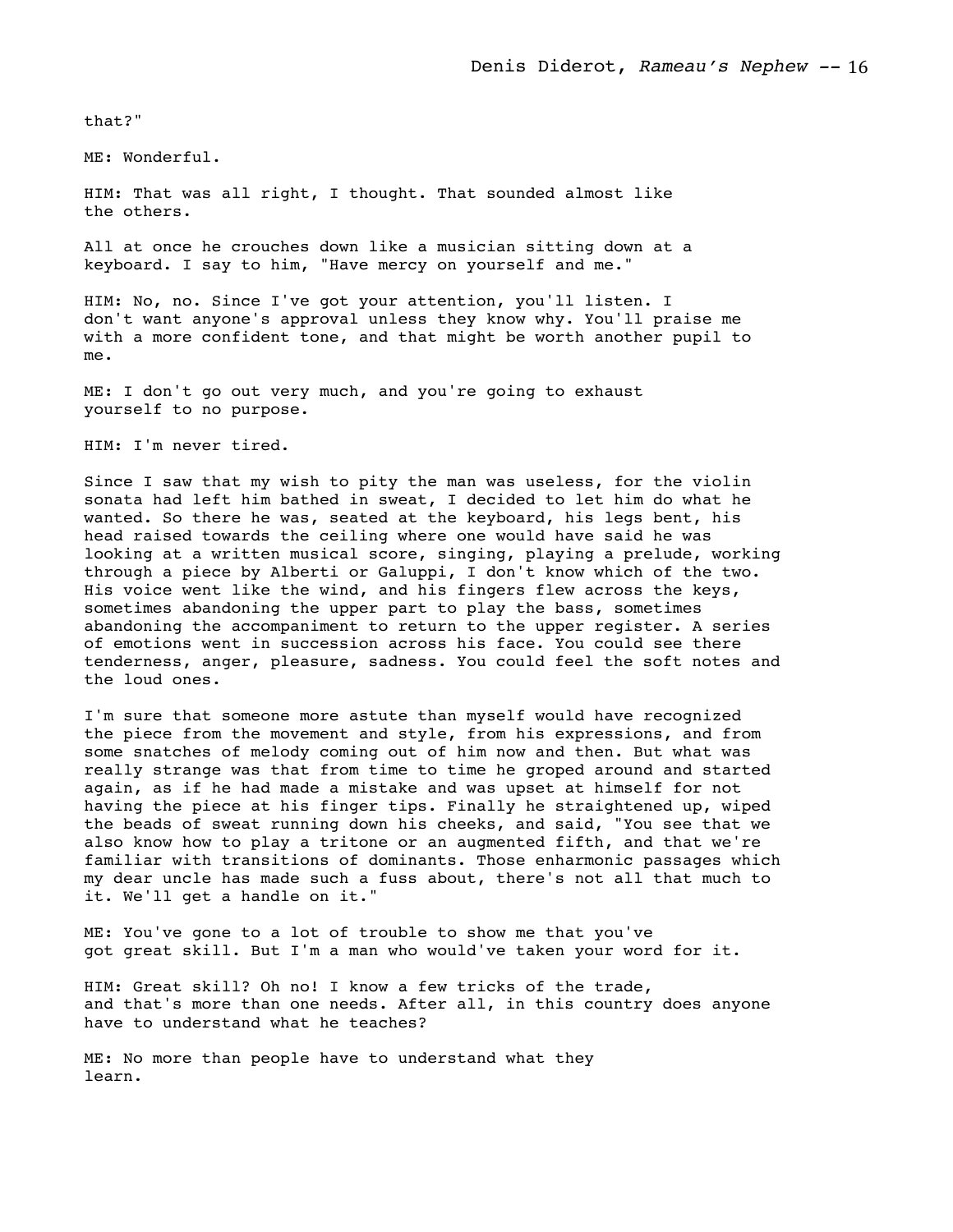HIM: That's well said, my God, very apt. There, Mister Philosopher, cross your heart and tell the truth. There was a time when you weren't as well off as you are today. HE: I'm not all that well off even now. HIM: But you'll no longer be going to the Luxembourg in summer. You remember... ME: Drop that subject. Yes, I do remember. HIM: In a gray plush frock coat. ME: Yes, yes. HIM: All worn out on one side, with frayed cuffs and black wool stockings stitched up the back with white thread. ME: Yes, indeed. Everything just as you like. HIM: What did you do then in the Alley of Sighs? ME: I was a sorry enough sight. HIM: When you left there, you used to scurry along the pavement. ME: That's right. HIM: You gave lessons in mathematics. ME: Without understanding a word of it. Isn't that where you want to go? HIM: Exactly. ME: I learned by teaching others, and I produced some good students. HIM: That may well be, but with music things aren't the same as in algebra or geometry. Now, these days you are a grand gentleman... ME: Not so grand. HIM: But you're well-to-do. ME: Not really. HIM: You provide tutors for your daughter. ME: Not any more. It's her mother who's concerned about her education, and one has to have peace at home. HIM: Peace at home? My God, one only has that when one is the

servant or the master. And it's essential to be the master. I had a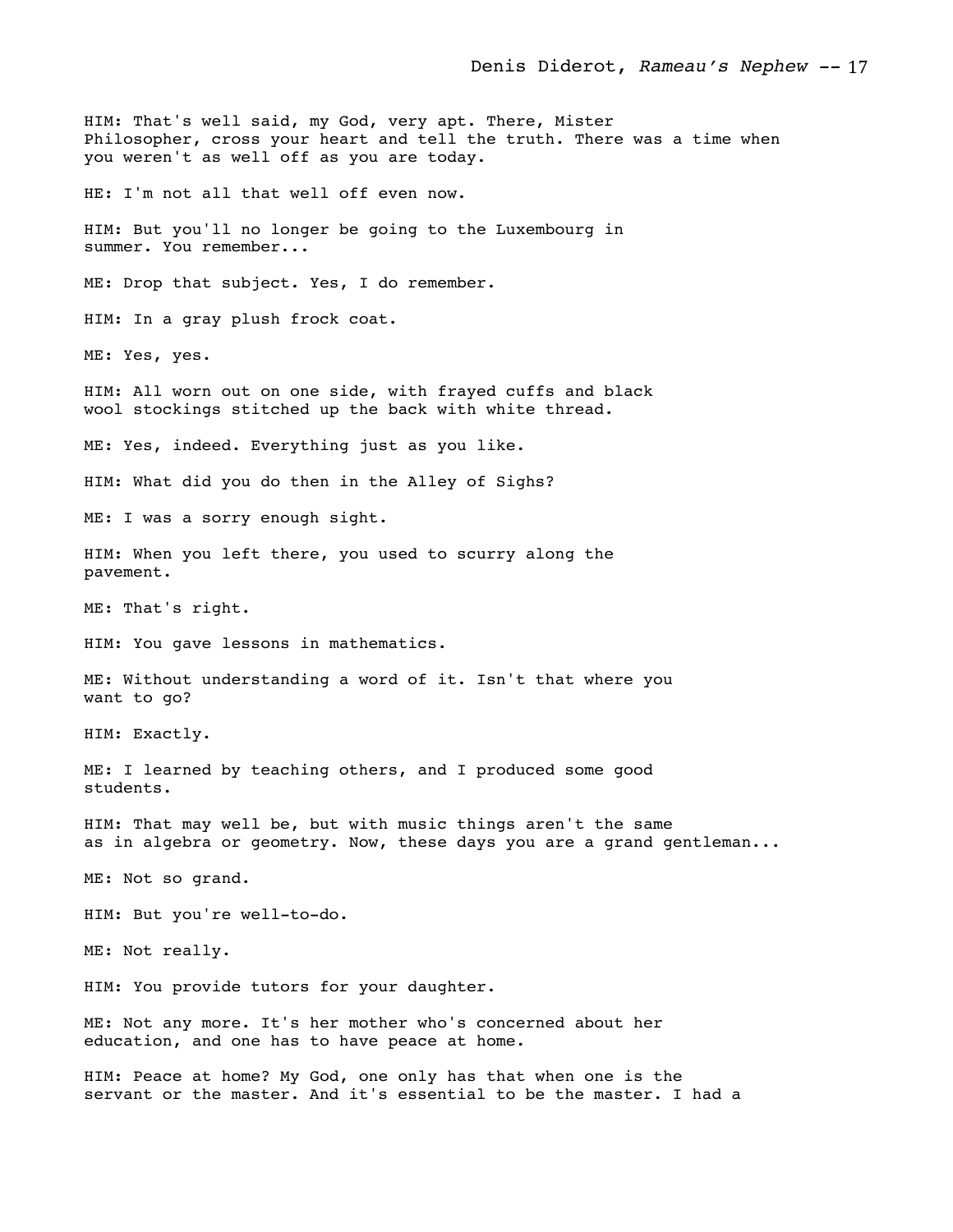wife. God rest her soul, but when she got the idea now and then to answer back, my hackles rose. I let go with my thunder and said, like God, "Let there be light." And there was light. So over a four-year period, we didn't raise our voices in a row ten times. How old is your child?

ME: That's got nothing to do with it.

HIM: How old is your child?

ME: What the devil--leave my child and her age out of it, and let's get back to the teachers she'll have.

HIM: My goodness, I know nothing as stubborn as a philosopher. If one supplicates you very humbly, might one not be able to learn from Monsieur the Philosopher the approximate age of Mademoiselle his daughter?

ME: Let's assume she's eight years old.

HIM: Eight! She should have had her fingers on the keys four years ago.

ME: But perhaps I don't worry very much about putting into the plan for her education a study which is so time-consuming and which is so little use.

HIM: And what are you intending to teach her? Please tell me.

ME: To reason correctly, if I can. That's something uncommon among men and even rarer still among women.

HIM: Let her reason badly, as much as she likes, provided she's pretty, amusing, and flirtatious.

ME: Since in her case nature has been so ungrateful as to give her a delicate constitution with a sensible soul and to expose her to the same pains of life as if she had a strong constitution and a heart made of bronze, I'll teach her, if I can, to bear those pains bravely.

HIM: Oh, leave her to cry, suffer, and simper, with delicate nerves, like the others, provided she is pretty, amusing, and flirtatious. What, no dancing?

ME: No more than what's necessary for her to curtsey and have a decent carriage, to present herself well, and to know how to move.

HIM: No singing?

ME: No more than is necessary for her to enunciate well.

HIM: No music?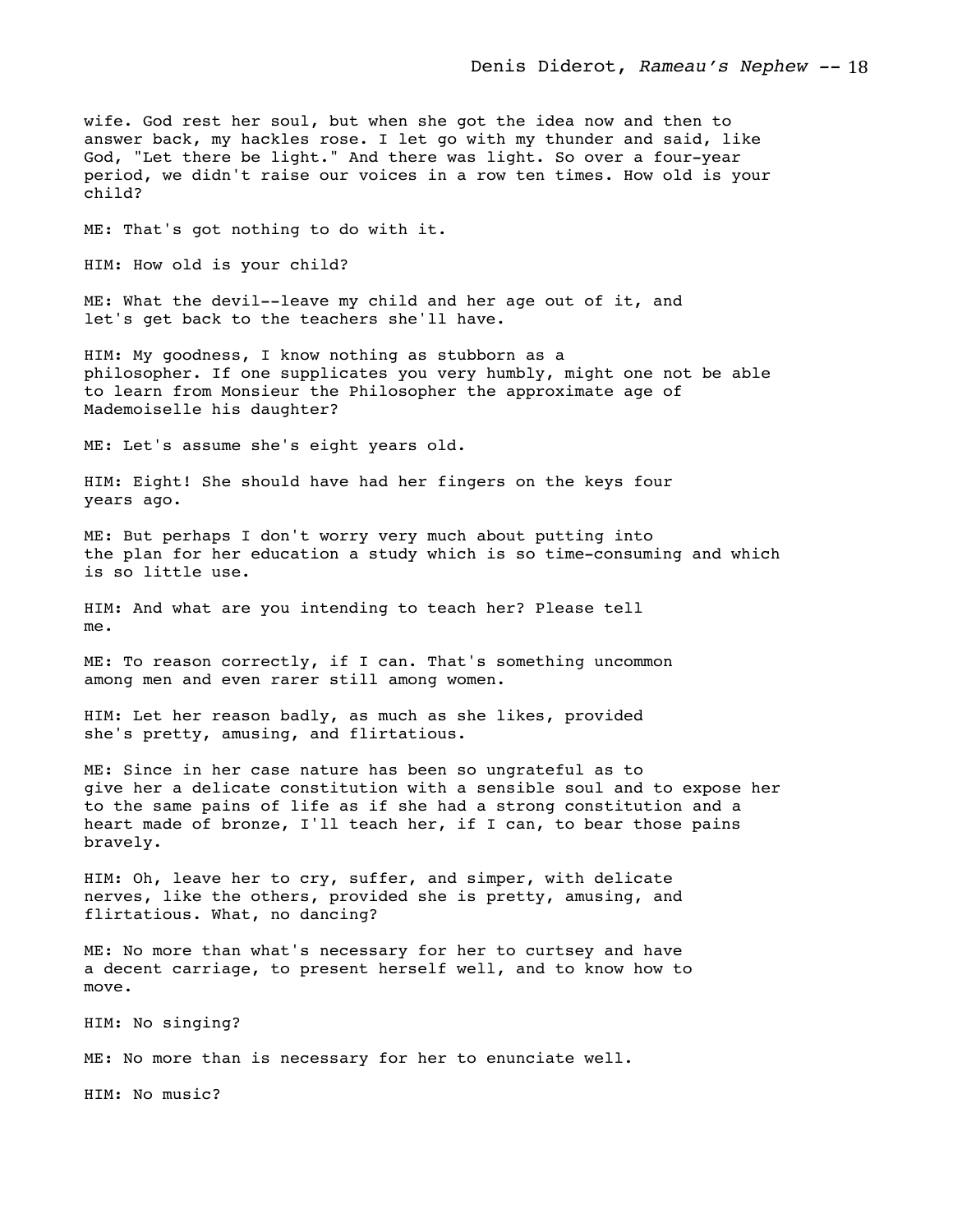ME: If there was a good teacher of harmony, I would willingly entrust her to him for two hours a day for one or two years, no more.

HIM: And in the place of these essential things you are cutting out...

ME: I put grammar, literature, history, geography, a little drawing, and a great deal of moral instruction.

HIM: It would be so easy for me to prove to you the uselessness of all those subjects in a world like ours. Did I say uselessness--perhaps I should have said danger. But for the moment I'll confine myself to one question: Won't one or two teachers be necessary?

ME: Undoubtedly.

HIM: Ah, well there we are again! And these teachers--you hope they'll know something about the grammar, literature, history, geography, and morality which they're teaching her in her lessons? That's just a song and dance, my dear sir, a song and dance. If they grasped these matters well enough to teach them, they wouldn't be teaching them.

ME: Why not?

HIM: Because they would have spent their lives studying them. It's necessary to be profound in art or in science in order to grasp the basics well. Educational works can only be properly produced by those who have grown white in harness. It's the middle and the end which illuminate the shadows at the beginning. Ask your friend Mr. d'Alembert, the leading light in the mathematical sciences, if he would be too good to teach the basics. Only after twenty or thirty years of practice did my uncle glimpse the first faint light of musical theory.

ME: Oh you idiot, you total idiot! How is it that in your wretched head there are such reasonable ideas all mixed up higgledy piggledy with so many absurdities?

HIM: Who the devil knows? Chance throws them out to you, and they stay with you. Still, when we doesn't know everything, we don't know anything well. We don't know where something is going or where something else comes from, where this or that should fit, which should go first or whether it would be better to go second. Can anyone teach well without a method? And where is that method born? You see, my philosopher, I have this notion that physics will always be a poor science, a drop of water picked up by a needle from the vast ocean, a grain detached from the mountain range of the Alps. And the reasons for phenomena? In truth, it would be just as good to be ignorant about them as to understand them so little and so badly. That was exactly where I was when I made myself a teacher of accompaniment and composition. What are you dreaming about?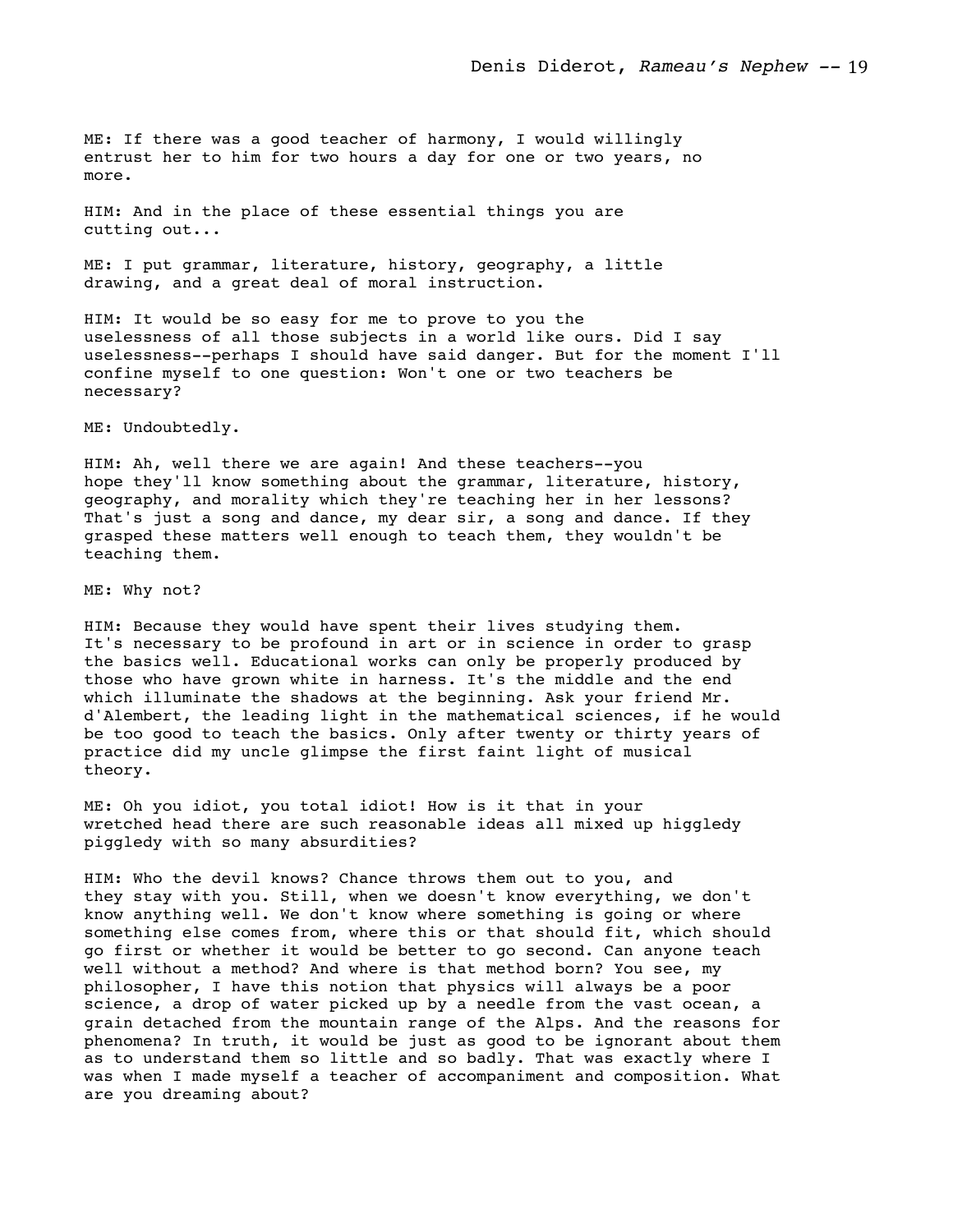ME: I'm dreaming that everything you've just said is more specious than substantial. But let's leave that. Did you say you taught accompaniment and composition?

HIM: Yes.

ME: And you didn't understand them at all?

HIM: No, my goodness, not at all. And that's the reason there were worse teachers than me--those who believed they understood something. At least I didn't ruin the judgment or the hands of the children. When they left me for a good teacher, they'd learned nothing, and so at least they didn't have to unlearn anything. And that was always so much money and time saved.

ME: How did you manage that?

HIM: How they all do. I arrived. I threw myself into a chair. "What dreadful weather! How tiring the pavement is!" I chattered about some news: "Miss Lemierre was to have taken on the role of a vestal virgin in the new opera. But she is pregnant for the second time. They don't know who will take her place. Miss Arnould has just left her count. People say she is negotiating with Bertin. The little count, however, has just found out about Mr. de Montamy's porcelain. At the last concert for the lovers of music there was an Italian woman who sang like an angel. That Preville is an exceptional fellow. You must see him in the Mercure galant. The part about the riddle is priceless. And poor Dumesnil no longer knows what she's saying or doing. Come, Mademoiselle, take your book." While the young lady, who's in no hurry, looks for her book, which she has mislaid, and while the maid is being summoned and chastised, I keep going, "That Clairon is truly incomprehensible. People are talking about a really crazy marriage--one with Miss What's-Her-Name, a little creature he's been supporting, with whom he's had two or three children and who's been kept by so many others." "Come now, Rameau, that's not possible. You're rambling on." "No, I'm not rambling. They even say that the marriage has taken place. There's a rumour going around that Voltaire is dead. So much the better." "Why's that good?" "Well, that means he's going to give us some fine foolishness. He has a habit of dying two weeks before he does so." What else shall I tell you? I told her a few naughty remarks which I'd brought back from some homes where I'd been, for we are all great gossips. I played the fool, and they listened to me. They laughed. They cried out, "He's always charming." However, the young lady's book was finally recovered from under an armchair, where it had been dragged, chewed, and ripped by a young pug dog or by a kitten. She sat at the keyboard. At first she made some noise there, all by herself. Then I came up, after having given her mother a sign of approval. The mother said, "That isn't bad. One need only to want to do it, but one doesn't want to. One prefers to waste one's time with chit-chat, clothes, running around, and I don't know what. As soon as you're gone, the book is closed and it's not opened again until you return. And then you never reprimand her..." However, since I had to do something, I took her hands and placed them in a different position. I got upset. I cried out, "G, G, G, mademoiselle. It's a G." The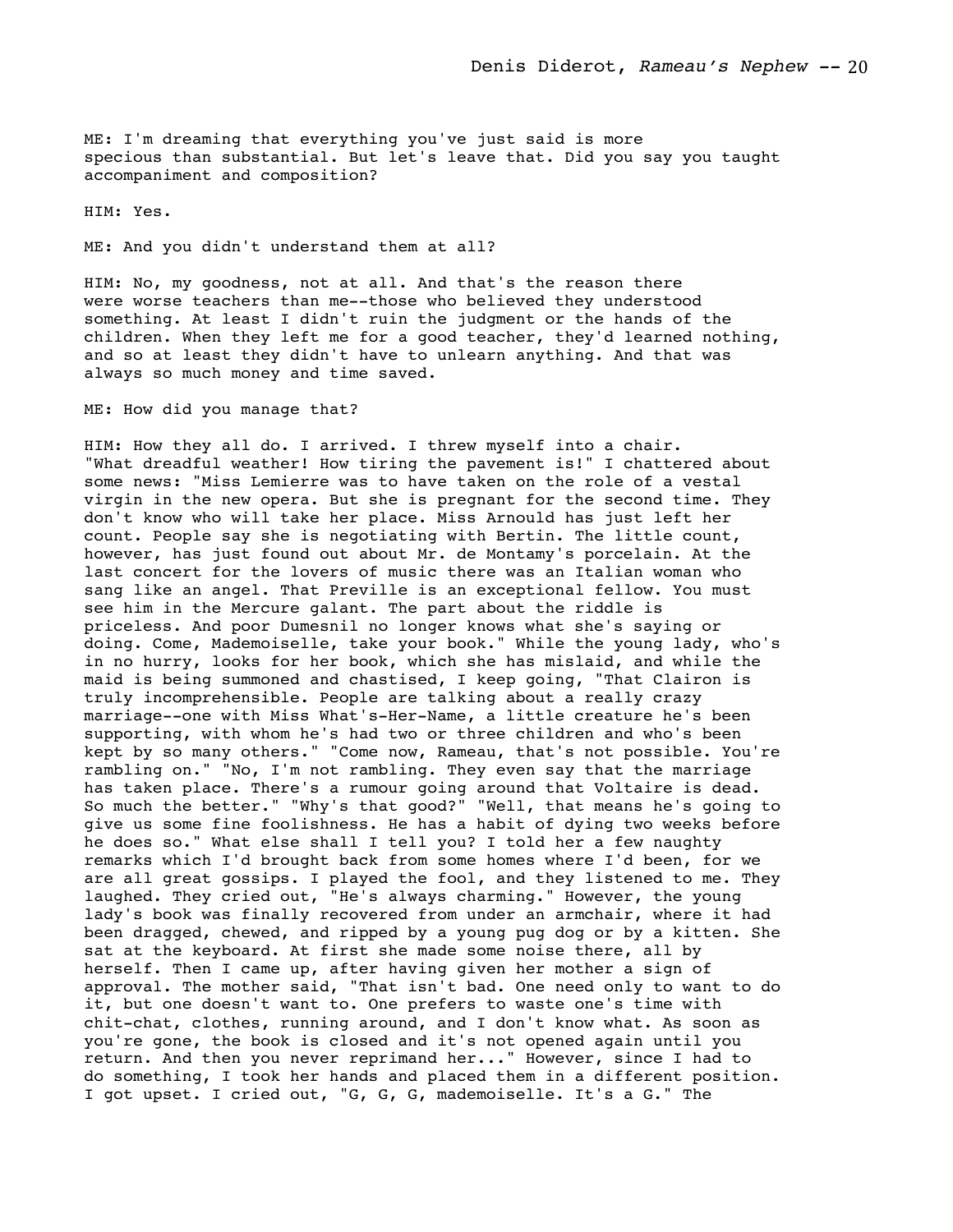mother, "Young lady, don't you have an ear? I'm not even at the keyboard, and I'm not looking at your book, but I feel that that must be a G. You're giving this gentleman a great deal of trouble. I don't understand his patience. You don't retain anything he tells you. You're not progressing at all..." Then I eased the blows a little, by shaking my head and saying, "Excuse me, madam, excuse me. Yes, that could go better, if the young lady wanted to, if she studied a little. But it's not going badly." The mother: "In your place, I'd keep her on the same piece for a year." "That's all right--she won't leave it until she has surmounted all the difficulties, and that won't take as long as madam thinks." The mother: "Mr. Rameau, you're flattering her. You're too kind. That's the only thing she'll remember from her lesson, and she'll know the right time to repeat it in front of me." The hour went by. My pupil gave me the small fee, with a graceful movement of her arm and the curtsy she had learned from her dancing master. I put it in my pocket, while the mother said, "Very good, mademoiselle. If Javillier were here, he'd applaud you." I kept chatting for a moment longer out of courtesy, then disappeared. There you have it--that's what people used to call a lesson in accompaniment in those days.

ME: And nowadays, it's something different.

HIM: My God, I should think so. I arrive. I'm serious. I'm in a rush to take off my coat. I open the keyboard. I test the keys. I'm always in a hurry. If anyone makes me wait for a moment, I cry out as if they've stolen an Θcu from me. In an hour from now I have to be over there, in two hours at madam's house, the duchess of something or other. I'm expected to dine at the home of a beautiful marquise, and once I leave there, to go to a concert in the house of Baron de Bacq, in Rue Neuve des Petits Champs.

ME: Of course, you're not expected anywhere?

HIM: That's the truth.

ME: So why do you use all these vile little schemes?

HIM: Vile? Why vile, if you please? They're what's customary in my profession. I don't demean myself in acting just like everyone else. I'm not the one who invented them. And I'd be really odd and tactless if I didn't conform. Of course, I know very well that if you're going to apply certain universal principles from I don't know what morality which all of them mouth but none of them practices, it will end up that what's white will really be black and what's black will really be white. But, Mister Philosopher, there's a universal conscience, just as there's a universal grammar, and then there are exception in every language. You call them, I think, you scholarly types, some... give me some help here... some...

ME: Idioms.

HIM: That's it. Well, every profession has its exceptions to the general conscience. I'm happy to call these trade idioms.

ME: I understand. Fontenelle speaks well and writes well,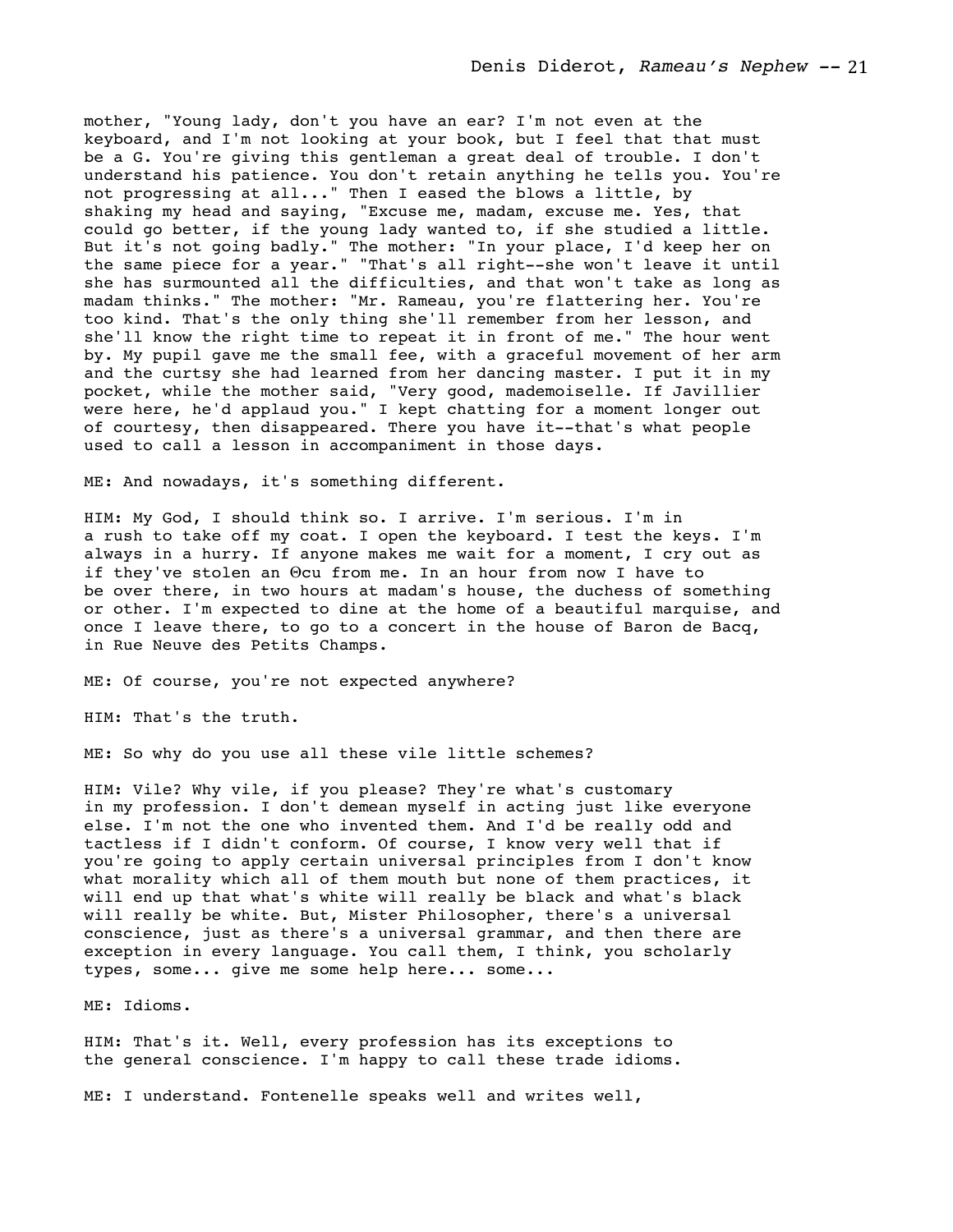although his style is crawling with French idioms.

HIM: And the sovereign, the minister, the financier, the magistrate, the soldier, the man of letters, the lawyer, the prosecutor, the merchant, the banker, the artisan, the singing master, the dancing master--these are all really honest people, although their conduct goes against the general conscience in several points and is full of moral idioms. The older the business institution, the more idioms there are. The worse times get, the more idioms multiply. Whatever the man is worth, that's what the job is worth, and conversely, in the end, whatever the job is worth, that's what the man is worth. So we value the job as much as we can.

ME: What I can see clearly from all this nonsense is that there are few professions honestly practised or few honest people in their professions.

HIM: Right, there aren't any. But, on the other hand, few of them are rascals outside their own shops, and everything would go well enough if there weren't a certain number of people whom we call diligent and accurate, who carry out their duties rigorously and strictly, or, what amounts to the same thing, who are always in their shops busy with their trade from morning to evening, doing nothing else. In addition, they're the only ones who get rich and respected.

ME: Because of idioms.

HIM: That's it. I see you've understood what I've been saying. All right, one idiom in almost every profession--for there are idioms common to all countries and all times, just as there are common ways of being foolish--a common idiom is to acquire for oneself the largest number of customers as possible. A common stupidity is to believe that the person who has the most customers is the most expert. There you have two exceptions to the general conscience which we have to bow down to. It's a sort of credit system. In itself it's nothing, but it is worth something in public opinion. It's been said that a good reputation is more valuable than a golden belt. However, the man with a good reputation doesn't have a golden belt, but I see that nowadays the man with the golden belt rarely lacks a good reputation. It's necessary, as much as possible to have the good reputation and the belt. And that's my goal, when I make myself valuable by what you characterize as vile tricks and unworthy little schemes. I give my lesson, and I give it well--there's the general rule. I let people believe that I've more lessons to give than there are hours in the day--that's the idiom.

ME: And the lesson--you give a good one?

HIM: Yes, not bad, quite good. My dear uncle's fundamental bass has made it all a lot simpler. Before that I used to rob my pupil of money, yes, I did, that's for sure. But today I earn it, at least as much as the others.

ME: And did you steal the money without any guilt?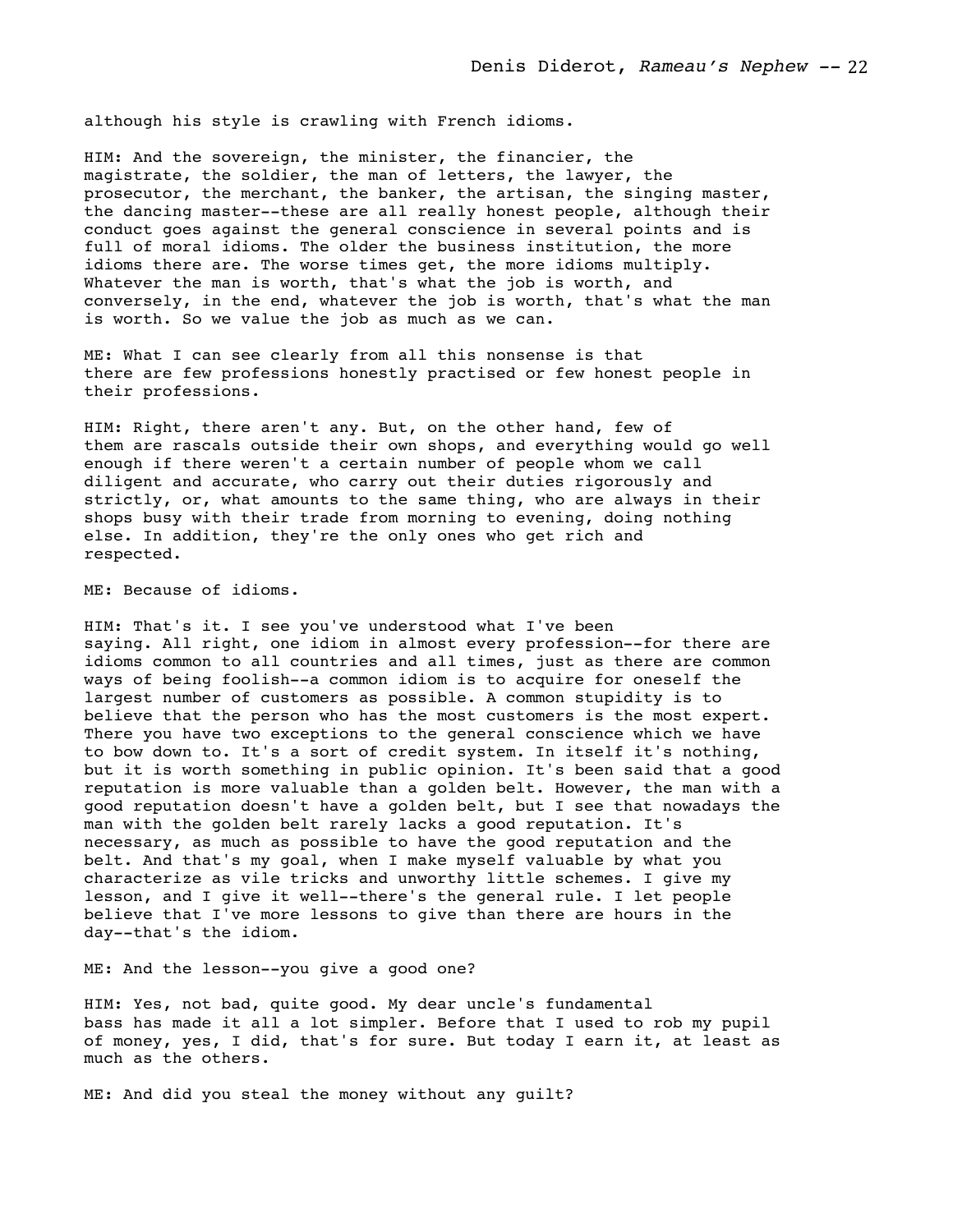HIM: Oh, none whatsoever. People say that if one robber steals from another, the devil laughs. The parents are overflowing with a fortune they've acquired--God knows how--they're from the court or financiers or great merchants or bankers or business people. I was helping them pay some of it back, me and a crowd of others just like me whom they employed. In nature all species devour each other, and in society all the classes feed on one another. We bring justice to each other without the law getting involved. Earlier that woman Deschamps and nowadays Guimard are the prince's vengeance on the financier, and then the fashion merchant, the jeweler, the upholsterer, the laundry woman, the swindler, the chambermaid, the cook, the saddle maker get their revenge on Deschamps on behalf of the financier. In the middle of all this, it's only the idiot or the lay-about who gets hurt, without having upset anyone--and that's just fine. So from all this you see that these exceptions to the general conscience or these moral idioms about which people make such a fuss, calling them tricks of the trade, are nothing and that, in the last analysis, the only thing one needs is to keep one's eyes open.

ME: Your eyes are admirable.

HIM: And then there's poverty. The voice of conscience and honour are really feeble when one's guts are crying out. If I ever get rich, I'll certainly have to give the money back, and I'm firmly resolved to do so in all possible ways--dining, gambling, wine, women.

ME: But I'm afraid you'll never get rich.

HIM: I suspect the same thing myself.

ME: But if things turn out differently, what will you do?

HIM: I'd act like all beggars whose life has turned around. I'd be the most insolent rogue anyone has ever seen. Then I'd remember everything they made me suffer, and I'd pay them back full measure for the humiliations they put me through. I like to give orders, and that's what I'd do. I like it when people praise me, and praise me they will. I'll have in my service all Villemorien's hangers-on, and I'll speak to them they way they spoke to me, "Come on, you scoundrels, amuse me," and they'll amuse me, "Rip some honest people to shreds," and they'll tear them apart, if there are any still to be found. And then we'll have girls, and all address each other as friends when we're drunk, and we'll get drunk. We'll make up stories. We'll have all sorts of quirks and vices. It will be delicious. We'll prove that Voltaire has no genius, that Buffon is always strutting formally on stilts and is nothing but a bombastic windbag, that Montesquieu is nothing more than a witty fellow. We'll consign d'Alembert to his mathematics, and we'll throw down onto their bellies and backs all those little Catos, like you, who despise us from envy, whose modesty is a coat covering their pride, and whose sobriety is a law arising from their own needs. And music? That's when we'll make music.

ME: Given the dignified way you'd use your wealth I see what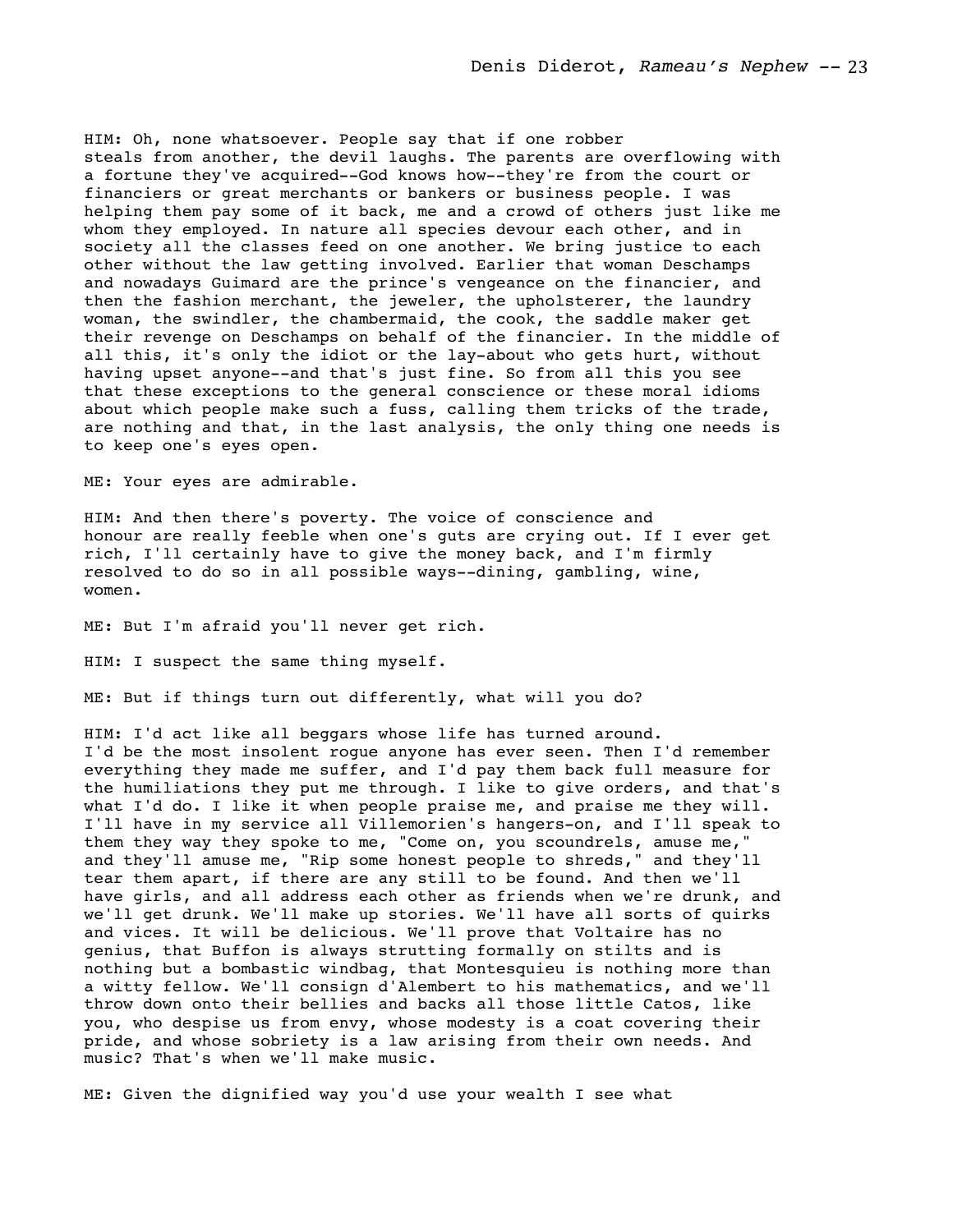a great pity it is that you're a pauper. You'd live in a way that would confer great honour on the human species and would be really useful to your fellow citizens and truly glorious for yourself.

HIM: I think you're making fun of me, Mister Philosopher. You don't know who you're playing with. You don't suspect that at this moment I represent the most important party in the town and at court. The wealthy people in all professions either have told themselves the same things I've confided to you or they have not, but the fact is that the life I'd live in their place is exactly the life they lead. That's just where you are, too, you others. You believe that happiness is the same thing for everyone. What a strange vision! Your version assumes a certain romantic frame of mind which we don't have, a peculiar soul, a strange taste. You dress this weirdness up with the name virtue. You call it philosophy. But are virtue and philosophy made for everyone? Some are able to get them, and some can keep them. Imagine a wise and philosophical universe. You'll concede it would be devilishly sad. So long live philosophy, long live the wisdom of Solomon. Drink good wine, gorge oneself on choice delicacies, roll around on beautiful women, lie on lovely soft beds. Other than that, the rest is nothing but vanity.

ME: What about defending one's country?

HIM: That's vanity. There's no country any more. From one pole to the other all I see is tyrants and slaves.

ME: Helping one's friends?

HIM: Vanity. Does one really have friends? And if we had, would we have to make them ungrateful? Look closely, and you'll notice that that's almost always what you get back for services rendered. Gratitude is a burden, and every burden is put there to be shaken off.

ME: Occupy a position in society and carry out its duties?

HIM: Vanity. What does it matter whether one has a position or not, provided that one is rich, since no one assumes a position except to get rich? Carry out its duties--where does that lead? To jealousy, trouble, persecution. Is that the way one gets ahead? Pay court to people, by God, pay court to them. Observe great people, study their tastes, take part in their fantasies, serve their vices, applaud their injustices. That's the secret.

ME: Taking care of the education of one's children?

HIM: Vanity. That's the business of a tutor.

ME: But if this tutor has fully absorbed your principles and neglects his duties, who's going to be punished for it?

HIM: My goodness, it won't be me. Maybe someday my daughter's husband or my son's wife.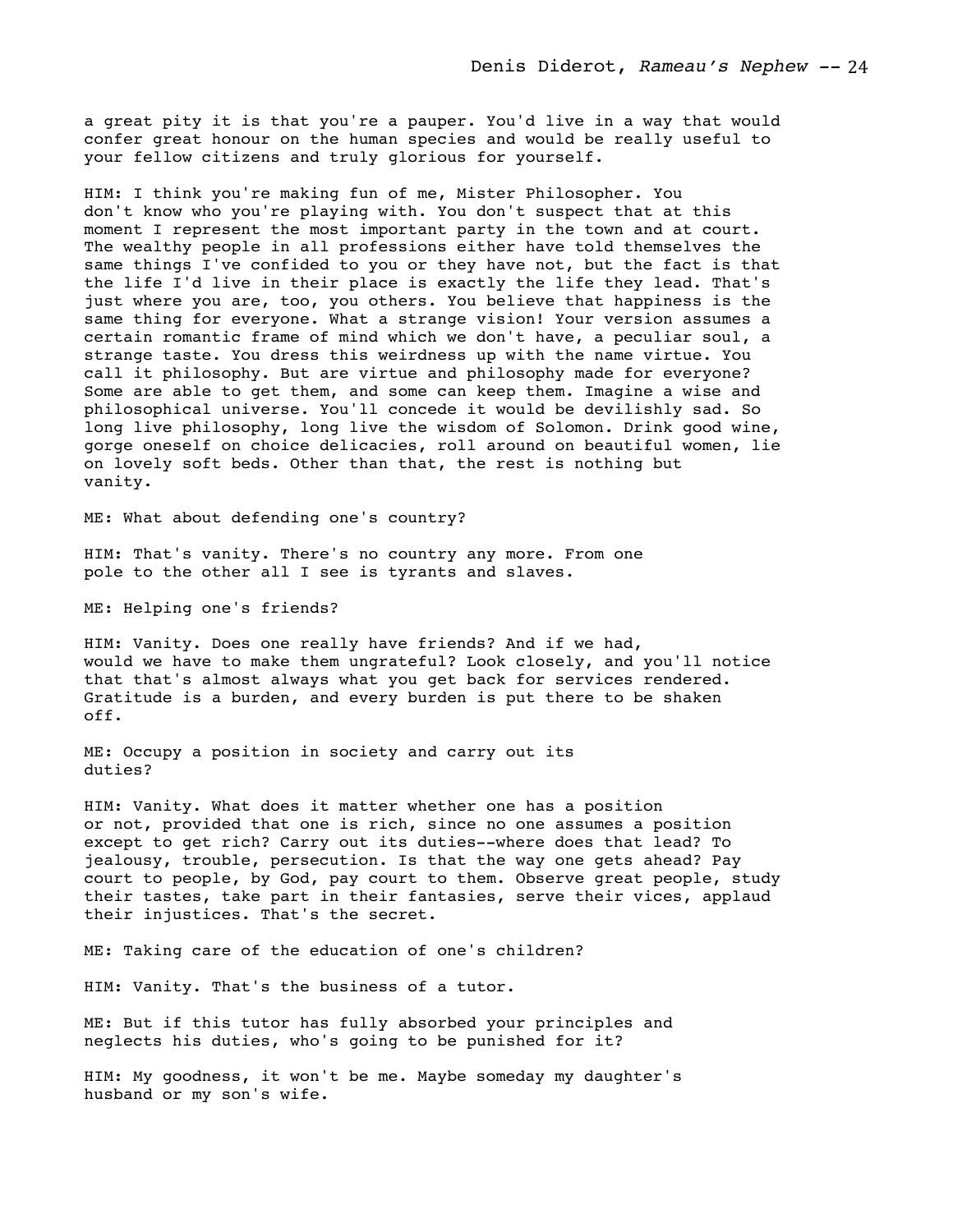ME: But what if both your son and daughter hurl themselves into debauchery and vice?

HIM: That's their look out.

ME: What if they dishonour themselves?

HIM: Whatever one does, one cannot dishonour oneself if one is rich.

ME: What if they ruin themselves.

HIM: Too bad for them.

ME: I see that if you can dispense with taking care of the conduct of your wife, your children, and your servants, you could easily neglect your own affairs.

HIM: Excuse me, but no. It's sometimes difficult to find money, and it's prudent to get it well in advance.

ME: You'll pay little attention to your wife?

HIM: None whatsoever, if you please. The best arrangement which one can have with one's dear better half, I think, is to do whatever one wants. In your view, wouldn't society be really amusing if everyone did what was agreeable to them?

ME: Why not? The evening is never more beautiful for me than when I'm happy about my morning.

HIM: The same goes for me.

ME: What makes fashionable people so delicate about their amusements is that they are profoundly idle.

HIM: Don't you believe it. They run around a lot.

ME: Since they never get tired, they never relax.

HIM: Don't believe that. They are constantly exhausted from excess.

ME: Pleasure is always a business for them, never a need.

HIM: So much the better. Need is always painful.

ME: They wear everything out. Their souls become stupefied. Boredom grabs hold of them. Whoever took away their lives in the midst of their overwhelming abundance would be doing them a service. The fact is they don't know anything about happiness except the part which becomes jaded most quickly. I don't disparage the pleasures of the senses. I have a palate as well, and it really likes a tasty delicacy or a delicious wine. I have a heart and eyes, and I like to see a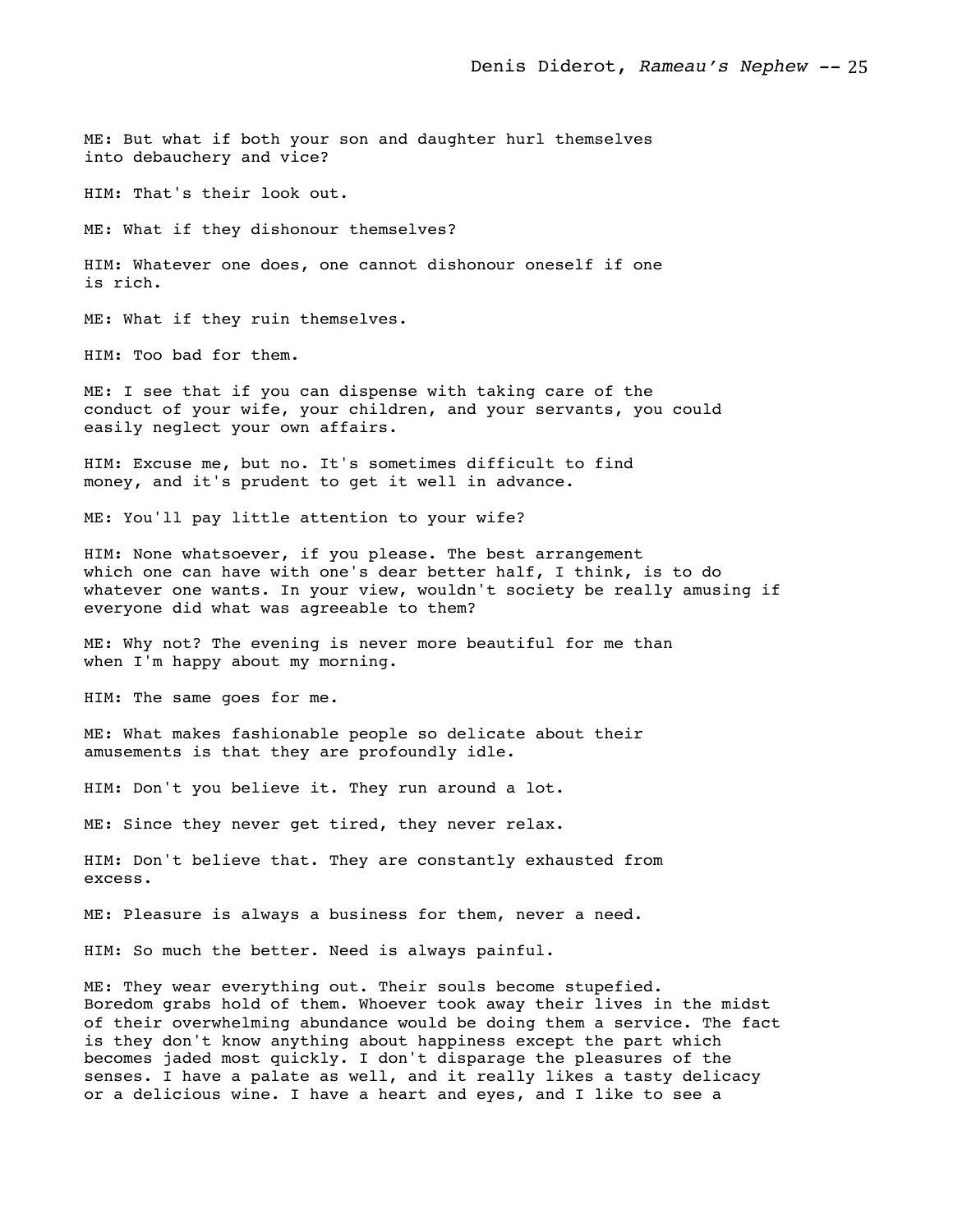beautiful woman. I like to have my hands feel the firmness and the roundness of her breasts, to press her lips against mine, to soak up rapture from her looks, and to die in her arms. I'm not against a party with my friends sometimes, a debauch, even one that gets a little out of hand. But I won't conceal from you that it is infinitely more pleasurable to me to have helped someone in distress, brought some difficult business to a conclusion, given some beneficial advice, read something agreeable, taken a walk with a man or woman close to my heart, passed some instructive hours with my children, written a good page, fulfilled the duties of my position, or told the woman I love something tender and soft, so that she put her arms around my neck. I know the sorts of actions I would give up all I own to have done. Mahomet is a sublime work of literature, but I would prefer to have rehabilitated the memory of Calas. An acquaintance of mine once took refuge in Cartagena. He was the youngster of the family in a country where custom gives all property to the eldest. There he learned that his older brother, a spoiled child, after stripping his mother and father very easily of everything they possessed, had kicked them out of their chateau and that the good old people were languishing in poverty in a small town in the provinces. So what then did this youngster do, a boy who had been treated harshly by his parents and had gone to see if he could win his fortune far away? He sent them assistance. He quickly wound up his own affairs and returned wealthy. He brought his father and mother back into their home. He arranged for his sisters to be married. Ah, my dear Rameau, the man considered this period the happiest of his life. When he told me of it, he had tears in his eyes. And as I tell you the story, I feel my heart beating for joy, and my delight makes talking difficult.

HIM: You people are so very odd!

ME: And you are creatures who well deserve to be pitied if you can't see how we've raised ourselves above our fate and that it's impossible to be unhappy under the shelter of two fine actions like the ones I've just mentioned.

HIM: Well, that's a type of happiness which I'll find it difficult to get familiar with, because we meet it rarely. But, according to you, should we then be decent people?

ME: To be happy? Yes, certainly.

HIM: But I see countless decent people who are not happy, and countless people who are happy without being decent.

ME: So it seems to you.

HIM: But isn't it because I had some common sense and candour for a moment that I have no idea where to get a meal this evening?

ME: Not at all. The reason is you've not had those qualities all along. It's because you didn't realize early on that it's first necessary to create options for yourself which will make you independent, free from serving others.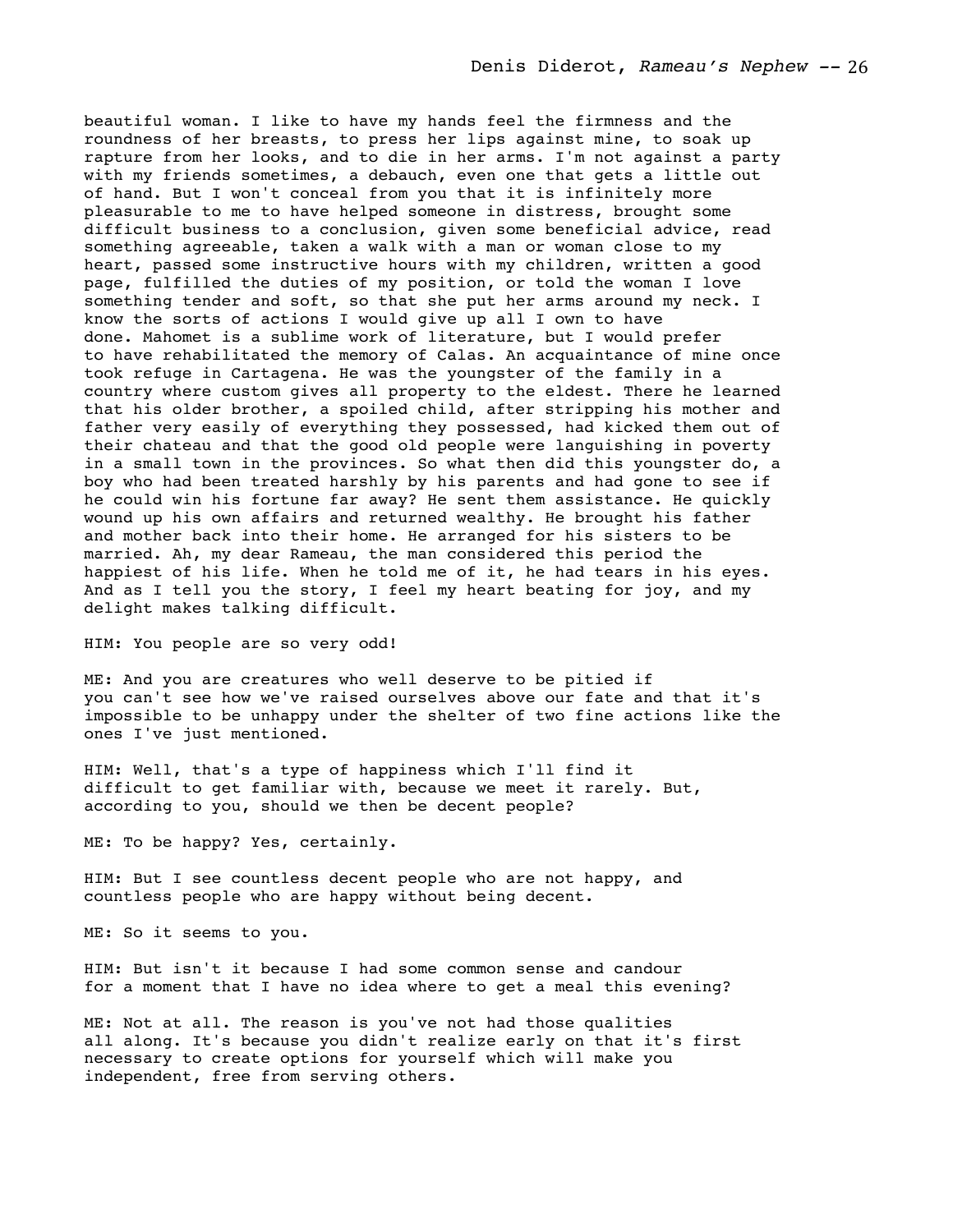HIM: Independent or not, what I've made for myself is at least the most comfortable.

ME: And the least secure and the least honest.

HIM: But it's the one best suited to my character as a lazy man, fool, and scoundrel.

ME: I agree with that.

HIM: And since I can find happiness through vices natural to me, which I've acquired without working, which I maintain without effort, which are compatible with the customs of my country, which suit the taste of those who protect me and are closer to their small particular needs than virtues which would embarrass them, by criticizing them morning and night, it would be really odd if I were to go on tormenting myself like some soul in hell in order to cut myself up and make myself something other than I am, to give myself a character foreign to my own, very worthy qualities--I'll concede that, to avoid an argument--but which would cost me a great deal to acquire and to practise, and which would lead to nothing, perhaps worse than nothing, because all the time I'd have to satirize the rich people among whom beggars like me have to find a living. People praise virtue, but they hate it. They run away from it, because it makes them freezing cold, and in this world one has to have warm feet. Besides, it would inevitably make me moody. Why else do we so often see devout people so hard, so angry, so unsociable? It's because they've imposed on themselves a task which isn't natural to them. They suffer, and when one suffers, one makes others suffer. That's not what I want, nor my patrons. I have to be happy, flexible, pleasant, funny, amusing. Virtue makes itself respected, and respect is uncomfortable. Virtue makes itself admired, and admiration is not amusing. My business is with people who are bored, and I have to make them laugh. So I have to be ridiculous and funny. And if nature had not made me that way, the simplest thing would be to appear like that. Fortunately, I don't need to be a hypocrite. There are already so many of them of every stripe, without counting those who are hypocritical even with themselves. Take that Chevalier de la MorliΦre, who turns up his hat above his ears, who holds his head in the air, who looks at you over his shoulder as you go by, who has a long sword banging against his thigh, who has an insult ready for anyone who doesn't carry one, and who seems to be issuing a challenge to everyone coming along. What's he doing? Everything he can to persuade himself that he's a stout-hearted man. But he's a coward. Just tweak the end of his nose--he's take it quietly. If you want to make him lower his voice, raise you own. Show him your cane or give him a kick in the ass. He'll be astonished to find out he's a coward and will ask you how you found out, who told you. The moment before he was ignorant of the fact, for his long and habitual aping of bravery had impressed on him that he was. He'd gone through the pretence so many times he believed that's what he was. And that woman who mortifies herself, who visits prisons, who helps at all the charitable meetings, who walks along with her eyes lowered, who would never dare to look a man in the face, always on guard against being seduced by her senses, does all that keep her heart from burning, sighs escaping from her, her temperament catching fire, her desires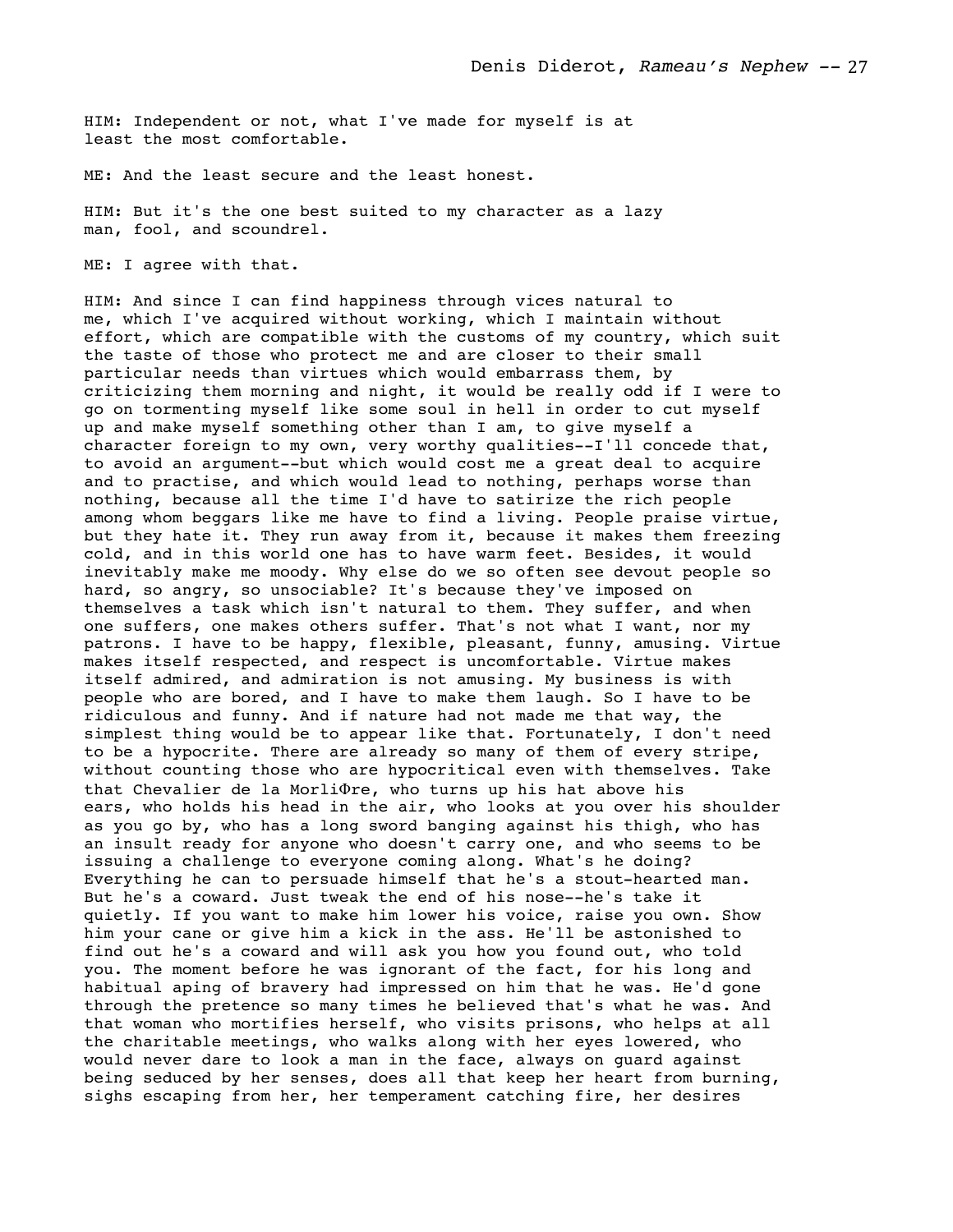obsessing her, and her imagination going over and over night and day scenes from the Portier des Chartreux or the Postures de l'ArΘtin. So then what happens to her? What does her maid think of her when she gets up in her nightdress and rushes to help her mistress as she's dying? Justine, go back to bed. It's not you your mistress is calling for in her delirium. And what about friend Rameau, what if one day he began to show signs of contempt for wealth, women, good food, and laziness and started to act like Cato, what would he be? A hypocrite. Rameau has to be what he is--a happy thief among wealthy thieves, and not a virtuous swaggerer or even a virtuous man, gnawing his crust of bread by himself or among beggars. To sum up--I won't put up with your idea of happiness or the well being of a few visionaries like you.

ME: I see, my dear fellow, that you have no idea what that is and that you're not even capable of learning what it is.

HIM: So much the better, by God, so much the better. It would probably make me die of hunger, boredom, and remorse.

ME: Given that, the only advice I have for you is to go back quickly to the house where you so imprudently got yourself thrown out.

HIM: And do what you don't object to literally but find offensive metaphorically?

ME: That's my advice.

HIM: Regardless of that metaphor which I object to for the moment but which won't bother me at some other time.

ME: How odd you are!

HIM: There's nothing odd about it. I'm happy enough to be abject, but I want that to happen without any compulsion. It's all right with me to abandon my dignity... What's so funny?

ME: Your dignity makes me laugh.

HIM: Everyone has his own. I'm happy to forget mine, but at my own discretion, and not on someone else's orders. Does it have to be the case that when someone can say to me "Crawl" I have to crawl? That's how a worm operates--and it's my way, too. We both follow it, when people leave us alone. But we raise ourselves up when someone steps on our tails. People have stepped on my tail, and I straightened up. But then you have no idea of the madhouse we're talking about. Imagine a melancholy and sullen personality, consumed with vapours, wrapped up in two or three layers of dressing gown, who loves himself but who's unhappy about everything, a person from whom it's difficult to get a smile, even if you distort your body and mind in a hundred different ways. He examines coldly the pleasant grimaces of my face and of my judgment, which are even more pleasant, for, between us, that father Christmas, that nasty Benedictine so famous for his grimaces, for all his success at court, is nothing but a wooden Punch in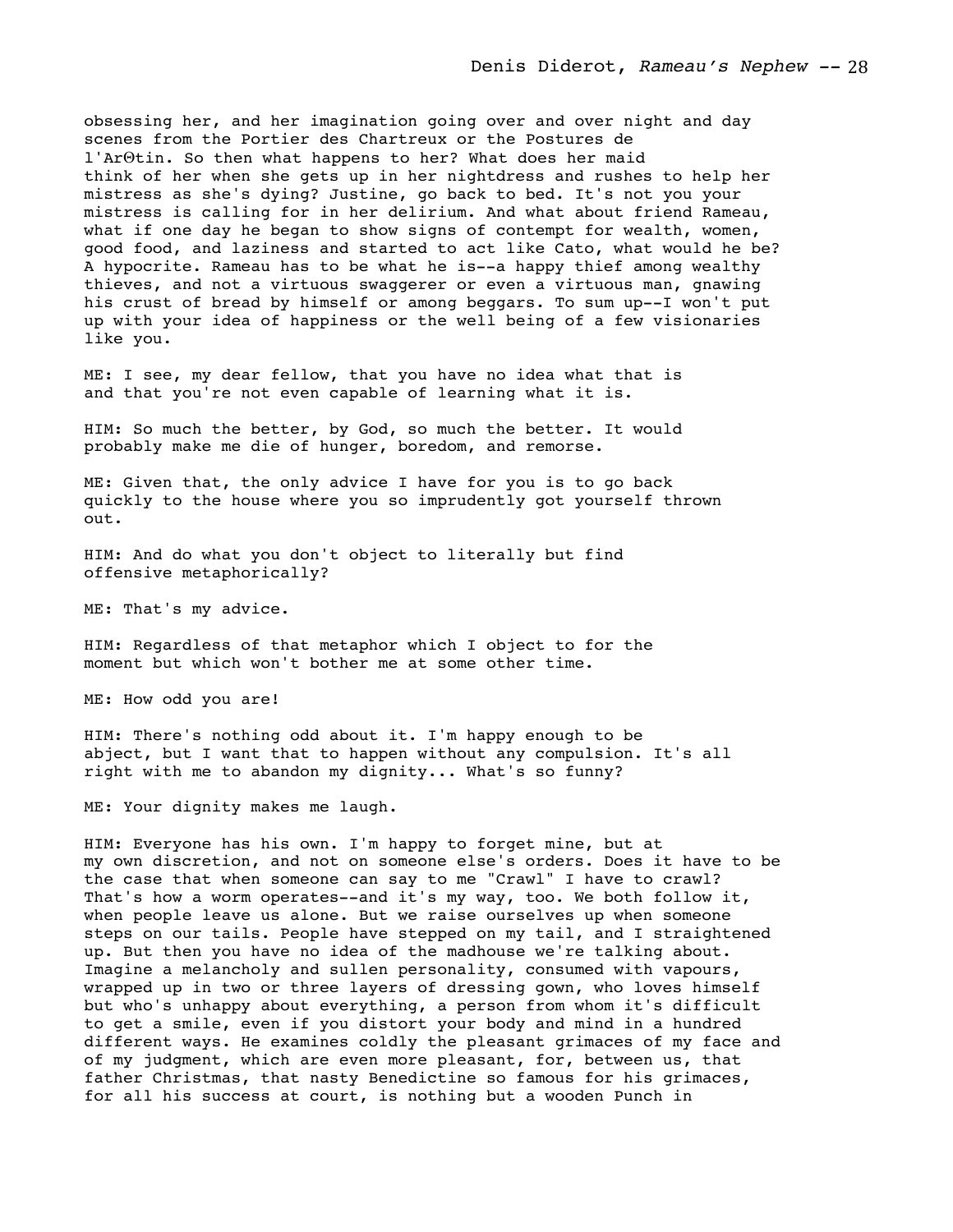comparison to me--and I say that without praising myself or him. I went to great lengths tormenting myself to reach the highest arts of the idiot house. But it's no use. Will he laugh? Won't he? That's what I'm forced to say to myself in the middle of my contortions, and you can judge how much this uncertainty damages one's talent. My hypochondriac, with a nightcap pulled down over his head covering his eyes, has the expression of an immobile idol with a string attached around his chin, which goes from there right down under his armchair. One waits for the string to be pulled, but it's not pulled. If it so happens that the jaws open, it's to utter a distressing word, a word which informs you that you've not even been noticed and that all your monkey tricks have been wasted. This word is a response to a question you asked him four days ago. Once the word has been uttered, the mastoid spring is released, and the jaws snap shut.

Then he began to imitate the man he was talking about. He was seated in a chair with his head fixed, his cap right down to his eyelids, his eyes half shut, his arms hanging down, moving his jaws like a robot. He said: "'Yes, you are right, mademoiselle. One has to be perceptive in these matters.' That's the person who decides, who always decides, and there's no appeal--in the evening, in the morning, at his morning toilet, at dinner, in the cafΘ, at the gaming table, in the theatre, at supper, in bed and, God forgive me, in the arms of his mistress, too, I think. I'm not in a position to hear these last decisions, but I'm damn weary of the others. Sad, obscure, cut and dried, like fate--that's the kind of patron we have."

"Right across from him there's a prudish woman who's pretending to be important. One could persuade oneself that she's attractive, because she still is, although her face has some scabs here and there and she's getting as large as Madame Bouvillion. I do like flesh when it's beautiful, but for all that, too much is too much. Movement is so essential to matter! Item--she is more malicious, more proud, more stupid than a goose. Item--she'd like to have wit. Item--one has to persuade her that people think she's more witty than anyone else. Item--she knows nothing, but she makes decisions, too. Item--one has to applaud these decisions with one's feet and hands, to jump for joy, to become paralyzed with admiration: 'Your decision is so beautiful, delicate, well said, perceptive, uniquely felt. Where do you women get all this? Without any studying, purely by the power of instinct, by your own natural light--it's miraculous. And then people come to tell us that experience, study, reflection, and education all play a part in it.' All sorts of other similar stupidities, with tears of joy. To bow down ten times a day, with one knee bent in front and the other leg stuck out behind, one's arms stretched towards the goddess, looking for her desires in her eyes, hanging onto her lip, waiting for her order, and dashing off like a bolt of lightning. Who could subject himself to such a role, except the poor wretch who, two or three times a week, finds something there to calm the tribulation of his intestines? What is one to think of the others, like Palissot, FrΘron, the Poinsinets, Baculard, who do have some property, and whose baseness thus cannot be excused by the rumbling of a suffering stomach?"

ME: I'd never have though you were so fussy.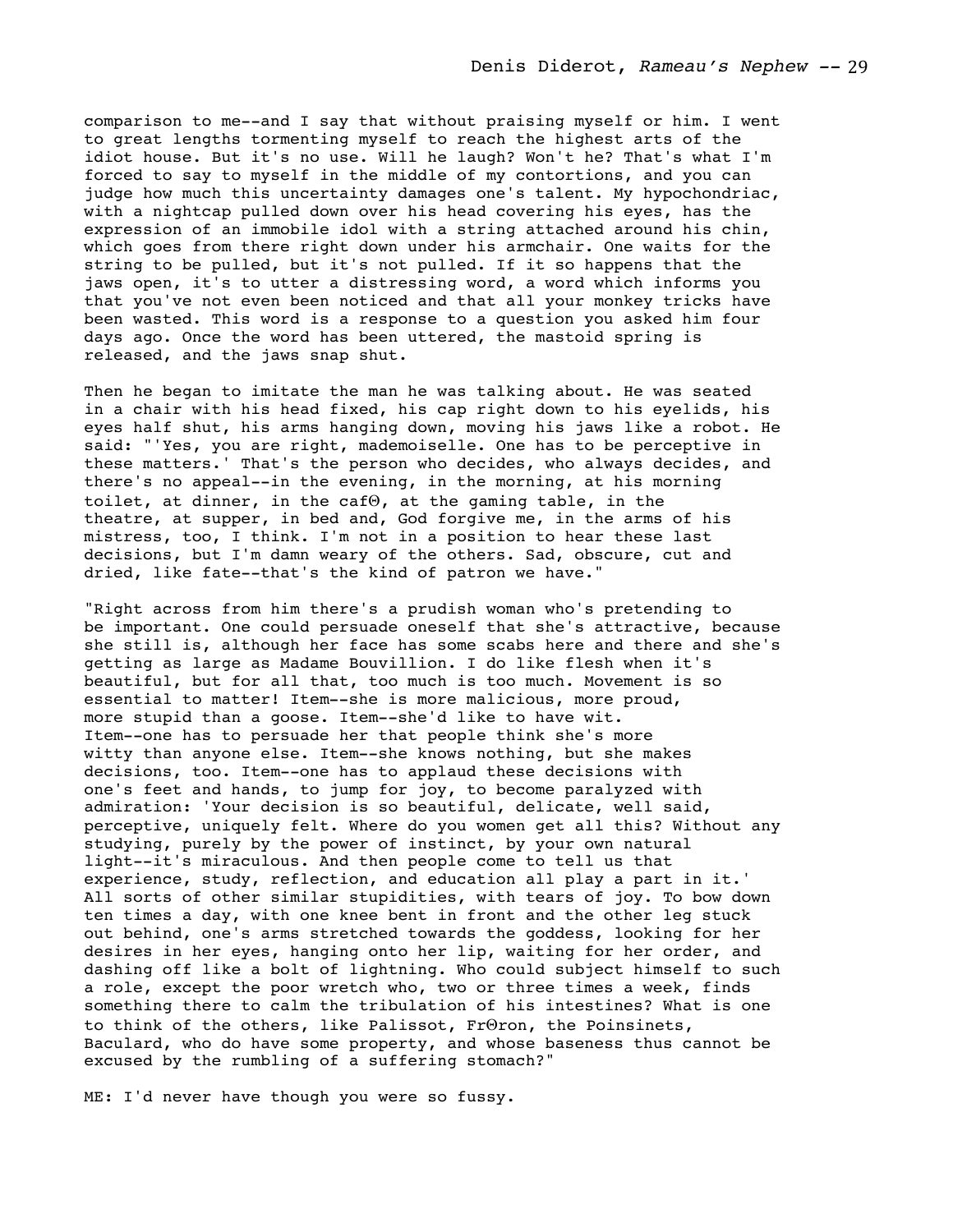HIM: I'm not. At first I used to watch the others doing it, and I carried on like them, even a little better, because I'm more candidly impudent, a better actor--and I was hungrier and equipped with better lungs. Apparently I trace my descent in a direct line from the famous Stentor.

And to give me a fair idea of the force of this organ of his, he began to cough violently enough to make the windows in the cafΘ rattle and to divert the attention of the chess players from their game.

ME: But what good is this talent?

HIM: You can't guess?

ME: No. I'm a bit limited.

HIM: Supposing a dispute has started and victory is uncertain. I stand up and, displaying my thunder, cry out, "It's just as Madame has assured us it is. That's what one calls judgment, a hundred times better than our fine wits. The expression is pure genius." But one mustn't always approve in the same way. That would make one monotonous. You'd look false and would become insipid. The only way around that is with judgment and creativity. You need to know how to prepare and when to put in those peremptory major tones, how to seize your chance and the moment, for example, when there is a division of opinion, when the argument has moved up to the final stage of violence, when no one is in agreement any more, when everyone is speaking at once--then you must take up a position some distance away, in the corner to the apartment furthest removed from the field of battle. You must prepare for the eruption with a long silence and then blow up suddenly, like an explosion, in the middle of the contenders. No one has my skill in this art. But where I'm really surprising is in the opposite skill--I have some soft notes which I accompany with a smile, an infinite variety of expressions of approval, bringing into play my nose, mouth, forehead, and eyes. I have a supple back, a way of turning my spine, or raising and lowering my shoulders, extending my fingers, inclining my head, closing my eyes, and being amazed, as if I'd heard the voice of a divine angel coming down from heaven. That's what does the flattering. I'm not sure if you really understand the full power of the attitude I've just mentioned. I didn't invent it, but no one has pulled it off better than me. Look. Watch this.

ME: It's certainly unique.

HIM: Do you think that there's a slightly vain female brain which could hold out against it?

ME: No. I have to concede that you have taken the talent for making fools of people and for demeaning oneself as far as it's possible to go.

HIM: All those other, however many there are--they'll do well, but they'll never get to that point. The best of them, Palissot,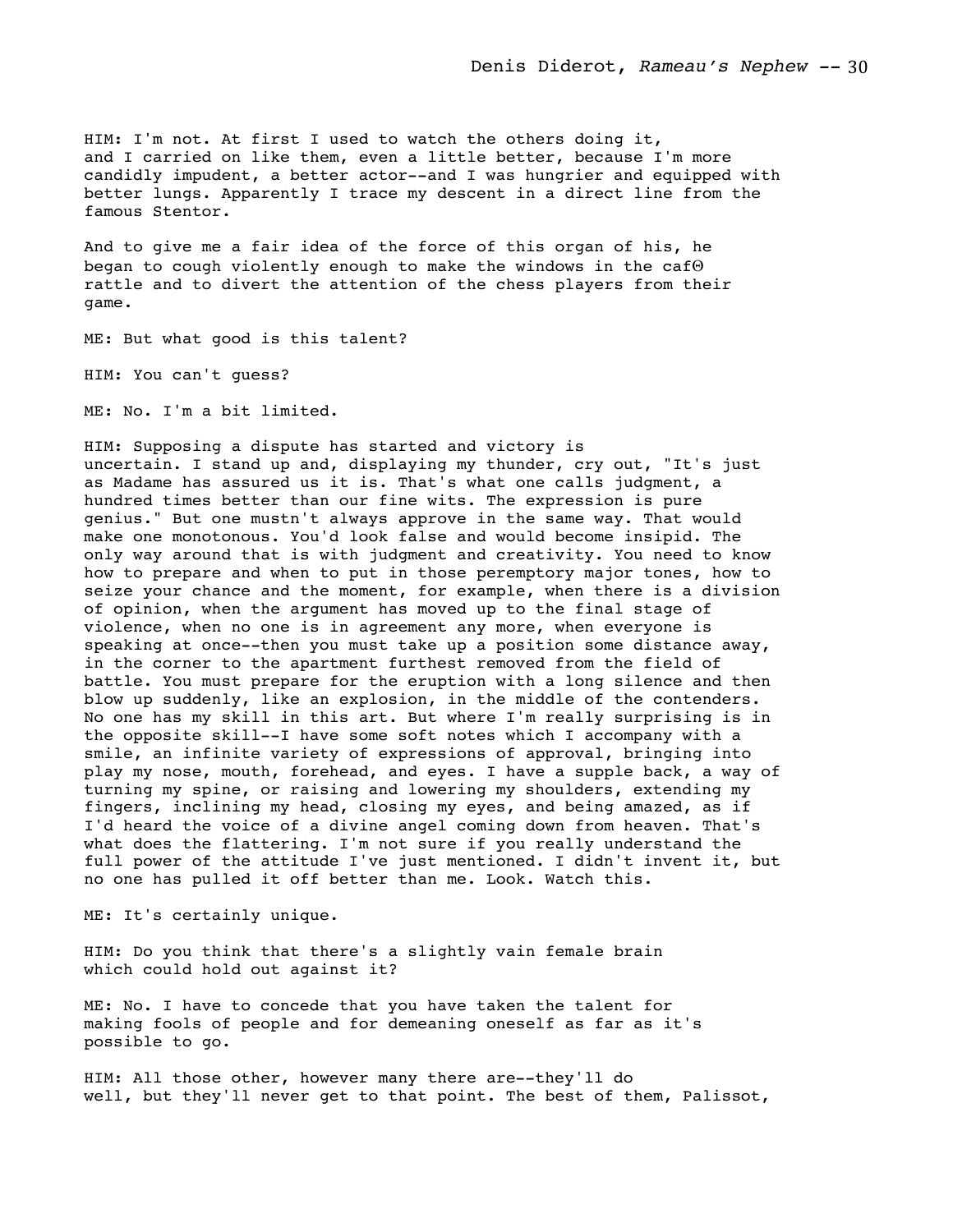for example, will never be anything but a good pupil. But if this role is amusing at first and if you enjoy the pleasure of laughing to yourself at the stupidity of those you are intoxicating, in the long run it loses its appeal. Besides, after a certain number of discoveries, you have to repeat yourself. Wit and art have their limits. Only God or a few rare geniuses could make a career out of it which grows as they advance. Bouret is such a person, perhaps. That man has certain tricks which impress me (yes, even me) as sublime ideas--the little dog, the book of happiness, the torches on the road to Versailles--those are things which stagger me and put me to shame. It could be enough to make one unhappy with the profession.

ME: What about that little dog? What are you talking about?

HIM: Where have you come from? What--in all seriousness, you don't know how that extraordinary man set about detaching himself from a little dog and attaching it to the Keeper of the Seals, who'd taken a fancy to it?

ME: I confess I have no idea..

HIM: So much the better. It's one of the most beautiful things one could imagine. All Europe marveled at it, and there isn't a single courtier who wasn't envious of it. You're a man who doesn't lack a certain shrewdness--let's see what you'd have done in his place. Remember that Bouret was loved by his dog. Remember that the odd costume of the minister used to terrify the little animal. And remember that there were only eight days to overcome the difficulties. One has to understand all the conditions attached to the problem in order to appreciate properly the merit of the solution. Well then?

ME: Well, I have to confess to you that in this sort of thing the simplest things baffle me.

HIM: Listen (he says to me, giving me a slight blow on the shoulder--he's very informal), listen and admire. He has someone make him a mask which looks like the Keeper of the Seals, and he borrows the latter's voluminous robe from a footman. He covers his face with the mask and puts on the robe. He calls his dog and caresses it. He give it a biscuit. Then all of a sudden, with a change of clothes, he is no longer the Keeper of the Seals, but Bouret. He calls his dog and beats it. In less than two or three days of doing this exercise from morning to night, the dog learns to run away from Bouret the Farmer General and run to Bouret the Keeper of the Seals. But I'm being too kind. You're a layman who doesn't deserve to be instructed in the miracles which go on right beside you.

ME: In spite of that, if you don't mind, the book and the torches?

HIM: No, no. Ask the cobble stones. They'll tell you about those things. You must profit from the circumstances which have brought us together to learn those things which no one knows except me.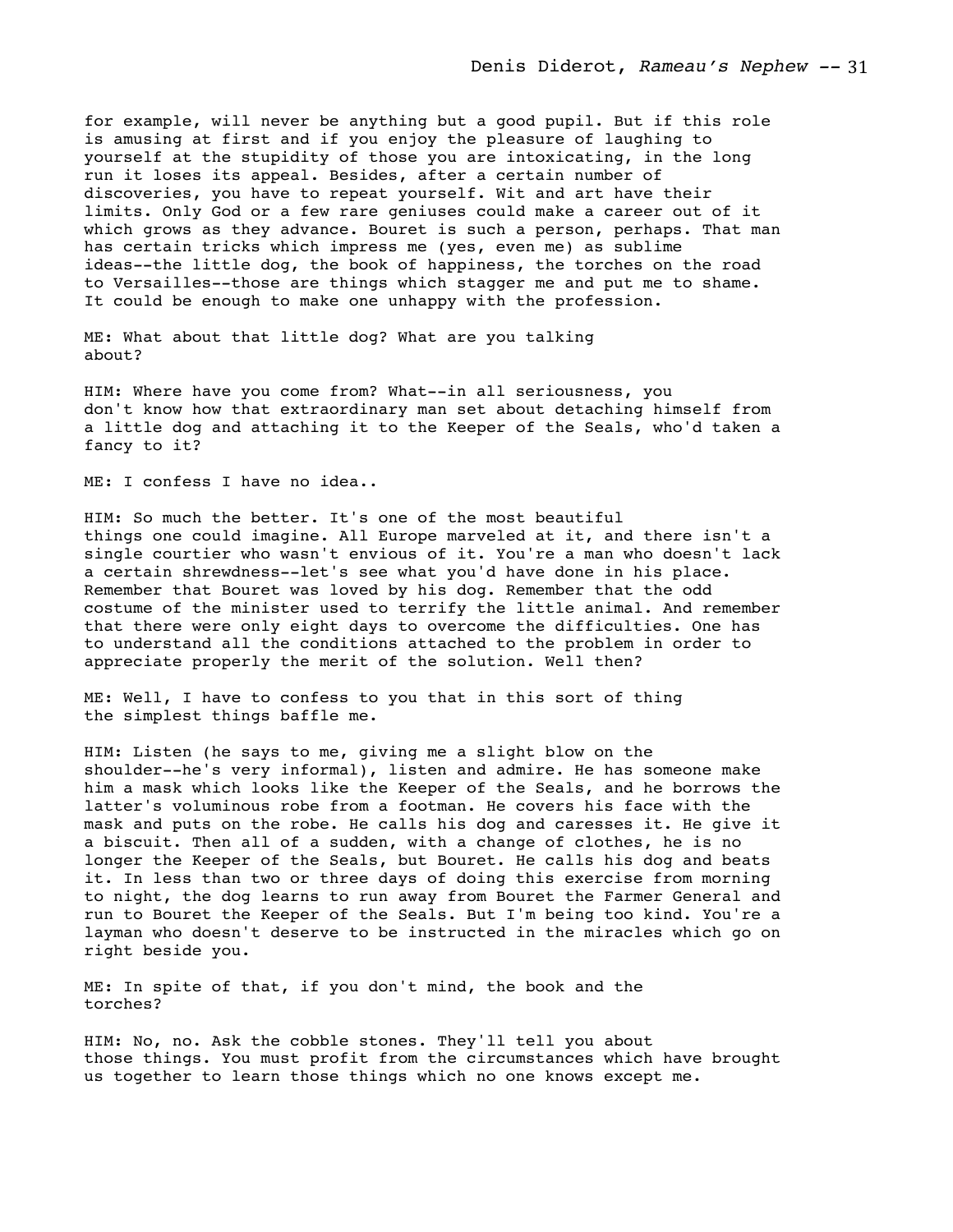ME: You're right.

HIM: To borrow the robe and the wig of the Keeper of the Seals--I'd forgotten about the wig! To make a mask which looks like him! It's the mask above all that turns my head. Also this man is of the highest respectability, and he owns millions. There are men with the Saint Louis cross who don't have any bread, so why run after the cross at the risk of working oneself to death and not turn to an activity with no danger which never fails to pay? That's what we call acting in the grand manner. Role models like that are disheartening. One pities oneself and loses interest. That mask! The mask! I'd give one of my fingers to have come up with that mask.

ME: But with this enthusiasm of yours for fine things and the creative genius you possess, have you invented anything?

HIM: Let's see--well, one example is the attitude of admiration I make with my back which I spoke you about. I look upon that as mine, although some envious people could perhaps argue with me about it. I think that people used it before, but who realized just how handy it was for having a secret laugh at the fool one was admiring? I have more than a hundred ways to start the seduction of a young girl right under her mother's nose, without her perceiving a thing, and even making her an accomplice. I'd hardly started on my career when I turned my back on all the common ways to slip someone a love letter. I have ten ways of getting people to snatch it away from me. Among these methods, I dare flatter myself that there are some original ones. Above all, I possess the talent for encouraging a timid young man. I've enabled some to succeed who had neither wit nor looks. If that were all written out, I think that people would attribute some genius to me.

ME: Would you get remarkable honours?

HIM: I don't doubt it.

ME: If I were you, I'd put those things down on paper. It would be a pity if they were lost.

HIM: That's true, but you have no idea how unimportant method and precepts are to me. Someone who needs written instructions will never get far. Geniuses read little, act a great deal, and create themselves. Look at Caesar, Turenne, Vauban, the Marquise de Tencin, his brother the cardinal, and the cardinal's secretary, Abb $\Theta$ Trublet. And Bouret? Who gave Bouret lessons? No one. It's nature that makes exceptional men like that. Do you think that the story of the dog and the mask is written down somewhere?

ME: But in the hours when you have nothing to do--when the agony of your empty stomach or the weariness in your crammed stomach stop you from sleeping...

HIM: I'll think about it. It's better to write about great things than to carry out trivial ones. Then the soul is raised, the imagination heats up, catches fire, and grows, instead of shrinking up beside the little Hus girl, in her amazement at the applause which the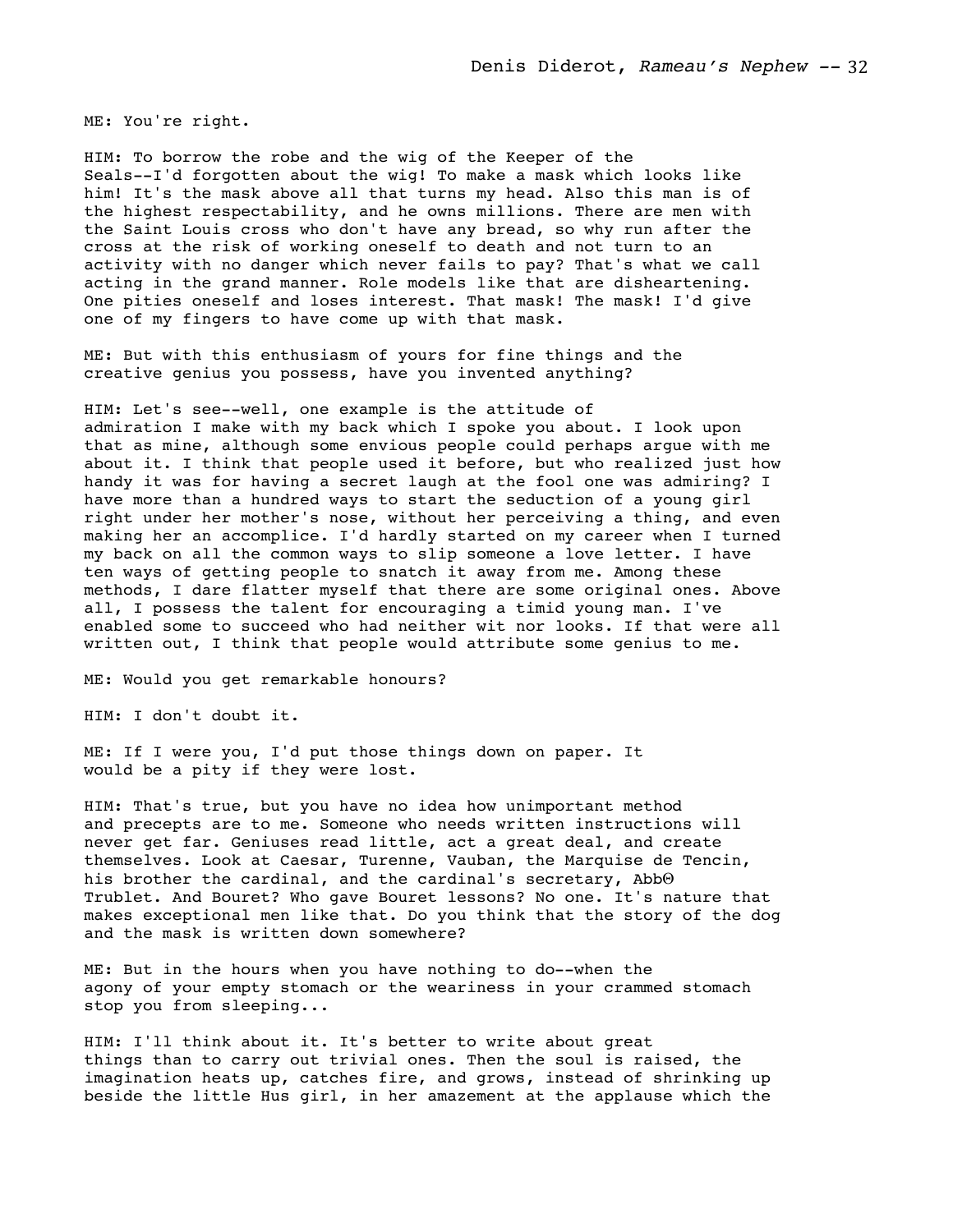idiotic public insists on lavishing on that simpering Dangeville, who acts with so little imagination, who moves through the scene almost doubled over and affects to stare continuously into the eyes of whoever she is talking to, underplays her role, and who confuses her own grimaces with subtlety, her tiny trotting around with graceful movement--or on that bombastic Clairon woman who's scrawnier, more affected, more mannered and starchy than anyone could imagine. Those idiots in the pit bring the house down applauding them. They don't see that we are a pack full of charm. It's true that the pack is getting somewhat larger, but so what? We have the most beautiful skin, the finest eyes, the best-looking mouths--not much heart inside, to be sure--a walk which is not light, but not as awkward as people maintain. As for feelings, on the other hand, there isn't one which we couldn't overtrump.

ME: Why are you saying all this? Are you being truthful or ironical?

HIM: The problem is that this devil of a feeling is all inside and no glimmer of it reaches the outside. But as for me--the one talking to you--I know, and know well, that she has some. Well, if it's not that exactly, it's something like it. You need to see how we treat servants, when we're in the mood, how we slap the chambermaids, how we kick old casual parts Boutin around if he fails to deliver the respect due to us. She's a little devil, I tell you, full of feeling and dignity.... Hey, you're not sure what all this is about, are you?

ME: I confess I have no idea how to sort out whether you're speaking in good faith or maliciously. I'm a decent man, so be good enough to deal with me directly and put away your art.

HIM: That's just what we say to the little Hus girl about Dangeville and Clairon, mixing in a few words here and there to rouse your suspicions. I don't mind your taking me for a rascal, but not for an idiot. And only an idiot or a man hopelessly in love could say so many outrageous things seriously.

ME: But how does one bring oneself to say such things?

HIM: That doesn't happen all at once--one gets there gradually. Ingenii largitor venter [The belly incites genius]

ME: You have to be forced into it by a savage hunger.

HIM: That could do it. However, no matter how extreme these things seem to you, you should know that those to whom they are addressed are much more accustomed to hearing them than we are to trying them out.

ME: Is there anyone out there who has the courage to share your opinion?

HIM: What do mean anyone? It's the opinion and the language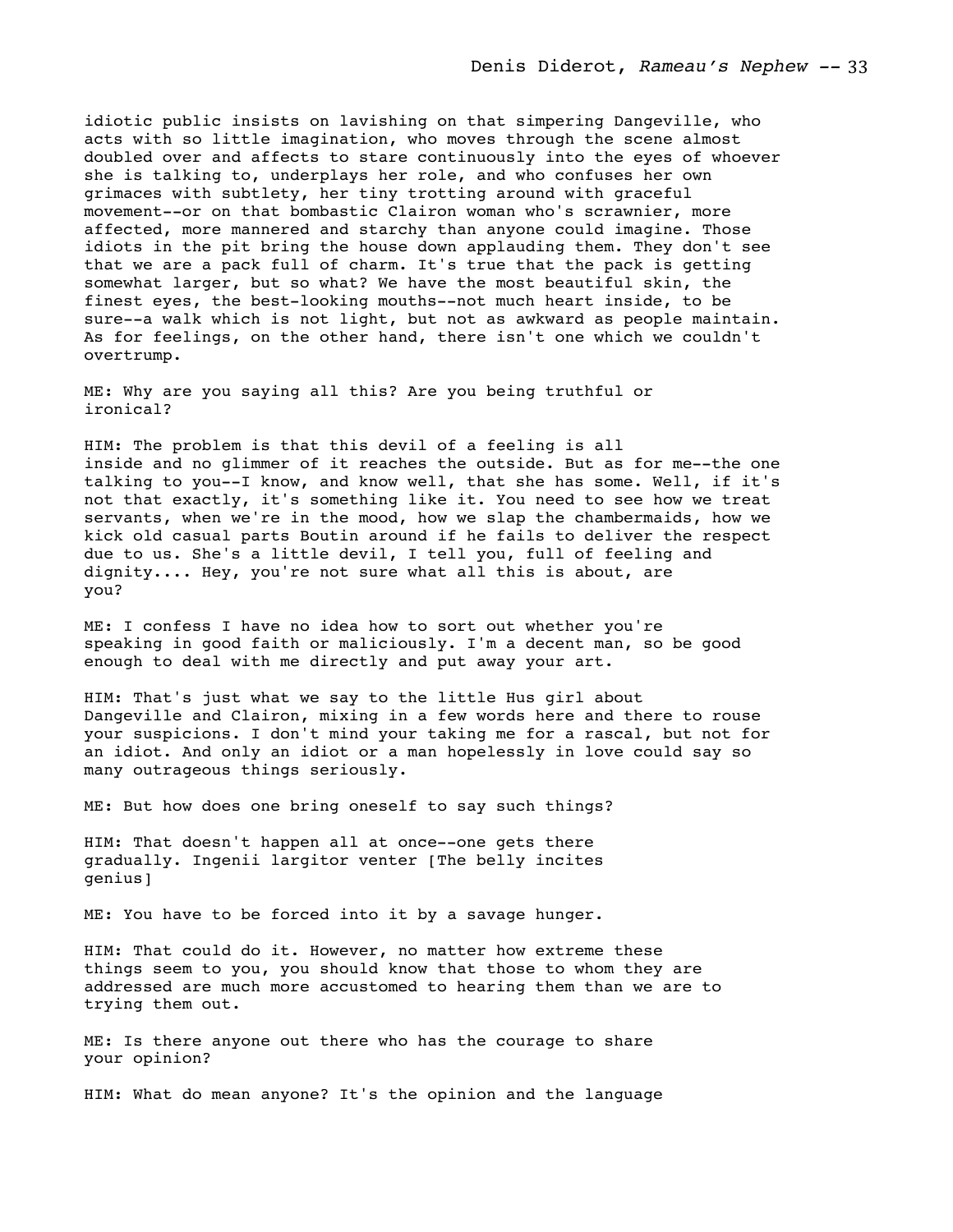of all society.

ME: Those among you who are not great rascals have to be great fools.

HIM: Fools among us? I swear there is only one fool--and that's the one who gives us a good time in exchange for our imposing this language on him.

ME: But how can anyone let himself be so crudely imposed upon? For in the end the superior talent of Dangeville and Clairon is well established.

HIM: We swallow whole the lie which flatters us and sip drop by drop a truth set down before us. Besides, we have such an earnest and truthful demeanour.

ME: Nonetheless, you must have sinned at least once against the principles of your art and let slip inadvertently some of those bitter truths which hurt. For despite the wretched, abject, vile and abominable role you play, I think that basically you have a refined soul.

HIM: In my case, not at all. The Devil take me if I have any idea what I am deep down. In general, my mind is as round as a ball and my character as open as a wicker chair--I'm never false if I have any interest in being truthful and never truthful if I have any interest in being dishonest. I say things as they come to me. If they're sensible, all well and good, if impertinent, people don't worry about it. I use my candour in speaking to the full. I've never thought about my life before speaking or while I'm talking, or after I've finished talking. In that way I don't hurt anyone.

ME: But that's just what happened to you with those respectable people whose house you lived in and who were so kind to you.

HIM: What about it? It was unfortunate, a bad moment. These things happen in life. No happiness lasts. I was too well off. It couldn't last. We have, as you know, the most numerous and exclusive company. It's a school for humanity, the renewal of ancient hospitality. All the fallen poets, we gather them up. We had Palissot after his Zara, Bret after Le Faux gΘnΘreux, all the discredited musicians, all the authors no one reads any more, all the actresses hissed off the stage, all the booed actors, a pile of poor disgraced people, dull parasites. I have the honour of being at their head, the brave chief of a timid band. I'm the one who urges them to eat the first time they come. I'm the one who demands they get something to drink. They take up so little room! Some ragged young people who don't know where to lay their heads but who are good looking. Others are villains who suck up to the master and send him off to sleep so they can scoop up what he's left with the lady of the house. We appear carefree, but at bottom we're all moody and greedy. Wolves are no hungrier than we are, nor are tigers more cruel. We cram ourselves like wolves when the earth has been covered in snow for a long time, and, like tigers, we rip apart anything which has succeeded.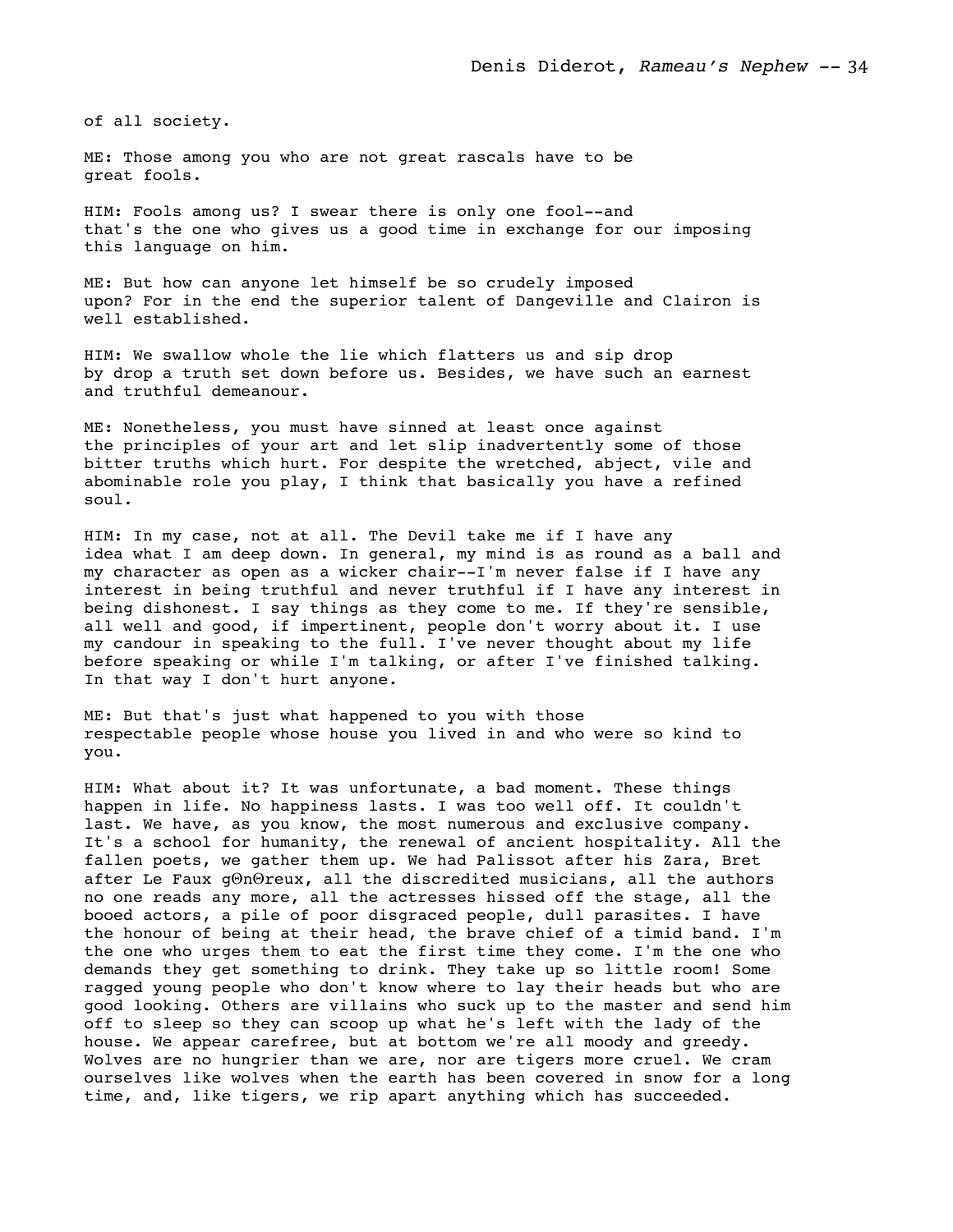Sometimes the crowds of Bertin, Montsauge, and Villemorien come together, and then there's a fine old noise in the menagerie. You've never seen so many wretched creatures in one place--cantankerous, harmful, and angry. No one hears anything but the names of Buffon, Duclos, Montesquieu, Rousseau, Votaire, D'Alembert, Diderot, and God only knows what epithets are attached to them. No one can have any wit unless he is as stupid as we are. That's the place where the plan for the comedy Les Philosphes was conceived--I'm the one who came up with the scene of the peddler. I based it on La ThΘologie en Quenouille. You don't get off the hook in it, any more than anyone else.

ME: So much the better. Perhaps you're giving me more honour than I deserve. I'd be humiliated if those who speak badly about so many expert and decent people decided to say something good about me.

HIM: There are many of us, and each one must pay his dues. After the sacrifice of the great animals we immolate the others.

ME: Insulting science and virtue in order to make a living--that's really expensive bread.

HIM: I've already told you we have no effect. We could injure the entire world, and we wouldn't hurt anyone. Sometimes our company includes the peasant AbbΘ d'Olivet, the fat AbbΘ Le Blanc, and the hypocrite Batteux. The fat abbΘ is malicious only before he's eaten. Once he's had his coffee, he throws himself into an armchair, rests his feet against the shelf by the chimney, and goes to sleep like an old parrot on its perch. If the noise gets violent, he yawns, stretches his arms, rubs his eyes, and says, "All right, what's up What is it?" "We're trying to find out if Piron has more wit than Voltaire." "Let's get this straight--are you talking about wit? It's not a question of taste, for your Piron has no notion of taste." "No idea at all?" "No." And then we set out on a discussion of taste. Then our patron signals with his hand that we should listen to him, because he's keener on taste than on anything, "Taste," he says, "taste is something..."--my goodness I've no idea what he said it was, and neither does he. Sometimes our friend RobbΘ is with us. He amuses us with cynical stories, miracles about people in convulsions where he was a visual witness, and also with a few cantos from his poem on a subject which he knows really well. I hate his verses, but I like to hear him recite. He has the air of someone truly weird. All those around him cry out, "Now that's what we call a poet." Just between us, that poetry is nothing but a din of all sorts of confused noises, the barbarous song of people living in the tower of Babel. Sometimes we also get a visit from a certain simpleton with a dull, stupid expression, who has a mind like a demon and who's smarter than an old monkey. He's one of those figures who invite jokes and tricks, someone God made to correct people who judge on the basis of appearances, those who should have learned at their own mirrors that it is just as easy to be a witty man and look like a fool as it is to hide a fool under an intelligent looking physiognomy. It's a really common form of cowardice to sacrifice a good man for the amusement of others. And they never fail to go after this man. He's a trap we set for the new arrivals, and I've hardly seen a single one of them fail to get caught.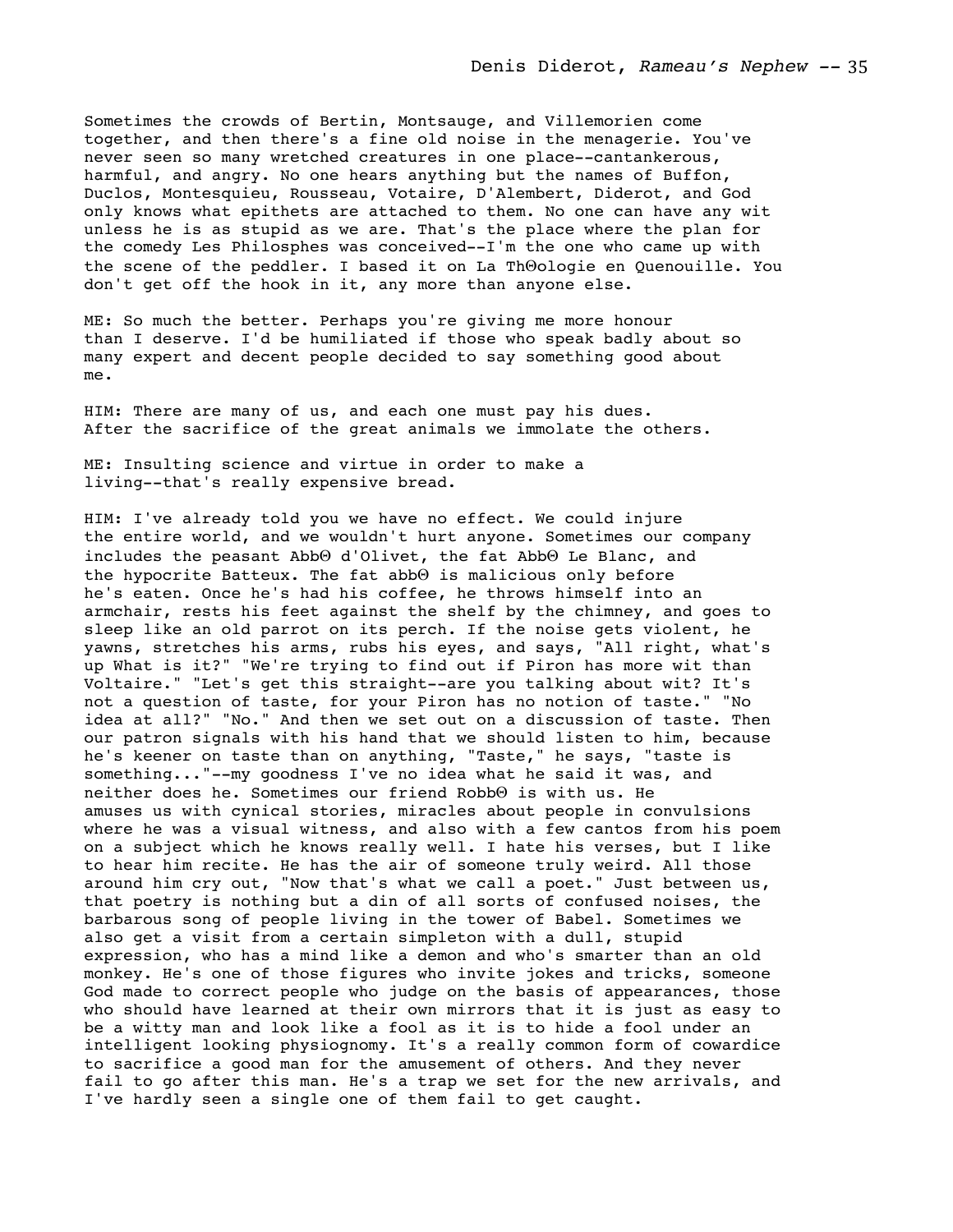I was sometimes surprised by the justice of this fool's observations on men and on their characters. I told him as much. "Well," he replied, "it's a matter of getting some benefits out of bad company, just like out of being a libertine. You get compensation for the loss of innocence by also losing your prejudices. In a society of bad people, where vice shows itself with its mask removed, you learn to recognize it. And besides, I've read a bit."

ME: What have you read?

HIM: I've read, I read, and I constantly re-read Theophrastus, La BruyΦre and MoliΦre.

ME: Those are excellent books.

HIM: They are much better than people think, but who knows how to read them?

ME: Everyone, according to how intelligent he is.

HIM: Hardly anyone. Could you tell me what people are looking for in those books?

ME: Amusement and instruction.

HIM: What instruction? That's the point.

ME: A knowledge of one's duties, a love of virtue, and a hatred of vice.

HIM: Well, I gather from them everything one should do and everything which one shouldn't say. So when I read L'Avare, I say to myself: be a miser, if you want to, but be careful not to talk like a miser. When I read Tartuffe I tell myself: be a hypocrite, if you like, but don't talk like a hypocrite. Keep the vices which are useful, but don't assume a tone or an appearance which will make you ridiculous. In order to be sure about this tone and appearance, you have to know them. Now, these authors have provided excellent portraits of them. I am myself, and I remain what I am. But I act and speak in a way that's suitable. I'm not one of those people who disparage the moralists. One can profit a lot from them, above all from those who have put morals into action. Vice doesn't hurt people, except now and then. But the visible features of vice injure them from morning to night. Perhaps it would be better to be a scoundrel than to look like one--insolence in a character is only insulting from time to time, but an insolent appearance is always insulting. As for the rest, don't go and imagine that I'm the only reader of this sort. I've no particular merit in this, except that I've done systematically, with a keen intelligence and a reasonable and true aim in mind, what most others do by instinct. That's the reason why what they read doesn't make them better than me and why they continue to be ridiculous in spite of themselves--whereas I'm ridiculous only when I choose to be, and then I leave them far behind me. For the same art which at certain times teaches me to save myself from being ridiculous also teaches me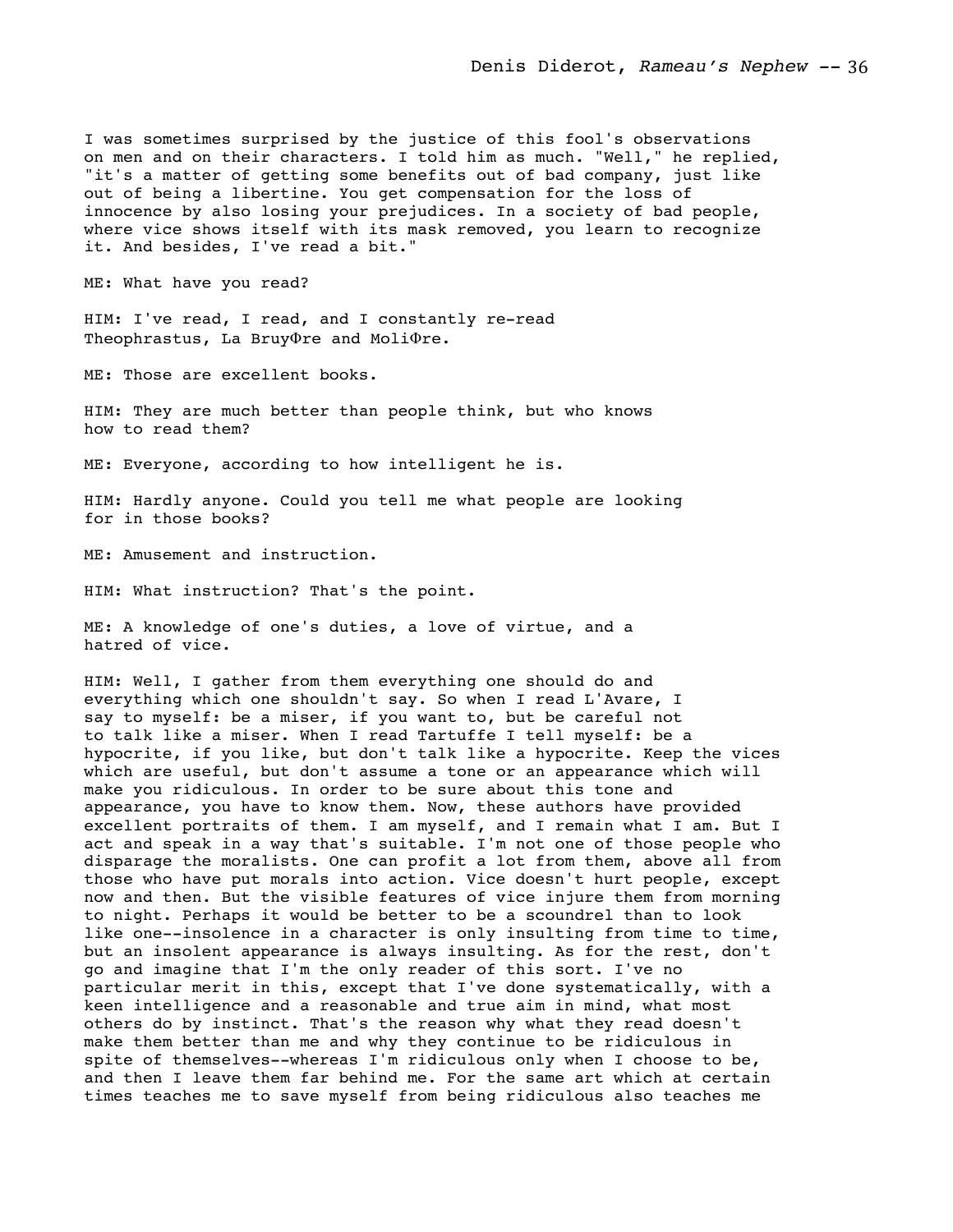at other times to make myself ridiculous in a superior way. Then I recall everything other people have said, everything I've read, and I add to those everything from my own capital funds, which in this type of thing are a surprisingly rich resource.

ME: You've done well to reveal these mysteries to me. Without that I would've thought you were contradicting yourself.

HIM: No, I don't to that at all. Fortunately, for one occasion when it's necessary to avoid ridicule there are a hundred where one has to be ridiculous. There's no better role to play in the presence of grand people that that of the fool. For a long time there was an official jester to the king, but there has never been an official wise man to the king. Me, I'm a fool for Bertin and many others, perhaps for you at this moment, or perhaps you're my fool. A man who wanted to be wise would not have such a fool. That's why anyone who has a fool is not wise. If he's not wise, he's a fool and perhaps, if he's a king, his fool's fool. Beyond this, you should remember than in a subject as varied as morals, there's no absolute, essential, universal truth or falsity, unless it's the fact that one has to be what one's self-interest wants one to be, good or bad, wise or foolish, decent or ridiculous, honest or vicious. If by chance virtue had led the way to a fortune, either I'd have been virtuous or I'd have pretended to be virtuous, just like anyone else. People wanted me to be ridiculous, and that's what I've made myself. As for viciousness, nature alone paid the cost of that. When I say vicious, it's in order to speak your language, for if we were to come to an understanding of each other, it could turn out that you call vice what I call virtue and virtue what I call vice. We also had among us authors from the Opera Comique, their actors and actresses, and more often their managers Corby, Moette... all resourceful people of superior merit. And I was forgetting the great literary critics. L'Avant-Coureur, Les Petites Affiches, L'AnnΘe littΘraire, L'Observateur littΘraire, Le Censeur hebdomadaire--all that clique of columnists.

ME: L'AnnΘe littΘraire; L'Obervateur littΘraire--that's not possible. They detest each other.

HIM: That's true. But all beggars are reconciled at the feeding trough. That damned Obervateur littΘraire--I wish the devil had taken the man and his columns. It's that little cur of an avaricious priest, that stinking usurer, who's the cause of my disaster. He appeared on our horizon for the first time yesterday. He arrived at the hour which drives us all out of our hide outs--dinner time. When the weather is bad, anyone among us who has a twenty four sou coin in his pocket for cab fare is a happy man. Some people make fun of a fellow beggar who arrives in the morning with mud up to his ribs and soaked to the bone--and then in the evening have to return home in the same condition. There was one of them--I don't know which one--who a few months ago had a violent tangle with the Savoyard peasant who had set up at our door. They were running on credit, and the creditor wanted the debtor to settle up, but the latter didn't have the money. Well, they serve the meal, and honour the abbΘ, by placing him at the head of the table. I come in. I notice him. So I say to him, "Well, abbΘ, so you're presiding today? That's fine for today, but tomorrow you move down one setting, if you please, and the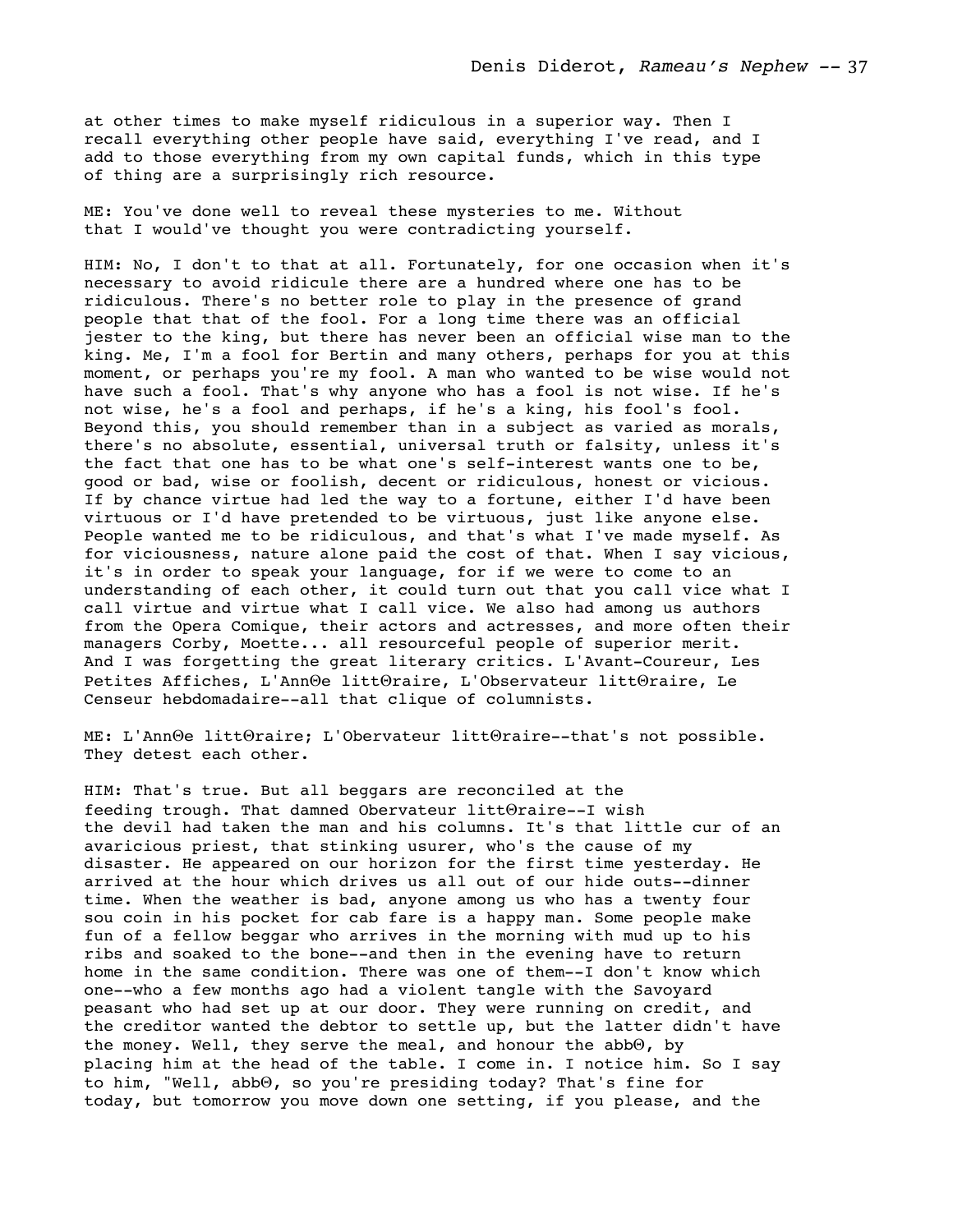day after tomorrow to the next place setting, and thus from place to place, either to the left or right, until you move from that place which I've occupied once before you, Freron once after me, Dorat once after Freron, Palissot once after Dorat, and come to rest beside me, a poor dull bugger like yourself, qui siedo sempre come un maestoso cazzo fra duoi coglioni." The abbΘ, who's a good little devil and takes everything well, began to laugh. Mademoiselle was struck by the truth of my observation and the justice of my comparison, and she began to laugh. All those who were seated to the right and to the left of the abbΘ and whom he had moved down one notch began to laugh. So everyone was laughing except Monsieur who was irritated and went at me with things which wouldn't have mattered at all if we'd been alone: "Rameau you're an impudent man." "I know that--that's why you receive me here." "A scoundrel." "Just like the others." "A beggar." "Would I be here if I weren't?" "I'll see to it that you're thrown out." "After dinner, I'll leave on my own." "I'd advise you to do that." So we ate, and I didn't miss a bite. After we'd eaten well and drank a good deal, because, after all, it wouldn't have mattered one way or the other--Mr. Guts is someone whom I've never avoided--I made my decision and was preparing to leave. I'd given my word in the presence of so many people that I had to keep it. I was prowling around the apartment for a long time, looking for my walking stick and my hat in places where they wouldn't be, all the time counting on the fact that my patron would let out a new torrent of abuse, that someone would intervene, and that we'd finish up by being reconciled because we'd lost our tempers. I wandered round, I kept wandering around, for I wasn't feeling anything inside, but my patron, well, he was blacker and grimmer than Homer's Apollo when he fired his arrows down on the Greek army. He was walking back and forth, with his hat pulled down more than usual and his fist on his chin. Mademoiselle came up to me. "But Mademoiselle, what's been so extraordinary, then? Have I been any different today from my usual self?" "I wish him to leave." "I will leave. I haven't done him any wrong." "Excuse me, but Monsieur l'AbbΘ was invited, and..." "He let himself down by inviting the abbΘ and then letting me in and with me so many other hangers-on like me." "Come on, my dear Rameau. You must apologize to Monsieur l'AbbΘ." "I don't want his pardon..." "Come on, come on--all this will sort itself out." They took me by the hand and dragged me towards the abbΘ's armchair. I held out my arms. I looked at the abbΘ with a sort of admiration, for who had ever made an apology to the abbΘ? "AbbΘ," I said to him, "abbΘ, all this is really silly, isn't it?" And then I started to laugh, and so did he. So right there I was forgiven in that quarter. But I had to tackle the other one, and what I had to say to him was a different game altogether. I don't know much about how I framed my apology. "Monsieur, look at this fool..." "He's been making me suffer for too long. I don't want to hear any more talk about him." "Monsieur is angry." "Yes, I am very angry." "That won't happen any more." "Well, the first scoundrel..." I don't know if he was in one of his moody days when Mademoiselle is afraid to go near him and doesn't dare touch him except with velvet mitts or whether he misheard what I was saying or whether I spoke badly, but things got worse than before. To hell with it--doesn't he know me? Doesn't he know that I'm like a child and there are situations where I just let everything go under me? And then, God forgive me, I thought I'd never have a rest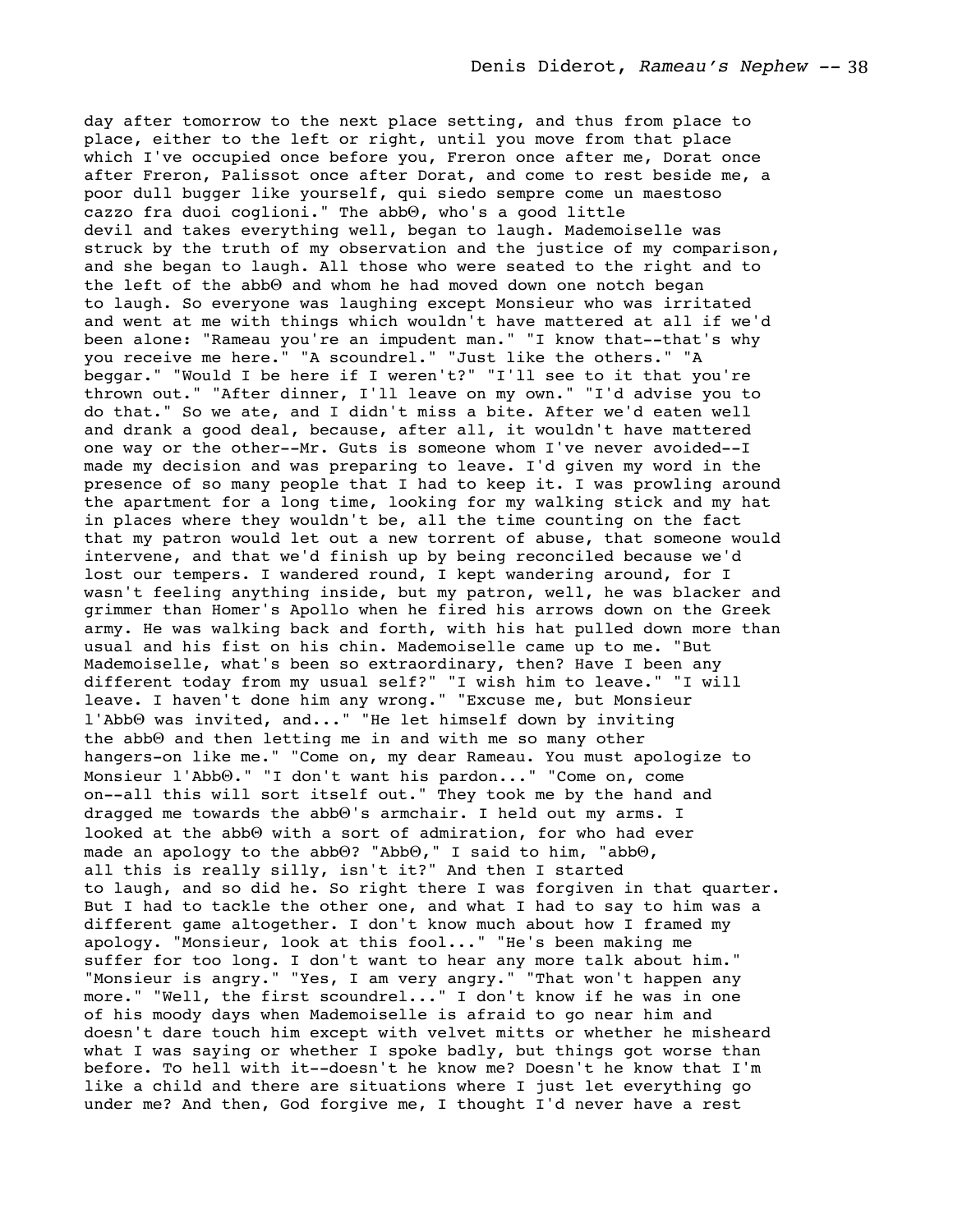from performing. Even a puppet made of steel gets worn out if the strings are pulled from morning to night and from night until morning. I must relieve them of their boredom--I take that for granted--but I have to amuse myself sometimes. In the middle of this mess, a fatal thought went through my mind, an idea which made me arrogant and inspired me with pride and insolence: it was the notion that they couldn't do without me, that I was someone indispensable.

ME: Yes, I think you're very useful to them, but they're even more so to you. You won't find a house as good as that one, when you want to, but those people, if they're missing one fool, can come up with a hundred.

HIM: A hundred fools like me! Mister Philosopher, they're not as common as that. Yes, some insipid fools. It's harder to find quality in foolishness than in talent or virtue. I'm a rare member of my species, yes, very rare. Now that they don't have me any more, what are they doing? They're as bored as dogs. I'm an inexhaustible sack of impertinence. At every moment I had a joke which made people laugh until they cried. For them I was an entire house of idiots.

ME: So that's why you had table, bed, coat, vest, trousers, shoes, and a small allowance.

HIM: Well, that's the good side. That's the profit. But what about the charges--you don't say a word about those. First, if there was a rumour about a new play, no matter what the weather, I had to poke my nose in all the attics in Paris until I found the author. Then I had to find a way to read the work and to insinuate skillfully that there was role in it which would be performed extremely well by someone I knew. "By whom, if you please?" "By whom--a good question! Someone with grace, charm, and delicacy." "You mean Mademoiselle Dangeville? Do you know her by any chance?" "Yes, a little. But it's not her." "Then who?" I'd say her name in a low voice. "Her!" "Yes, her," I'd repeat, somewhat ashamed, for there are times I feel a sense of modesty, and when I repeated the name you should've seen the poet make a long face or at other times blow up in a temper right in front of me. However, for better or worse I had to bring my man to dinner--and he didn't want to get involved. He'd stall and offer his thanks. You should've seen how I was treated if I didn't succeed in my negotiations with him: I was a lout, a fool, an oaf. I was good for nothing. I wasn't worth the glass of water they'd given me to drink. But it was even worse if she got the part--then I had to go fearlessly through the midst of the booing public (and they're good judges, no matter what people say about them) and make my applause heard as a one-man claque. I attracted people's attention and sometimes stole the booing away from the actress. I'd hear people whispering beside me, "It's a valet in disguise, one of those belonging to the man who sleeps with her. Won't the rascal ever shut up?" People have no idea what could make a person do that. They think it's stupidity; whereas it comes from a motive that excuses everything.

ME: Up to and including breaking the laws.

HIM: Finally, however, I became known, and people said, "Oh,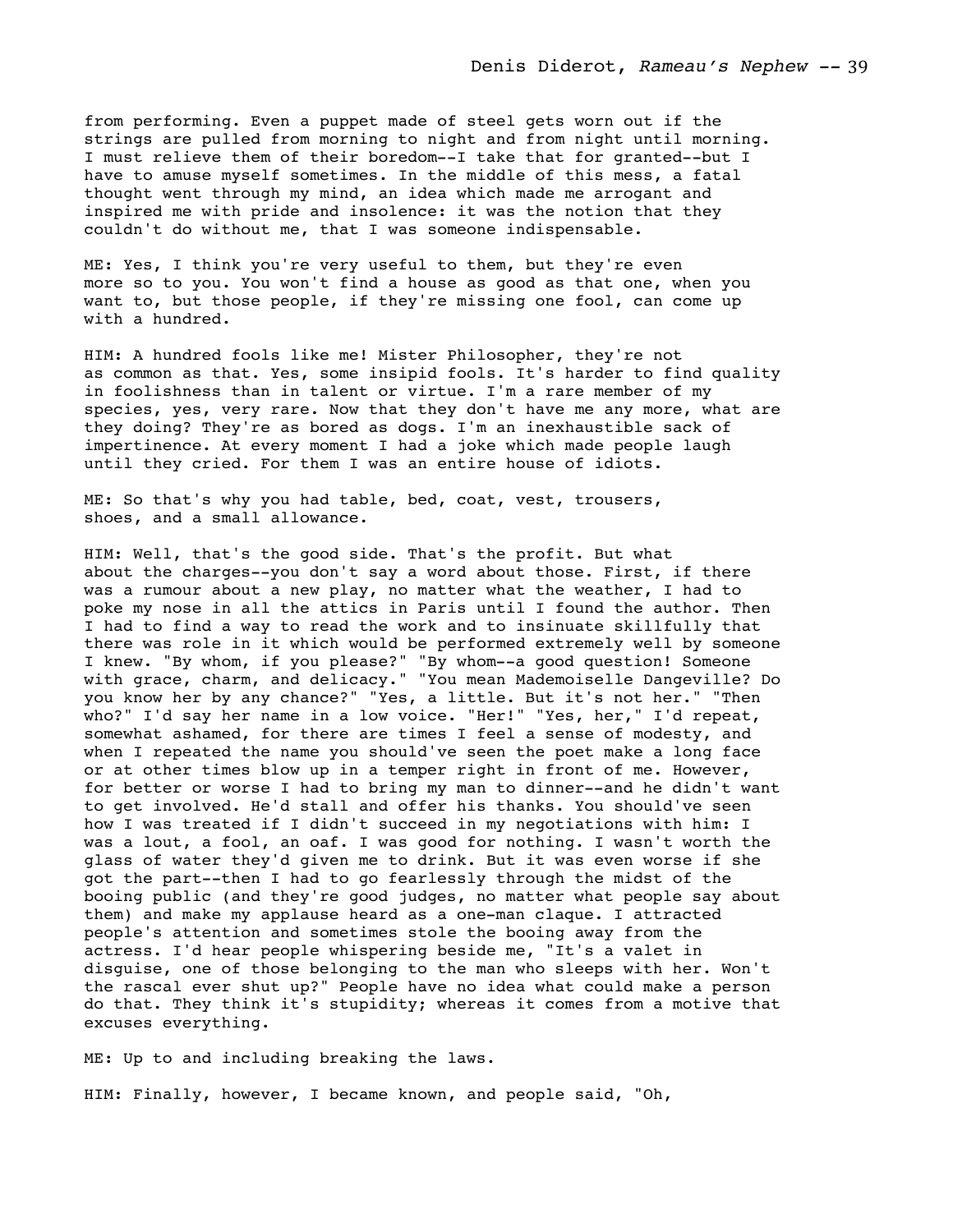it's Rameau." My only option was to throw out some ironic expression to salvage the ridicule of my solitary applause so that people would interpret it as its opposite. You have to admit that it takes a powerful interest to brave the assembled public like that and the effort is worth more than one small Θcu.

## ME: Why didn't you get some help?

HIM: I've done that, too. I earned a bit of money from it. Before going into the torture chamber, we had to memorize some brilliant passages where we had to set the tone. If I happened to forget them or got confused, there was a real earthquake when I returned. You've no idea the kind of fuss they made. And then in the house there was a pack of dogs to look after. It's true that I'd taken on this job--like a fool. And then I had to take care of the cats. And I was only too happy if Micou favoured me with a claw scratch which ripped my cuff or my hand. Criquette is subject to colic, and it's my job to rub her belly. Previously Mademoiselle had vapours. Now it's nerves. I'm not mentioning the other slight indispositions which no one bothered about in front of me. Those were all right. I've never believed in too much formality. I've read, I don't know where, that a prince known as The Great used to rest sometimes leaning against the back of his mistress's toilet commode. People act relaxed around their familiars, and in those days I was more familiar than anyone. I'm the apostle of familiarity and relaxation. I preached them there by example, without anyone objecting to me. They just had to let me be. I've given you a sketch of my patron. Mademoiselle is beginning to put on weight, and you should hear the fine stories people make of that.

ME: You're not one of those people, are you?

HIM: Why not?

ME: At the very least it's indecent to make your benefactors sound ridiculous.

HIM: But isn't it even worse to let your good deeds give you an excuse to discredit your protΘgΘ?

ME: If the protΘgΘ wasn't vile on his own, nothing would give his protector such a right.

HIM: But if these people weren't ridiculous in themselves, one couldn't make up good stories about them. And then is it my fault if they become vulgar? Is it my fault, once they've become vulgar, if people betray and ridicule them? If they decide to live with people like us and have any common sense, they have to expect all sorts of dark stuff. People who take up with us, surely they know us for what we are, for self-interested souls--vile and two-timing? If they understand us, then everything's fine. There is a tacit agreement that they'll provide good things for us and sooner or later we'll pay back the good they've done us with something bad. Isn't this the agreement that exists between a man and his pet monkey or parrot? Brun cries out that Palissot, his guest and friend, has written some couplets attacking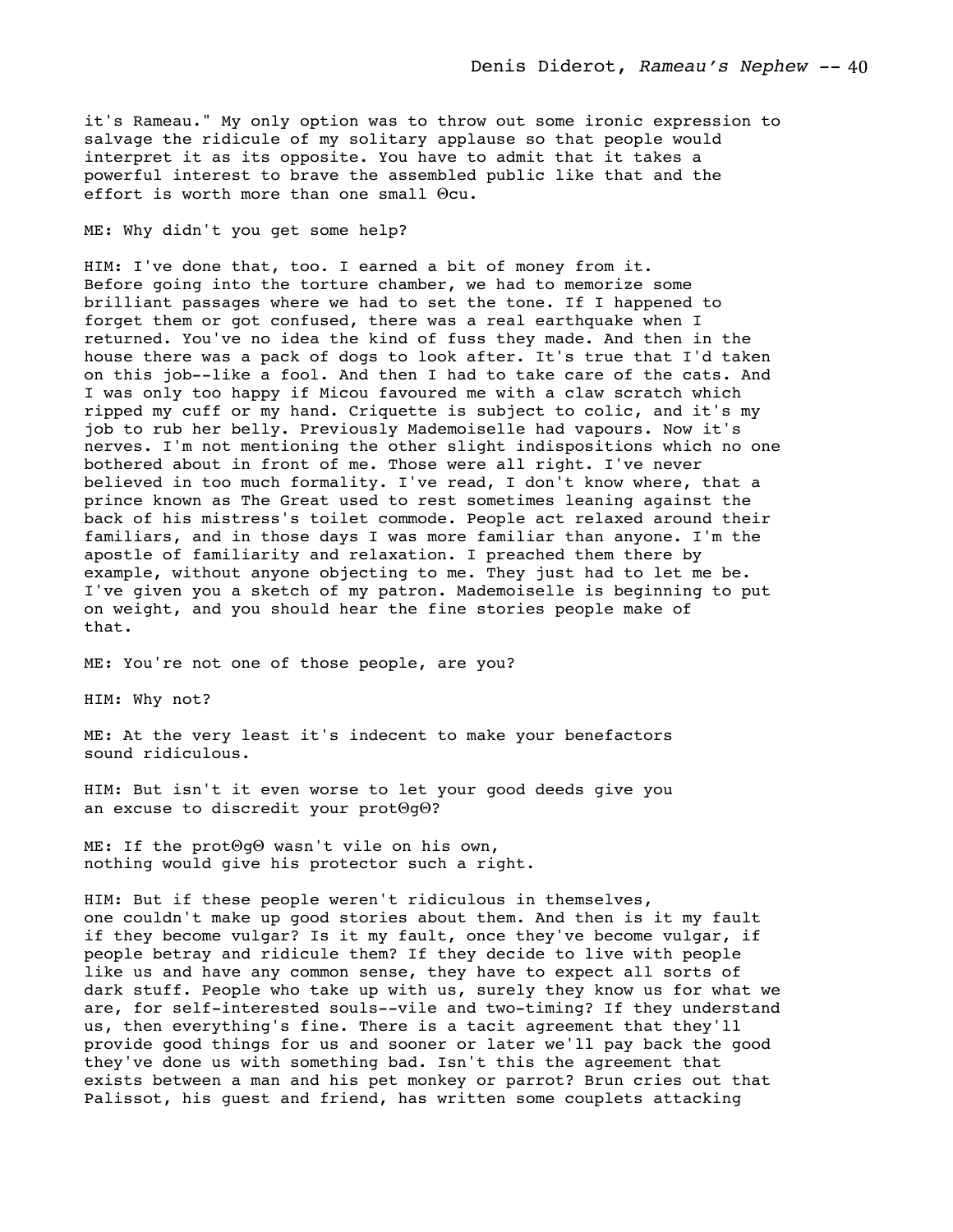him. Palissot had to compose the couplets, and it's Brun who's in the wrong. Poinsinet cries out that Palissot has ascribed to him the couplets he wrote against Brun. But Palissot had to ascribe to Poinsinet the couplets he wrote attacking Brun, and it's Poinsinet who's in the wrong. The little AbbΘ Rey cries out that his friend Palissot has snatched away his mistress after he introduced her to him. But he shouldn't have introduced someone like Pallisot to his mistress if he wasn't prepared to lose her. Palissot did his duty, and it's AbbΘ Rey who is in the wrong. The bookseller David cries out because his associate Palissot has slept with or wanted to sleep with his wife. The wife of the bookseller David cries out that Palissot has told anyone willing to listen that he has slept with her. Whether Palissot has slept with the bookseller's wife or not is difficult to determine, because the wife's duty was to deny the fact and Palissot could've let people believe what was not true. Whatever the case, Palissot played his role, and it's David and his wife who are in the wrong. Helvitius may cry out that Palissot slanders him by putting him in a scene as a dishonest man, but Palissot still owes him the money he borrowed for the medical treatment for his bad health, as well as for his food and clothing. But should Helvetius have expected any other treatment from a man soiled with all sorts of infamy, a man who for fun makes his friend swear off his religion, who appropriates the assets of his partners, who has no faith, law, or feeling, who runs after fortune per fas et nefas, who measures his days by the acts of villainy he commits, and who has even lampooned himself on stage as one of the most dangerous rascals--a piece of impudence I believe we've not seen in the past and won't see in the future? No. So it's not Palissot but Helvetius who's in the wrong. If one takes a young man from the provinces to the zoo at Versailles and his foolishness persuades him to stick his hand through the bars of the tiger's or panther's cage, and if the young man leaves his arm behind in the throat of the ferocious animal, who's in the wrong? All that is written in the tacit agreement. Too bad for the man who doesn't know that or who forgets it. How many of those people accused of viciousness I could justify by appealing to this universal and sacred pact, whereas people should accuse themselves of stupidity. Yes, you fat countess, you're the one in the wrong when you gather around you what people of your sort call "characters," and when these "characters" play dirty tricks on you and you do the same, thus exposing yourself to the resentment of decent people. Honest people do what they ought to do, so do your "characters." And it's your fault for having collected them. If Bertinhus lived quietly and peacefully with his mistress, if through the honesty of their characters they'd made the acquaintance of decent people, they'd have summoned round them men of talent, people known in society for their virtue. If they'd reserved for a small enlightened select group hours of entertainment taken from the sweet life they had together loving each other in the quiet of their retreat, do you think people would have made up stories about them, good or bad? So then what happened to them? They got what they deserved. They've been punished for their imprudence. And we're the ones whom Providence has destined from all eternity to bring justice to the Bertins of today. And it's people like us among our descendants who are destined to bring justice to the Montsauges and Bertins of the future. But while we execute the decrees of justice on stupidity, you paint us as we are and carry out these just decrees against us. What would you think of us, if, with our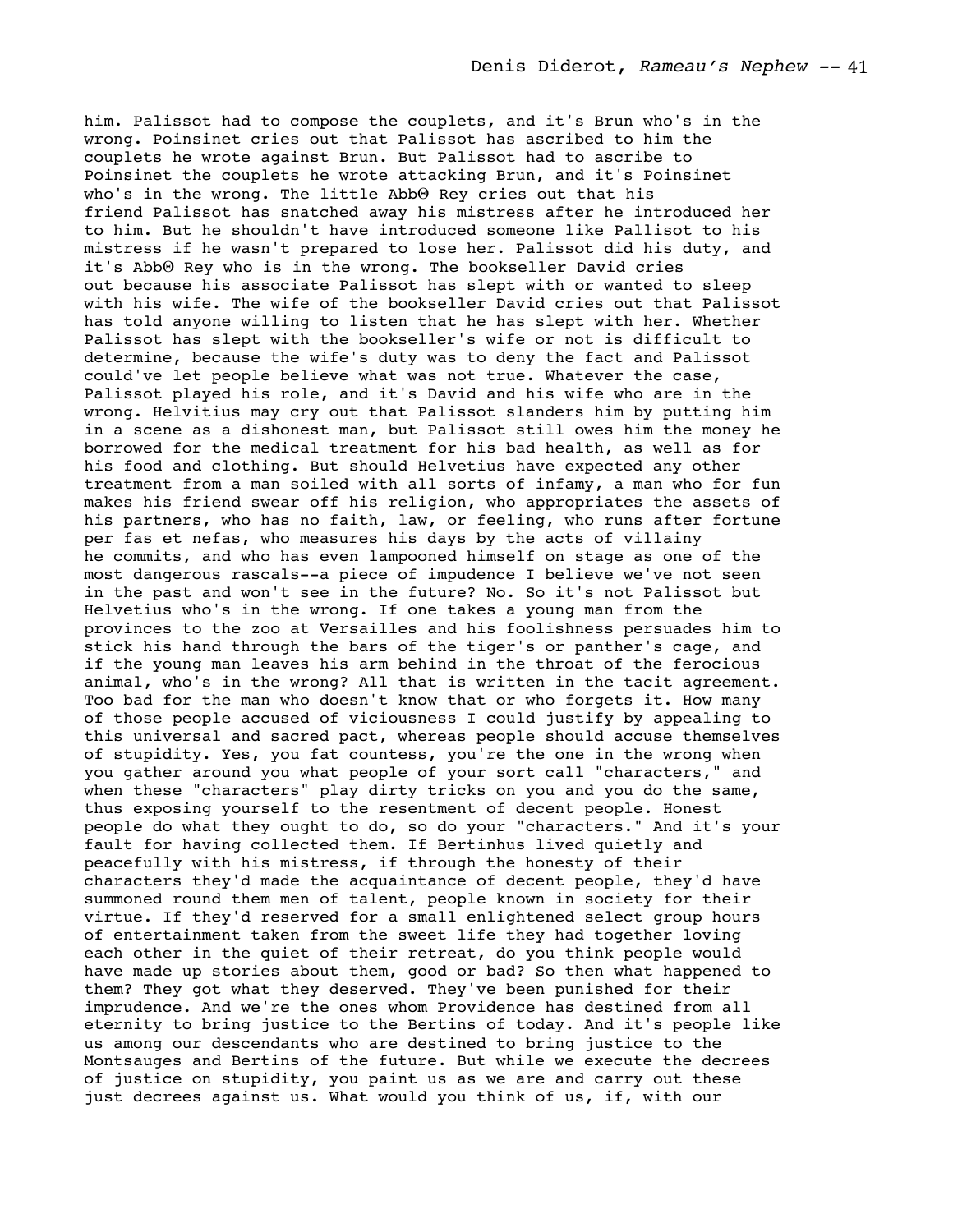disgraceful habits, we claimed that we enjoyed popular favour? You'd say we were out of our minds. And those who expect decent treatment from people born vicious, from vile and base characters, are they wise? Everything in this world receives its due. There are two public prosecutors. The one by your door punishes the criminal offences against society. Nature is the other. She recognizes all the vices which escape the laws. You devote yourself to debauchery with women. You'll get dropsy. You're a scoundrel. You'll get consumption. You open your door to rascals, and you live with them. You'll be betrayed, mocked, and despised. The simplest thing to do is to resign yourself to the equity of these judgments and tell yourself that it's all right. Then you can shake your ears and change your ways, or else stay as you are, but on the conditions mentioned above.

ME: You're right.

HIM: In fact, about these bad stories--I don't myself make any of them up. I stick to the role of peddler. They say that a few days ago, at five o'clock in the morning, people could hear a really violent noise. All the house bells were in motion. There were stifled and broken cries of a man choking. "Help, help. I'm being suffocated. I'm dying." These cries came from the apartment of my patron. People arrived. They went to help him. That fat creature of ours had lost her mind and was no longer aware of what she was doing--which sometimes happens at such moments. She kept speeding up her movements--raising herself on her two hands so that from higher up she could let fall on his casual parts her weight of two or three hundred pounds, energized with all the speed provided by furious desire. They had a lot of difficulty getting him out from under. What a devilish fantasy for a little hammer to place himself under a heavy anvil!

ME: You're too naughty. Speak about something else. Since we've been talking, I've had a question on the tip of my tongue.

HIM: Why has it stayed there so long?

ME: I was afraid it might be indiscreet.

HIM: After the things I've just shown you, I don't know what secret I could conceal from you.

ME: You have no doubts about how I judge your character.

HIM: None whatsoever. In your eyes I'm a very abject person, very contemptible, and I'm also sometimes just the same in my own eyes, but rarely. I congratulate myself on my vices more often than I criticize myself for them.

ME: That's true, but why show me all your nastiness?

HIM: Well, first because you know a good deal about it already, and I saw that there's more to win than to lose by confessing the rest to you.

ME: Please tell me how that works.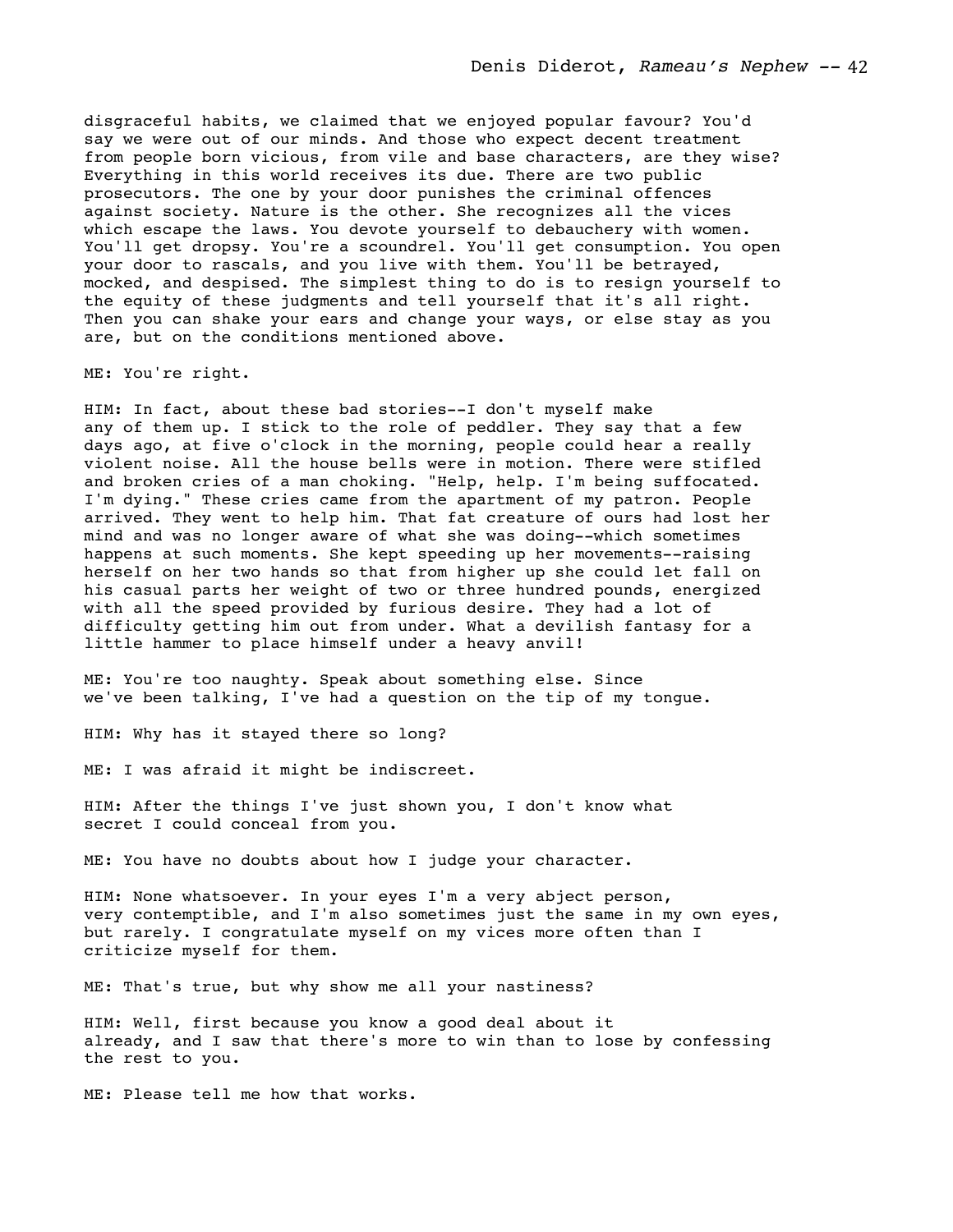HIM: If it's important to be sublimely good at anything, it's above all necessary with being bad. People spit on a petty cheat, but they can't hold back a certain respect for a grand criminal. His courage astonishes you. His atrocity makes you tremble. In everything, people value integrity of character.

ME: But this worthy integrity of character, you don't yet have it. From time to time I find you vacillating in your principles. It's uncertain whether you hold to your nastiness from nature or from study, or if study has taken you as far as it's possible to go.

HIM: I agree with that. But I've done my best. Haven't I had the modesty to recognize beings more perfect than myself? Haven't I spoken to you about Bouret with the most profound admiration? Bouret, in my view, is the greatest man in the world.

ME: But immediately after Bouret, there's you.

HIM: No.

ME: Then it's Palissot?

HIM: It's Palissot, but it's not only Palissot.

ME: And who could be worthy of sharing second place with him?

HIM: The renegade from Avignon.

ME: I've never heard mention of this renegade of Avignon, but he must be a really astonishing man.

HIM: That he is.

ME: The history of great people has always interested me.

HIM: That I can believe. This one used to live with a good and honest descendant of Abraham--the one who was promised he'd be father of the faithful and they'd be as numerous as the stars.

ME: He lived with a Jew?

HIM: With a Jew. He began by winning the Jew's sympathy and then his good will, and finally his total confidence. That's how it always goes. We count so much on the effects of our kindnesses that we rarely hide a secret from someone we've buried in our good deeds. It's impossible to have no ungrateful people when we expose men to the temptation of being ungrateful with impunity. This perceptive idea is one our Jew did not think about. So he confided to the renegade that he could not in good conscience eat pork. Now you're going to see the advantages a creative mind can derive from this confession. A few months went by, during which our renegade strengthened the bond between them. When he thought that the Jew was totally won over and truly caught, that his attentions had completely convinced him that he didn't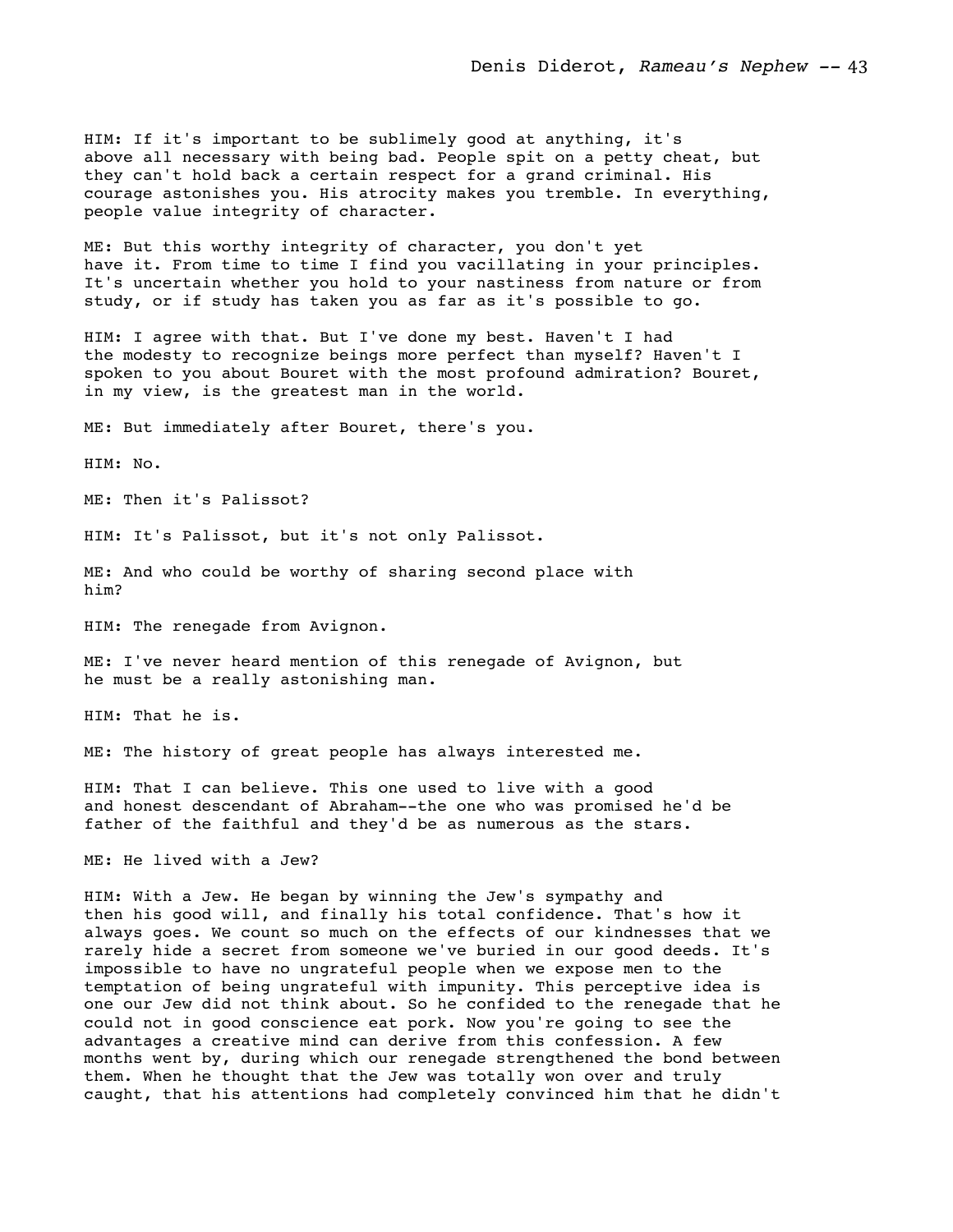have a better friend in all the tribes of Israel... You have to admire the man's circumspection. He didn't hurry. He lets the pear grow ripe before he shakes the branch. Too much eagerness could've ruined his project. Usually greatness of character comes from a natural balance of several contrasting qualities.

ME: Leave your reflections and go on with your story.

HIM: That's not possible. There are days when I have to reflect. It's a sickness which has to be left to run its course. Where was I?

ME: At the well established intimacy between the Jew and the renegade.

HIM: So the pear was ripe... But you're not listening to me. What are you dreaming about?

ME: I'm dreaming about the unevenness of your style--sometimes lofty, sometimes low.

HIM: Can the style of a vicious man be unified? He comes one night to the home of his good friend, with an agitated air, his voice broken, his face pale as death, trembling in all his limbs. "What's the matter with you?" "We're lost." "Lost? How?" "Lost, I'm telling you, lost without hope." "Explain yourself." "Wait a minute until I get over my fear." "Come on, pull yourself together," the Jew said to him, instead of saying, "You're an incorrigible scoundrel. I don't know what you have to tell me, but you're an incorrigible scoundrel. You're pretending to be terrified."

ME: And why should he have spoken to him like that?

HIM: Because the man was a liar and had gone too far. That's clear to me, so don't interrupt me any more. "We're lost, lost without hope." Don't you sense the affectation in the repetition of the wordlost? "A traitor has denounced us to the Holy Inquisition--you as a Jew and me as a renegade, as a disgusting renegade." Observe how the traitor was not embarrassed to use the most odious expressions. It requires more courage than people think to call yourself by your proper name. You have no idea what it costs to get to that point.

ME: Of course not. But what about this disgusting renegade...?

HIM: He's a liar, but it's a really adroit lie. The Jew gets scared. He pulls his beard. He rolls on the ground. He sees the guard at his door. He sees himself dressed in the San Benito and his ownauto-da-fe being prepared. "My friend, my dear friend, my only friend, what do we do?" "What do we do? You show yourself, you affect the greatest self-confidence, go on with your business as usual. The procedures of this tribunal are secret, but slow. You must use the delay to sell everything. I'll charter a ship or I'll get a third party to do it--yes, a third party, that'll be better. We'll put your fortune in it, because it's mainly your fortune they want, and we'll go, you and I, to seek under another sky the liberty to serve our God and to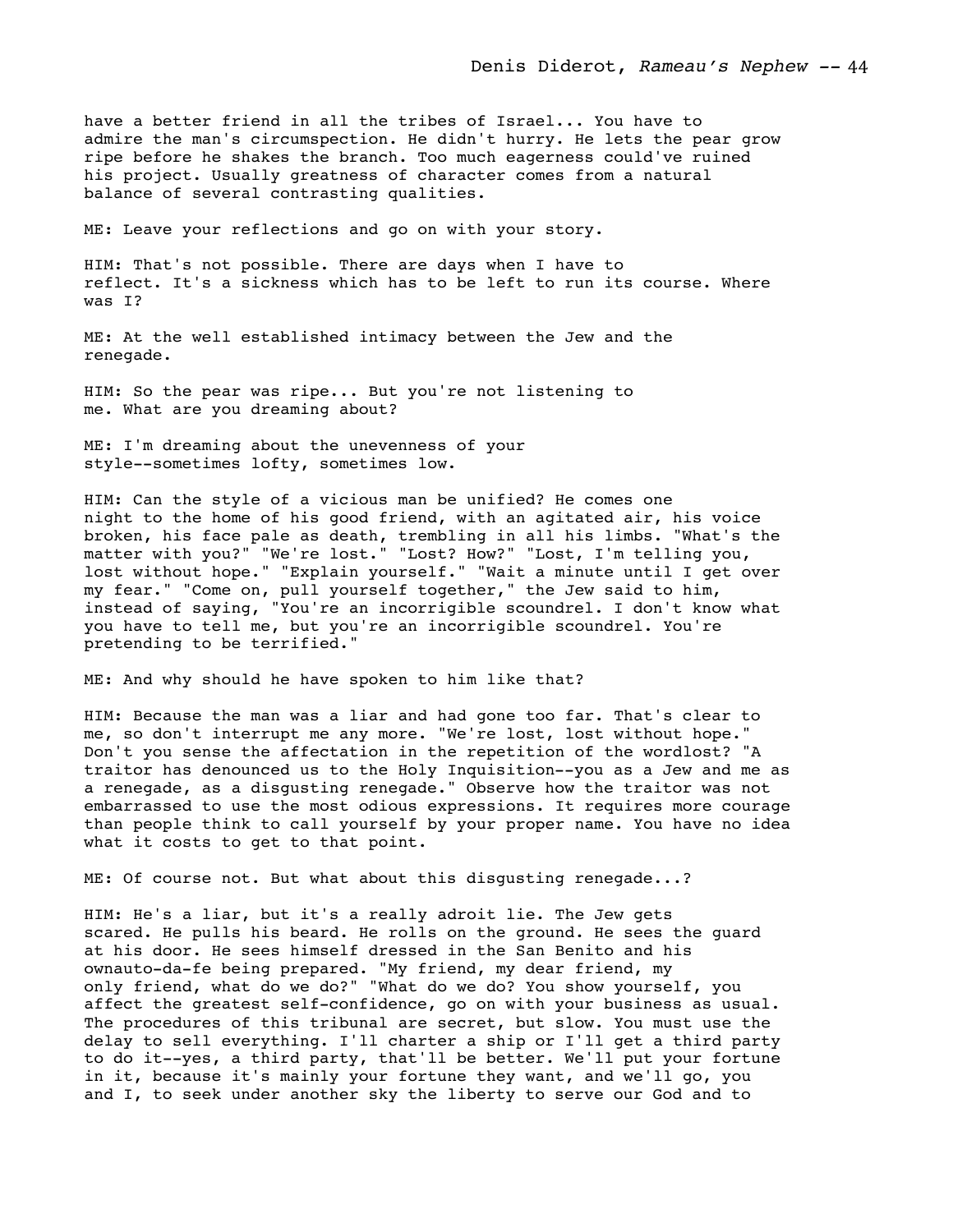follow in safety the law of Abraham and our conscience. The important point in these perilous circumstances we find ourselves in is not to do anything imprudent." No sooner said that done. The ship is chartered, loaded with provisions and sailors. The Jew's fortune is on board. The next day, at dawn, they're going to set sail. They can dine happily and sleep soundly. The next day, they'll escape their persecutors. During the night the renegade gets up, steals the Jew's wallet, his purse, and his jewels, goes on board, and sails away. And you think that's all there is to it? If so, you haven't got the point. When I was told this story, I guessed what I haven't yet told you, to test your intelligence. You've done well to be a respectable man--you wouldn't have been anything but a petty rogue. And up to this point, the renegade has been only that--a miserable wretch whom no one would want to be like. But the supreme part of his wickedness is that he had himself denounced his good friend the Israelite. The Holy Inquisition seized him when he got up and, some days later, turned him into a fine bonfire. That's how the renegade became the peaceful possessor of the fortune of this cursed descendant of those who crucified Our Saviour.

ME: I don't know which gives me greater horror--the evil of your renegade or your style of speaking about him.

HIM: That's the very thing I was telling you. The atrocity of the action takes you beyond contempt, and that's the reason why I'm so sincere. I wanted you to understand how I excelled in my art and to pull out of you the admission that I was at least original in my degradation. I wanted to give you the idea that I belonged in the line of great scoundrels and then to shout to myself, "Vivat Mascarillus, fourbum imperator!" ["Long live Mascarillus, emperor of the rogues"] Come, Mr. Philosopher, sing along, "Vivat Mascarillus, fourbum imperator!"

At that point he began to sing a really extraordinary fugue. Sometimes the melody was serious and full of majesty; sometimes light and playful. At one moment he imitated the bass, at another one of the upper parts. He indicated to me with his outstretched arms and neck the places with held notes and performed and made up on his own a song of triumph. It showed that he knew more about good music than about good habits.

As for me, I didn't know if I ought to remain or run away, to laugh or grow indignant. I stayed, intending to steer the conversation onto some subject which would rid my soul of the horror filling it. I was starting to find it difficult to endure the presence of a man who talked about a horrible action, a hideous crime, like a connoisseur of painting or poetry examining the beauties of a tasteful work or like a moralist or historian selecting and emphasizing the circumstances of a heroic action. I became gloomy, in spite of myself. He noticed that and spoke to me.

HIM: What's the matter? Are you feeling ill?

ME: A little. But it will pass.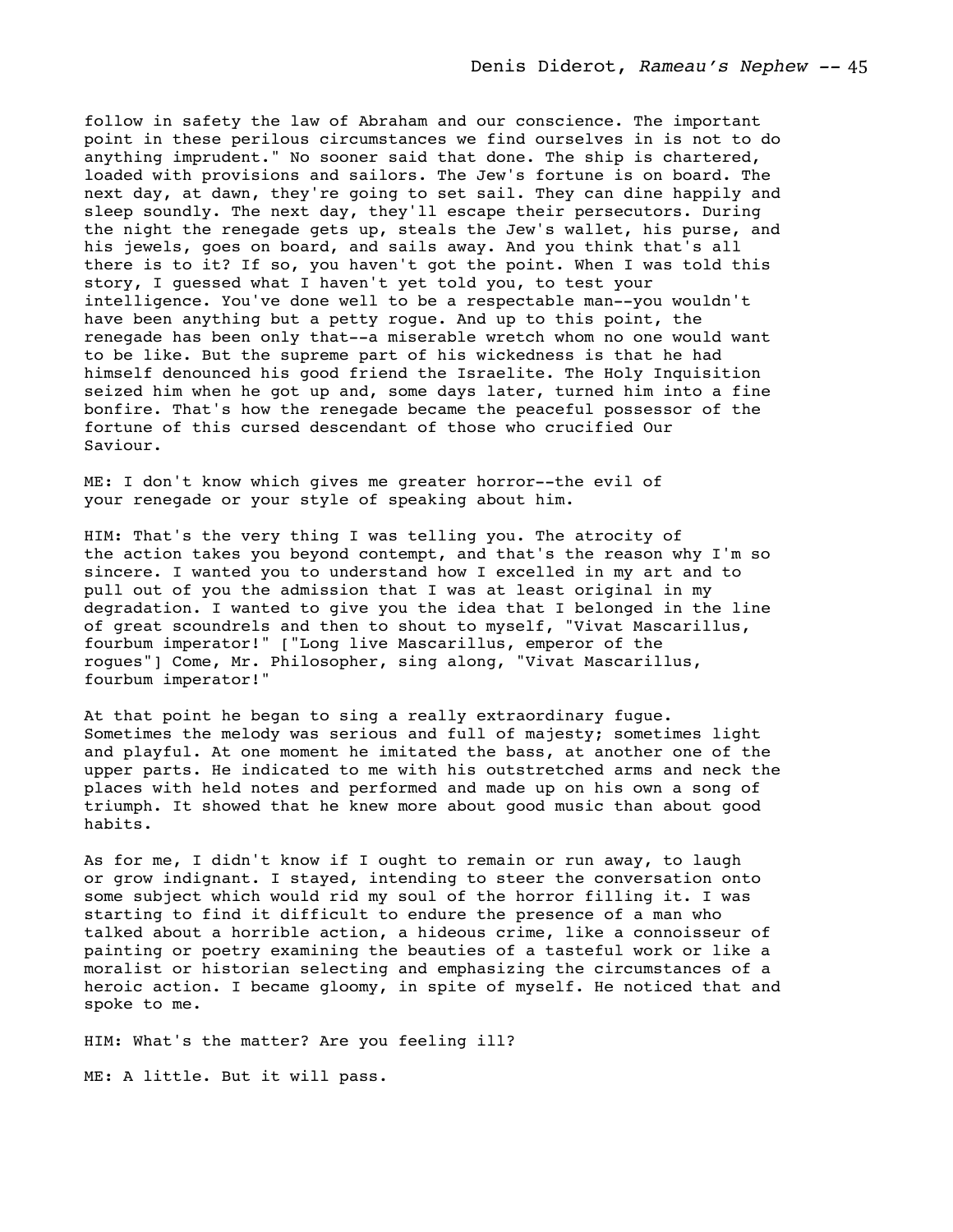HIM: You have the worried look of a man upset about some distressing idea.

ME: That's it.

After a moment of silence on his part and mine, during which he walked around whistling and singing, to get him back to his talent I said to him: "What are you doing at present?"

HIM: Nothing.

ME: That very tiring.

HIM: I was already stupid enough. Then I went to hear the music of Duni and other young composers, and that finished me off.

ME: So you approve of this style of music?

HIM: No doubt.

ME: You find beauty in these new melodies?

HIM: My God, do I find beauty in them? I'll say I do. What declamation! What truth! What expressiveness!

ME: Every art of imitation has its model in nature. What's the musician's model when he writes a tune?

HIM: Why not tackle the issue at a higher level? What's a melody?

ME: I confess to you that this question is beyond my capabilities. In that we're all alike. In our memory we have only words which we think we understand from our frequent use of them and even the correct way we apply them. But in our minds they are only vague notions. When I say the word "melody," I don't have ideas any clearer than yours or those of the majority of people like you when they say "reputation," "blame," "honour," "vice," "virtue," "modesty," "decency," "shame," "ridicule."

HIM: A melody is an imitation using the sounds of a scale invented by art or inspired by nature, whichever you like, either with the voice or with an instrument, an imitation of the physical sounds or accents of passion. You see that, by changing some things in this definition, it would fit exactly a definition of painting, oratory, sculpture, and poetry. Now, to get to your question. What's the musician's model or the model of a melody? It's declamation, if the model is alive and thinking; it's noise, if the model is inanimate. You must think of declamation as a line, and the melody as another line which winds along the first. The more this declamation, the basis of the melody, is strong and true, the more the melody which matches it will intersect it in a greater number of points. And the truer the melody, the more beautiful it will be. That's something our young musicians have understood really well. When one hears Je suis un pauvre diable, one thinks one can recognize the sad cry of a miser.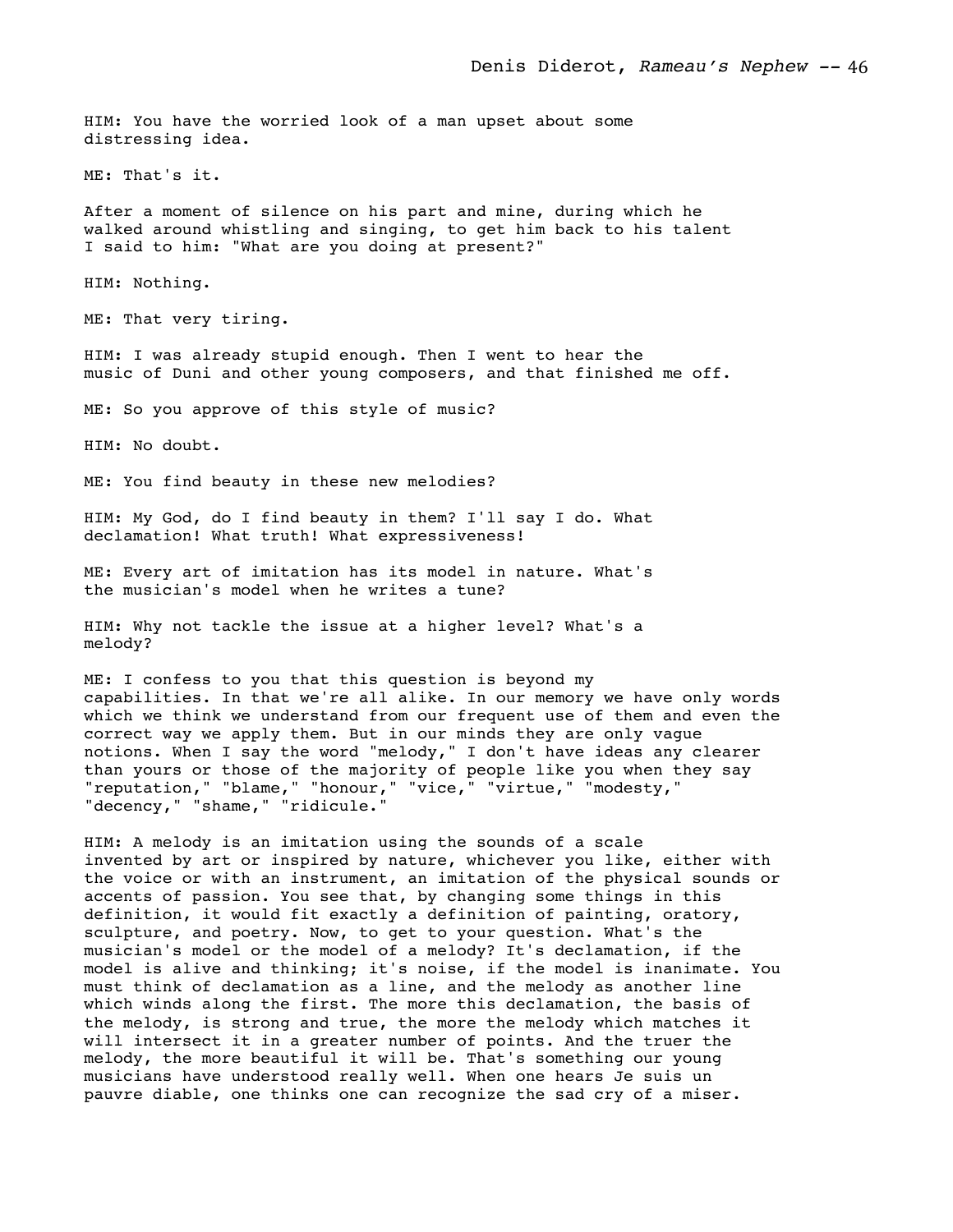If he wasn't singing, he would speak to the earth in the same tones when he entrusts his gold to it, saying, O terre, retois mon trΘsor. And that little girl who feels her heart beating, who blushes, who's confused, and who begs the gentleman to let her go--would she express herself any differently? In these works there are all sorts of characters, an infinite variety of declamations. That's sublime--I'm the one telling you this. Go on, go on and listen to the piece where the young man who feels himself dying, cries out, Mon coeur s'en va. Listen to the song. Listen to the instrumental accompaniment, and then tell me what difference there is between the real actions of a man who's dying and the form of the melody. You'll see whether the line of the melody coincides completely with the line of the declamation or not. I'm not going to talk to you about measure, which is another condition of melody. I'm confining myself to the expression, and there is nothing more obvious than the following passage which I read somewhere--musices seminarium accentus. Accent is the breeding ground of melody. Judge from that just how difficult and how important it is to know how to deal with recitative well. There is no fine tune from which one cannot make a fine recitative, and no fine recitative from which a expert cannot derive a fine tune. I wouldn't want to guarantee that someone who recites well will also sing well, but I would be surprised if a person who sings well didn't know how to recite well. And you should believe everything I've said about this, because it's the truth.

ME: I'd like nothing better than to believe you, if I were not held back by one small difficulty.

## HIM: And this difficulty?

ME: Well, it's this--if this music is sublime, then the music of Lully, Campra, Destouches, Mouret, and even, just between us, your dear uncle must be a little dull.

HIM: [coming close and whispering in my ear] I don't wish to be overheard, for there are plenty of people who know me around here. But their music is dull. It's not that I concern myself much about my dear uncle, if he's "dear" at all. He's a stone. He could look at me with my tongue hanging out a foot and he wouldn't give me a glass of water. But he's done well with the octave, with the seventh--tra la la, rum ti tum, too de loo--with a devilish noise. Still, those who are beginning to understand these things and who'll no longer accept this fussing about for music will never put up with that. There should be a police order forbidding anyone, no matter what their quality or condition, from having Pergolesi's Stabat sung. This Stabat should have been burned by the public hangman. My God, these damned Buffons [Italian writers of light opera], with their Servante Maεtresse and their Tracollo have given us a real kick in the ass. Previously a TancrΦde, an IssΘ, a Europe galante, les Indes, Castor, and the Talents lyriques ran for four, five or six months. Performances of Armide went on for ever. Nowadays they fall down around each other, like a house of cards. And Rebel and Francoeur throw fuel on the flames, saying everything is lost, they're ruined, if people tolerate any longer this singing rabble from the circus our national music will go to the devil, and the Royal Academy in the cul-de-sac will have to close up shop. There's some truth in that.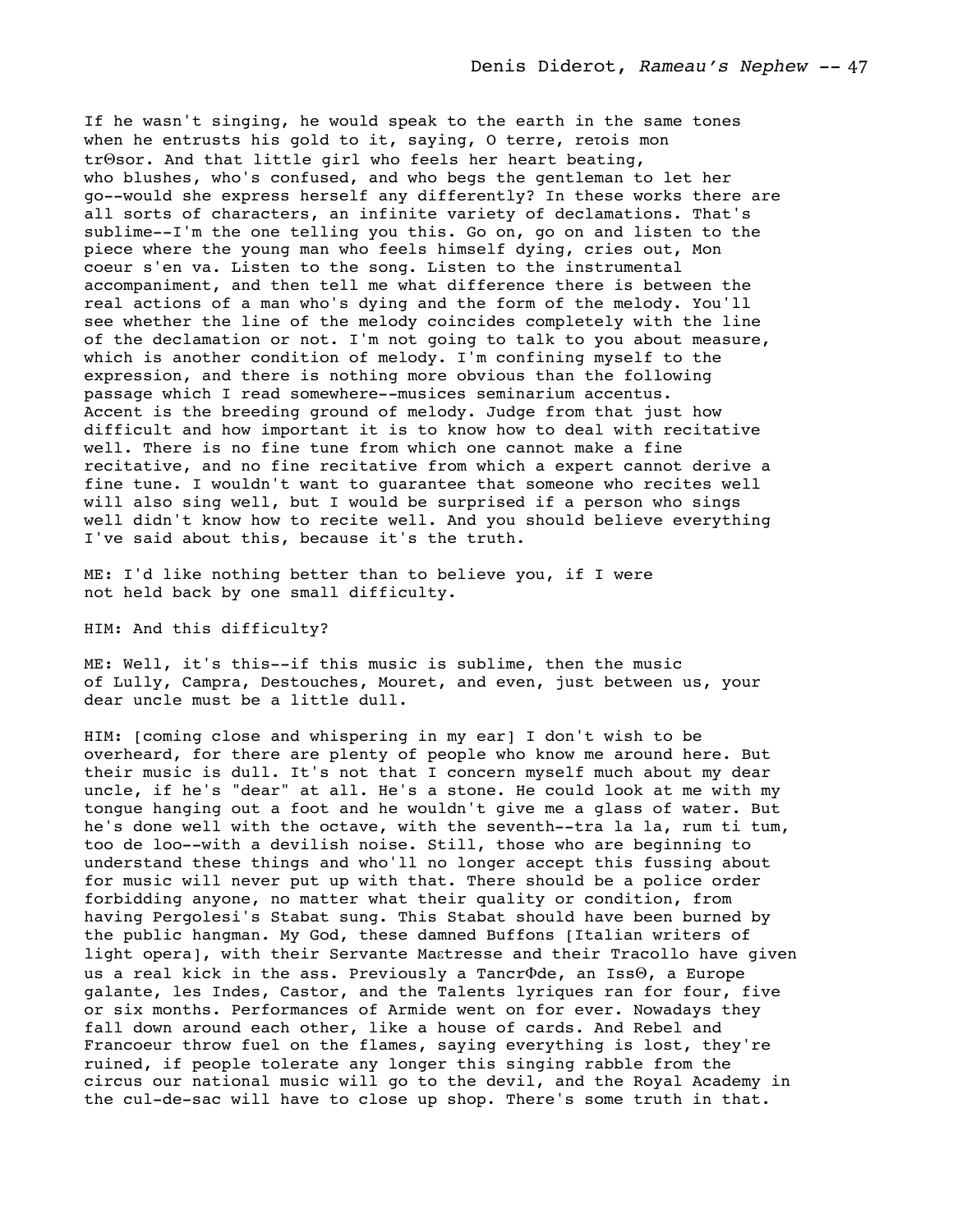The old wigs who have been coming there for thirty or forty years every Friday, instead of enjoying themselves the way they used to in the past, are getting bored and yawning, without knowing why. They ask themselves the question but have no idea how to answer. Why don't they ask me? Duni's prediction will come true, and the way things are going, I'll eat my hat if, in four or five years after Le Peintre amoureux de son ModΦle, there's a cat left to kick in the celebrated Impasse. Those good people, they've turned their backs on their own symphonies to play Italian symphonies. They thought they could train their ears for these without having any effect on their own vocal music, as if, except for the greater freedom afforded by the reach of the instrument and the mobility of the fingers, the symphony was not related to singing as singing is to real declamation. As if the violin were not the mimic of the singer, who one day will become the imitator of the violin, when what's difficult takes the place of what's beautiful. The first musician who played Locatelli was the apostle of the new music. That's so typical! We'll get accustomed to the imitation of the accents of passion or of natural phenomena by melody and voice, by instruments, because that's the whole extent and purpose of music. And will we retain our taste for robbery, lances, glories, triumphs, and victories? "Go and see if they come, Jean." They imagined that they would laugh or cry at scenes from tragedy or comedy set to music, that the accents of fury, hate, jealousy, the true sorrows of love, the ironies, the jokes of the Italian or French theatre could be presented to their ears and they'd remain admirers of Ragonde and PlatΘe. I tell you in reply taradiddle, boom boom. Even if they sensed, without interruption, with what ease, what flexibility, what tenderness the harmony, prosody, ellipses, and inversions of the Italian language lend themselves to art, movement, expression, turns of melody, and the measured value of sounds, they'd still remain ignorant of how their music is stiff, dead, heavy, ungainly, pedantic, and monotonous. Yes, yes. They've persuaded themselves that after having mixed their tears in with the crying of a mother who is desolated over the death of her son, after having trembled at the orders of a tyrant commanding a murder, they wouldn't be bored with their fairy land, their insipid mythology, their sugary little madrigals which display the bad taste of the poet as much as the poverty of the art which puts up with them. Such good people! It's not so and can't be. The true, the good, and the beautiful have their rights. One may argue with them, but in the end one admires them. What doesn't bear their stamp people admire for a while, but they end up by yawning. So yawn away, gentlemen, yawn to your heart's content. Don't be embarrassed. The gates of hell will never prevail against the imperial power of nature and my trinity. The true establishes itself gently--it's the father and gives birth to the good, who is the son, and from him comes the beautiful, which is the Holy Ghost. The strange god sets himself up humbly on the altar beside the idol of the country. Gradually, it gets stronger. One fine day it nudges its comrade with an elbow, and, bang crash, the idol is on the floor. They say that's how the Jesuits planted Christianity in China and India. And these Jansenists can say whatever they please, but the political method which marches towards its goal quietly, without bloodshed, without martyrs, without a single tuft of hair being cut off, seems to me the best.

ME: There's some reason in everything you've just said.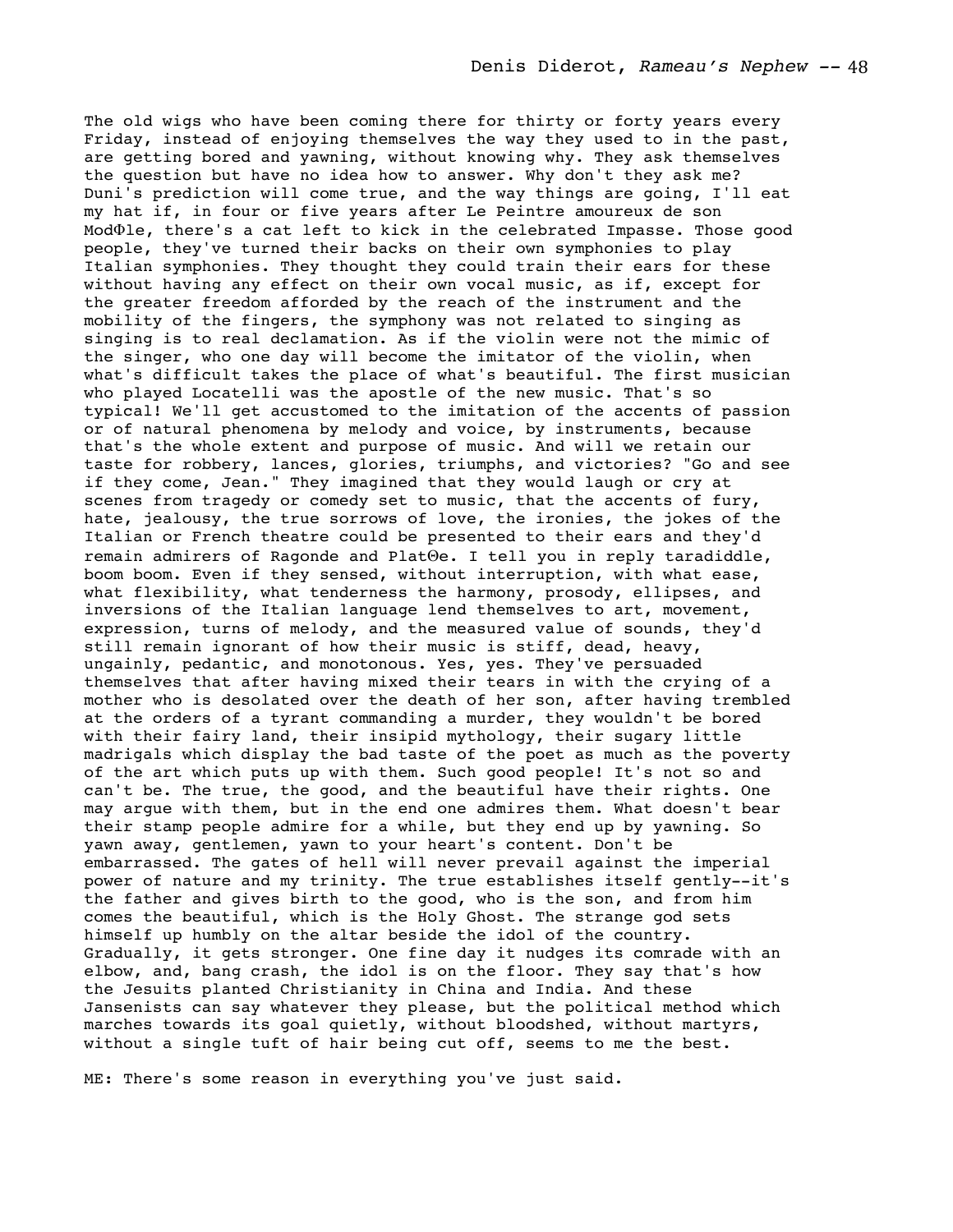HIM: Reason! So much the better. The devil take me if I've been trying to be reasonable. It just comes out somehow or other. I'm like the musicians at the Impasse when my uncle appeared. If I speak well it's because a boy from a coal mine will always speak better of his trade than an entire academy and all the Duhamels of this world.

And then there he goes walking around, humming some tunes from l'Ile des Fous, Peintre amoureux de son ModΦle, MarΘchal-ferrant, and Plaideuse. From time to time he lifted his hand and eyes to the sky and cried out. "Isn't that beautiful, by God? Isn't it beautiful? How could anyone have a pair of ears on his head and even raise such a question?" He began to get worked up and to sing very softly. As he grew even more impassioned, he raised his voice, and then there followed gestures, facial grimaces, and bodily contortions. I say, "All right, there he is off his head, getting some new scene ready." Then, in fact, he set off with a loud shout, "I am a poor wretch... Monseigneur, Monseigneur, let me go... O earth, take my gold. Keep my treasure safe... My soul, my soul, my life, O earth!... There it is, my little friend. There's my little friend! Aspettare e non venire... A Zerbina penserete... Sempre in contrasti con te si sta..." He crammed together and jumbled up together thirty songs--Italian, French, tragic, comic--in all sorts of different styles. Sometimes in a bass voice he went down all the way to hell, and sometimes he'd feign a falsetto and sing at the top of his voice, tearing into the high points of some songs, imitating the walk, deportment, gestures of the different singing characters, by turns furious, soft, imperious, sniggering. At one point, he's a young girl crying--portraying all her mannerisms--at another point he's a priest, he's a king, he's a tyrant--he threatens, commands, loses his temper. He's a slave. He obeys. He calms down, he laments, he complains, he laughs--never straying from the tone, rhythm, or sense of the words or the character of the song.

All the men pushing wood had left their chess boards and gathered around him. The windows of the cafΘ were filled up on the outside by passers-by who'd been stopped by the sound. People gave out bursts of laughter strong enough to break open the ceiling. But he didn't notice a thing. He continued, in the grip of some mental fit, of an enthusiasm so closely related to madness that it's uncertain whether he'll come out of it. It might be necessary to throw him into a cab and take him straight to the lunatic asylum. As he was singing snatches from Lamentations by Jomelli, he brought out the most beautiful parts of each piece with precision, truth, and an incredible warmth. That beautiful recitative in which the prophet describes the desolation of Jerusalem he bathed in a flood of tears which brought tears to everyone's eyes. Everything was there--the delicacy of the song, the force of expression, the sorrow. He stressed those places where the composer had particularly demonstrated his great mastery. If he stopped the singing part, it was to take up the part of the instruments, which he left suddenly to return to the vocals, moving from one to the other in such a way as to maintain the connections and the overall unity, taking hold of our souls and keeping them suspended in the most unusual situation which I've ever experienced. Did I admire him? Oh yes, I admired him! Was I touched with pity? I was touched with pity. But a tinge of ridicule was mixed in with these feelings and spoiled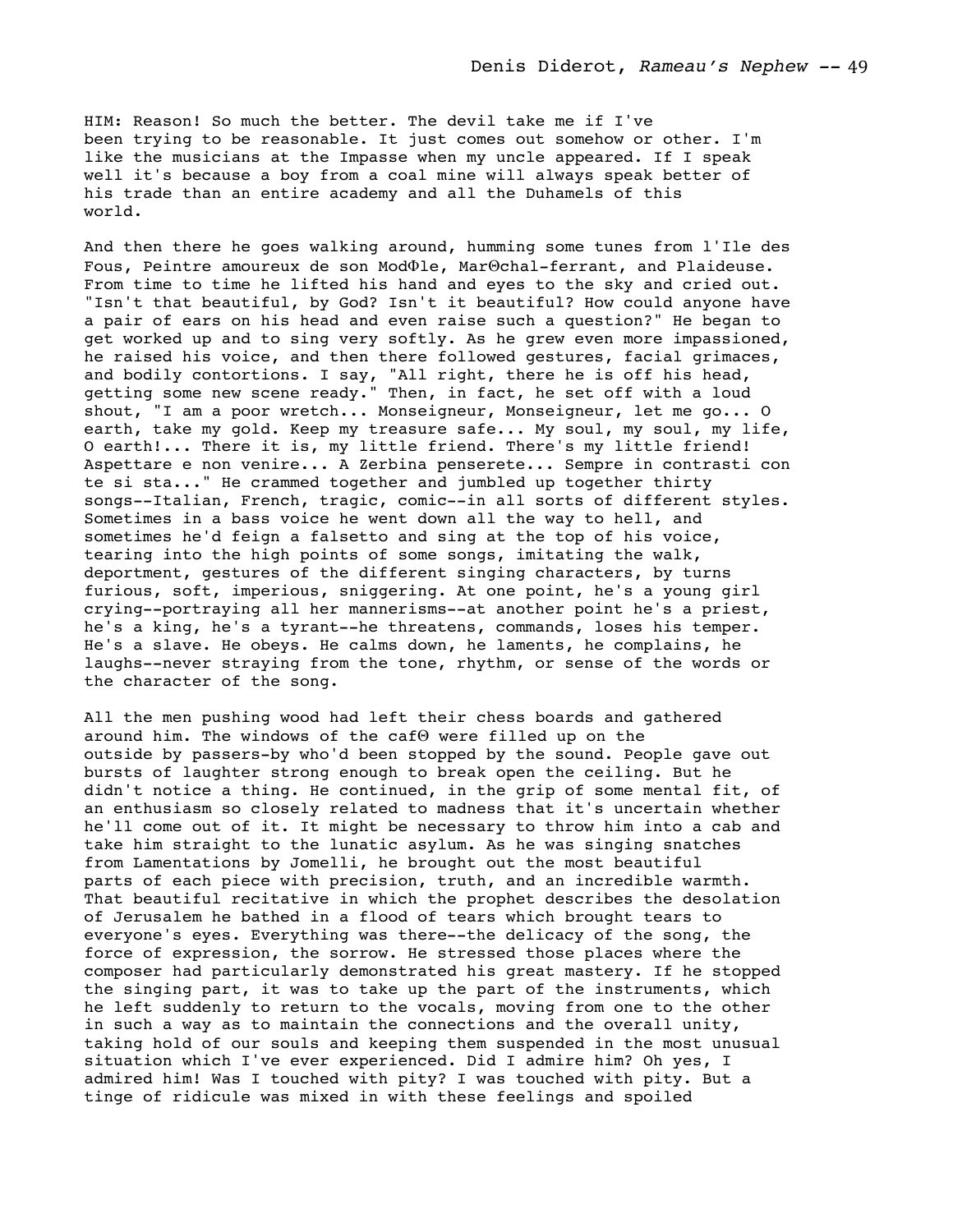them.

But you would've burst out laughing at the way in which he imitated the different instruments. With his cheeks swollen, all puffed out, and with harsh, dark sounds he delivered the horns and bassoons. For the oboes he produced a shrill nasal tone, and then accelerated his voice with an amazing speed for the stringed instruments, trying to find the best approximations for their sounds. He whistled for the piccolos, warbled for the flutes, shouting, singing, carrying on like a maniac, acting out, by himself, the male and female dancers and singers, an entire orchestra, the whole musical company, dividing himself into twenty different roles, running, stopping, looking like a man possessed, frothing at the mouth. It was stiflingly hot, and the sweat running down the wrinkles in his forehead and down the length of his cheeks mixed in with the powder in his hair came down in streaks and lined the top of his coat. What didn't I see him do? He cried, he laughed, he sighed, he looked tender or calm or angry--a woman who was swooning in grief, an unhappy man left in total despair, a temple being built, birds calming down at sunset, waters either murmuring in a cool lonely place or descending in a torrent from the high mountains, a storm, a tempest, the cries of those who are going to die intermingled with the whistling winds, the bursts of thunder, the night, with its shadows--silent and dark--for sounds do depict even silence.

His mind was completely gone. Worn out with fatigue and looking like a man coming out of a deep sleep or a long trance, he stayed motionless, dazed, astonished. He directed his gaze around him, like someone disturbed who's trying to recognize where is. He was waiting for his energy and his spirit to return. Mechanically he wiped his face. Like someone who wakes up to see a large number of people surrounding his bed, totally forgetful of or profoundly ignorant about what's happened. He first cried out, "Well then, gentlemen, what's going on? Why are you laughing? What's so surprising? What's happening?" Then he added, "Now that's what people should call music and a musician. However, gentlemen, we should not deprecate certain pieces of Lully. I defy anyone to improve on the scene 'Ah! j'attendrai' without changing the words. We should not criticize some places in Campra, the violin pieces of my uncle, his gavottes, his entries for soldiers, priests, those carrying out the sacrifice..."Pale torches, a night more frightening than shadows...God of Tartarus, God of Oblivion." At that point, his voice grew loud, he sustained the sounds. The neighbours came to their windows, and we stuffed our fingers in our ears. He added, "Here's where we need lungs, a great organ, plenty of air. But before long it will be time to say yours sincerely good bye to Assumption, Lent, and Epiphany. They still don't know what needs to be set to music and thus what's appropriate for a composer. Lyric poetry has yet to be born. But they'll get there, by hearing Pergolisi, the Saxon, Terradoglias, Trasetta and the rest--by reading Metastasio they'll have to get there."

ME: So Quinault, La Motte, and Fontenelle didn't understand any of that?

HIM: Not for the new style. There aren't six consecutive lines in all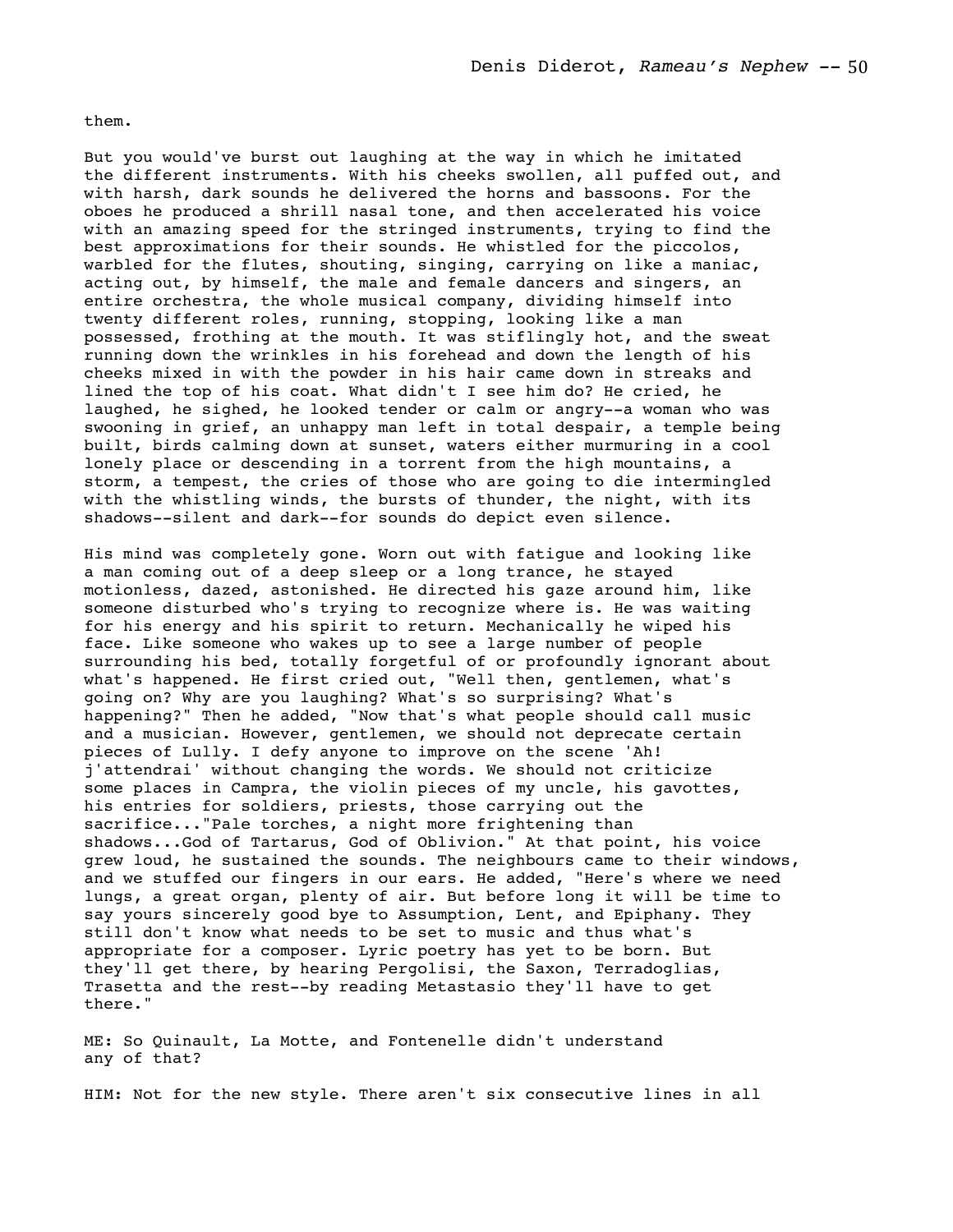their charming poems which can be set to music. There are ingenious sentences, light madrigals, tender and delicate, but if you want to see how that's a barren resource for our art, which is the most demanding of all--and I don't except the art of Demosthenes--get someone to recite these pieces. You'll find them so cold, listless, and monotonous. There's nothing there which could serve as the basis for a melody. I'd sooner have La Rochefoucauld's Maxims or Pascal's PensΘes set to music. The cry of animal passion should dictate the line which suits us. The expressive passages must follow each other closely. The phrasing must be brief, the sense cut off, suspended, so the musician can use the whole piece and each of its parts, leaving out a word or repeating it, adding a missing word, turning and re-turning it, like a polyp, without destroying it--all that makes French lyric poetry much harder than is the case with languages with inversions which in themselves offer all these advantages. "Cruel barbarian, plunge your dagger in my breast. Here I am ready to receive the fatal blow! Strike. Dare.... Oh, I faint, I die.... A secret fire lights up my senses.... Cruel love, what do you want with me... Leave me to the sweet peace I enjoyed... Give me my reason...." The passions must be strong. The tenderness of the composer and the poet should be extreme. The aria is almost always the peroration for the scene. We have to have exclamations, interjections, suspensions, interruptions, affirmations, negations--we call, we invoke, we cry out, we groan, we cry, we laugh openly. No wit, no epigrams, none of these neatly crafted thoughts. That's too far from simple nature. And don't go on thinking that the role playing of theatrical actors and their declamation can serve us as models. Bah! We need something more energetic, less mannered, more true. The straightforward language and common voice of passion are all the more necessary for us because our language is more monotonous and less stressed. The cry of an animal or a man in passion will provide them.

While he was saying these things to me, the crowd which had surrounded us had moved away, either because they couldn't hear anything or were taking less interest in what he was saying. For in general human beings, like children, prefer to be amused than to be instructed. They'd gone back, each to his game, and we remained alone in our corner. Seated on a bench with his head leaning against the wall, his arms hanging down, and his eyes half-closed, he said to me, "I don't know what's the matter with me. When I came here, I was fresh and in good form. And now, here I am beaten up and shattered, as if I'd hiked thirty miles. Something came over me all of a sudden."

ME: Would you like some refreshment?

HIM: Yes, I'd like that. I feel hoarse. I haven't got any energy, and my chest hurts a bit. It happens to me almost every day, just like that--I've no idea why.

ME: What would you like?

HIM: Whatever you like. I'm not hard to please. Poverty has taught me to adjust to everything.

They served us some beer and lemonade. He fills a large glass and drains it two or three times, one after the other. Then, like a man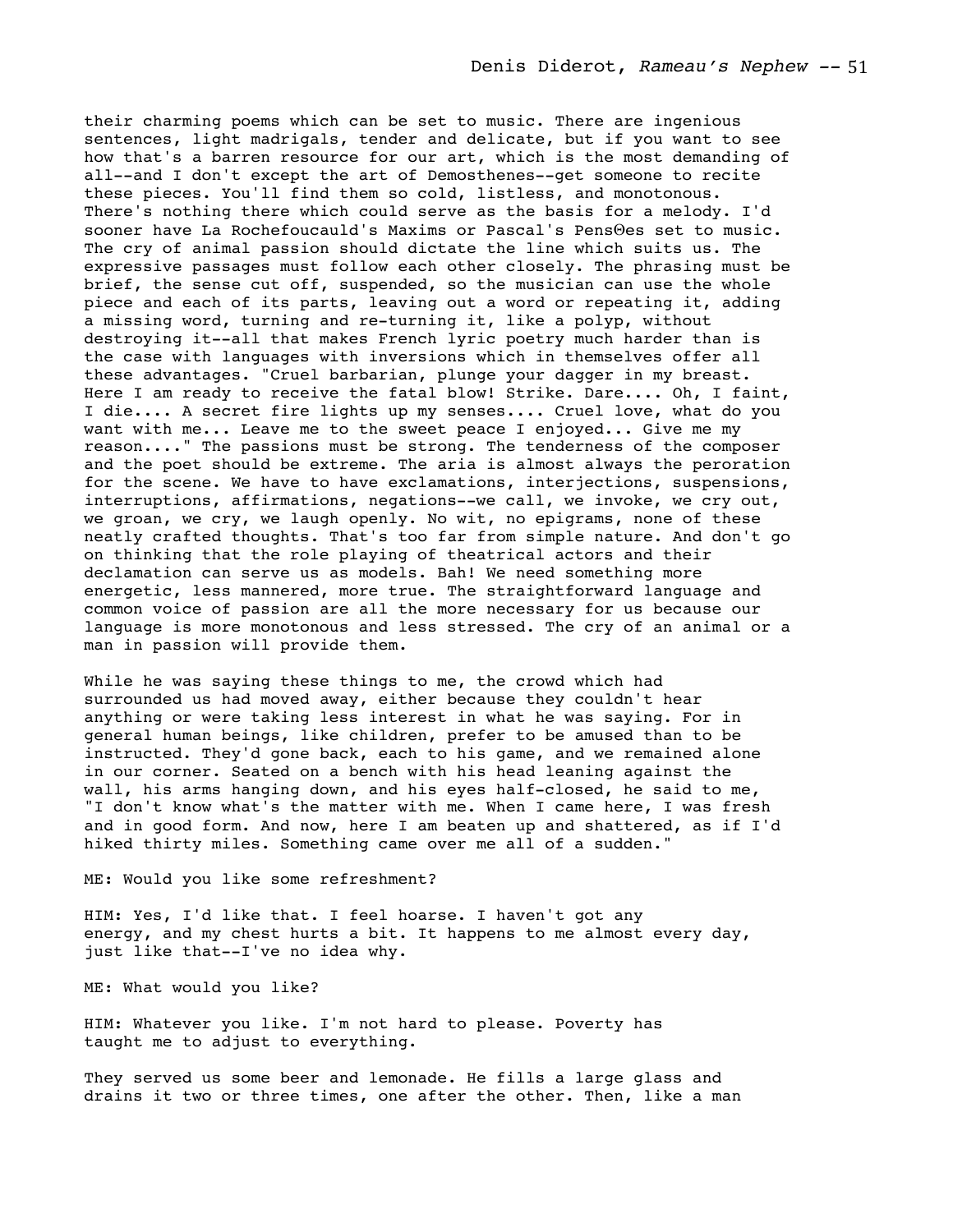with renewed energy he coughs, moves around, and starts again.

"But in your view, my Master Philosopher, isn't it something really odd that a foreigner, an Italian, a Duni, should come to teach us how to use accents in our music, to adapt our melodies to all the movements, measures, intervals, all the forms of speech, without hurting our prosody? And yet it wasn't all that difficult to do, not like drinking the sea. Anyone who'd ever heard a beggar asking for a hand out in the street, a man carried away by anger, a jealous and furious woman, a despairing lover, a flatterer, yes, a flatterer, softening his voice, drawing out his syllables in a voice like honey--in short, anyone who'd ever heard passion of some sort or other, provided that its energy made it worthy of serving as a model for a composer, should have recognized two things: first, that the syllables, long or short, have no fixed length, nor even a set relationship between their lengths and, second, that passion uses prosody almost as it likes--it can work across the greatest intervals. A man who cries out in the depths of his grief, 'Ah, what an unhappy creature I am,' lifts the opening syllable of exclamation to the highest and shrillest note and brings the others down to the most solemn and low notes, going through the octave or an even greater interval, giving to each sound the quantity which suits the turn of the melody, without offending the ear, and without either the long or the short syllables maintaining the length or brevity of normal speech. How far we've come since the time when we used to point to the parenthetical comments in Armide --"The conqueror of Renaud, if anyone can be"--or "Obey, don't hesitate" from Indes galantes--as amazing moments of musical expression! Right now these amazing moments make me shrug my shoulders with pity. The way art is improving, I don't know where it'll end up. So while we're waiting, let's have another drink."

He had two or three more drinks, without knowing what he was doing. He was going to drown himself without realizing it, as if he was totally exhausted, if I hadn't moved the bottle, which he kept looking for absent mindedly. Then I spoke to him.

ME: How is it that with such fine discrimination and such a strong sensibility for the beauties of musical art, you are also blind to the beautiful things in morality and equally insensible to the charms of virtue?

HIM: I suppose it's because there's a sense for some things which I lack, a fibre which I wasn't given, a loose fibre which one can pluck firmly but which will not vibrate, or perhaps it's because I've always lived among good musicians and bad people, so that it's made my ear become very refined and my heart deaf. And then there was something about heredity. My father's blood and my uncle's blood are the same. My blood is the same as my father's. My paternal molecule was hard and stubborn, and this damned first molecule has swallowed up the rest.

ME: Do you love your child?

HIM: Do I love the little savage? I'm crazy about him.

ME: Are you seriously concerned about stopping the effects in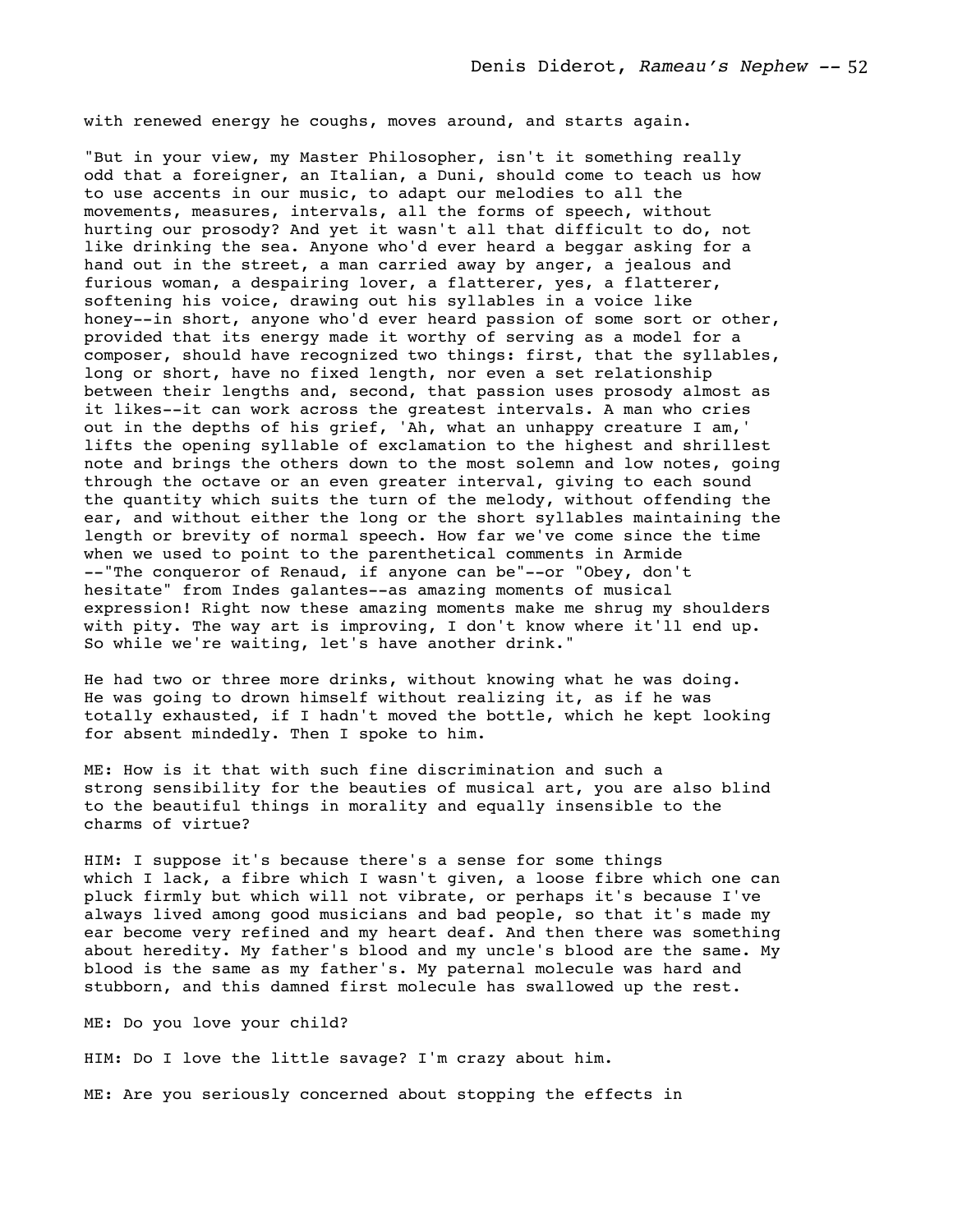him of this damned paternal molecule?

HIM: I've been working on it--but without much effect, I think. If he's destined to become a good man, I won't do him any injury. But if the molecule wants him to become a scoundrel like his father, the troubles I've taken to make him a decent man could be very harmful. Education would work against the tendency of the molecule, and he'd be pulled apart, as if by two opposing forces, and would stagger all over the place along the road of life, as I seen in countless people, equally awkward in doing good or bad. Those are the ones we call "types"--which is the most frightening of all labels, because it indicates mediocrity and the final degree of contempt. A great scoundrel is a great scoundrel, but he's not a type. It would require an enormous length of time before the paternal molecule could reassert its mastery and take him to the state of perfect debasement where I am. He'd lose his best years. So I'm doing nothing about it at the moment. I'll let him come along. I'll keep my eye on him. He is already greedy, glib--a lazy thief and a liar. I'm afraid he's true to his heredity.

ME: Why not make a musician of him, so he'll be just like you?

HIM: A musician! A musician! Sometimes I look at him and grind my teeth, telling him, "If you ever learn a single note, I believe I'll wring your neck."

ME: And why on earth would you do that?

HIM: It doesn't lead to anything.

ME: It leads to everything.

HIM: Yes, when one excels, but who can promise himself that his child will excel? The odds are ten thousand to one that he'll be nothing but an unhappy scraper of strings, like me. You know, it would probably be easier to find a child suited to govern a kingdom, to make a great king, than one to make a great violin player.

ME: It seems to me that agreeable talents, even mediocre ones, among a people without morals, lost in debauchery and luxury, would enable a man to advance rapidly along the road to fortune. I myself once heard the following conversation between some sort of patron and a kind of protΘgΘ. The latter had been recommended to the former as a pleasant man who could be of service to him. "Sir, what do you know?" "I know mathematics passably well." "All right, but after you've taught mathematics ten or twelve years you'll be covered with mud from the streets of Paris and you'll be entitled to an income of between three and four hundred pounds." "I've studied our laws, and I'm well versed in our legal system." "If Puffendorf and Grotius were to return to earth, they'd die of hunger beside some road marker." "I know a lot about history and geography." "If there were parents who'd set their hearts on a good education for their children, your fortune would be made, but there are none." "I am a competent musician." "Well, why didn't you say so right away. Just to show you what you can gain from such a talent, I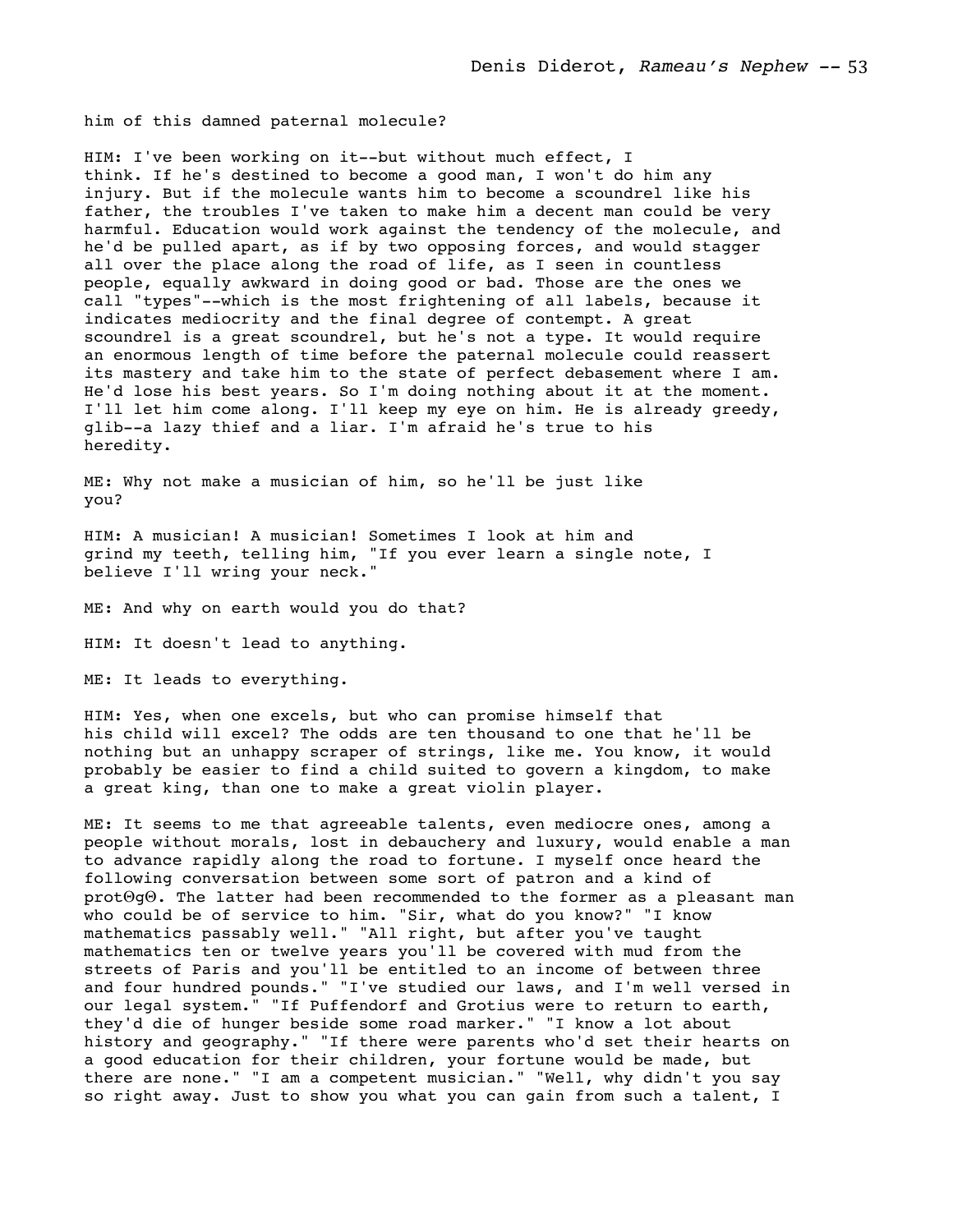have a daughter. Come around every day between seven and seven-thirty in the evening until nine. You'll give her lessons, and I'll give you twenty-five louis per year. You'll have breakfast, lunch, and dinner with us. The rest of the day will belong to you. You can do with it whatever works to your benefit."

HIM: And what became of this man?

ME: If he'd been wise, he'd have made a fortune, which is the only thing you seem to think about.

HIM: No doubt. Gold, some gold. Gold is everything, and the rest, without gold, is nothing. So instead of cramming his head with fine maxims which he'd have to forget or else be nothing but a beggar, whenever I have a louis, which isn't often, I stand in front of him. I pull the louis out of my pocket. I show it to him with admiration. I raise my eyes to the ceiling. I kiss the louis right in front of him. And to make him understand even better the importance of this sacred coin, I stammer out the words, I point out to him with my finger everything one can acquire with this coin--a fine frock, a pretty hat, a tasty biscuit. Then I put the louis in my pocket. I walk around with pride. I lift up my coattails and strike my hand against my fob pocket, to make him understand that it's the coin in there that gives rise to the self-assurance he sees in me.

ME: One could do no better. What if it happens one day that, deeply impressed with the value of the louis...

HIM: I see where you're going. One has to close one's eyes to that.. There is no principle of morality which doesn't have some inconvenience. At the worst, one has a bad fifteen minutes, and then it's all over.

ME: Even after such courageous and such wise opinions, I continue to think that it would be good to make him a musician. I'd don't know any way one can get close to important people more quickly, pander to their vices, and make a profit from one's own.

HIM: It's true, but I have plans for a faster and more assured success. Oh, if the child were only a daughter! But since we can't do what we want, we have to take what comes and get the best we can from that. And for that, one shouldn't be stupid, like most fathers who give a Spartan education to a child destined to live in Paris. They couldn't do any worse if they were intending to make their children unhappy. If education is poor, it's the fault of my country's customs, not mine. Whoever's responsible, I want my son to be happy or, what amounts to the same thing, honoured, rich, and powerful. I know a few of the easiest ways to arrive at this goal, and I'll teach him those early on. If you criticize me, you wise men, the mob and my child's success will absolve me. He'll have gold--I assure you--and if he has a lot of that, he won't lack anything, not even your estimation and respect.

ME: You could be wrong.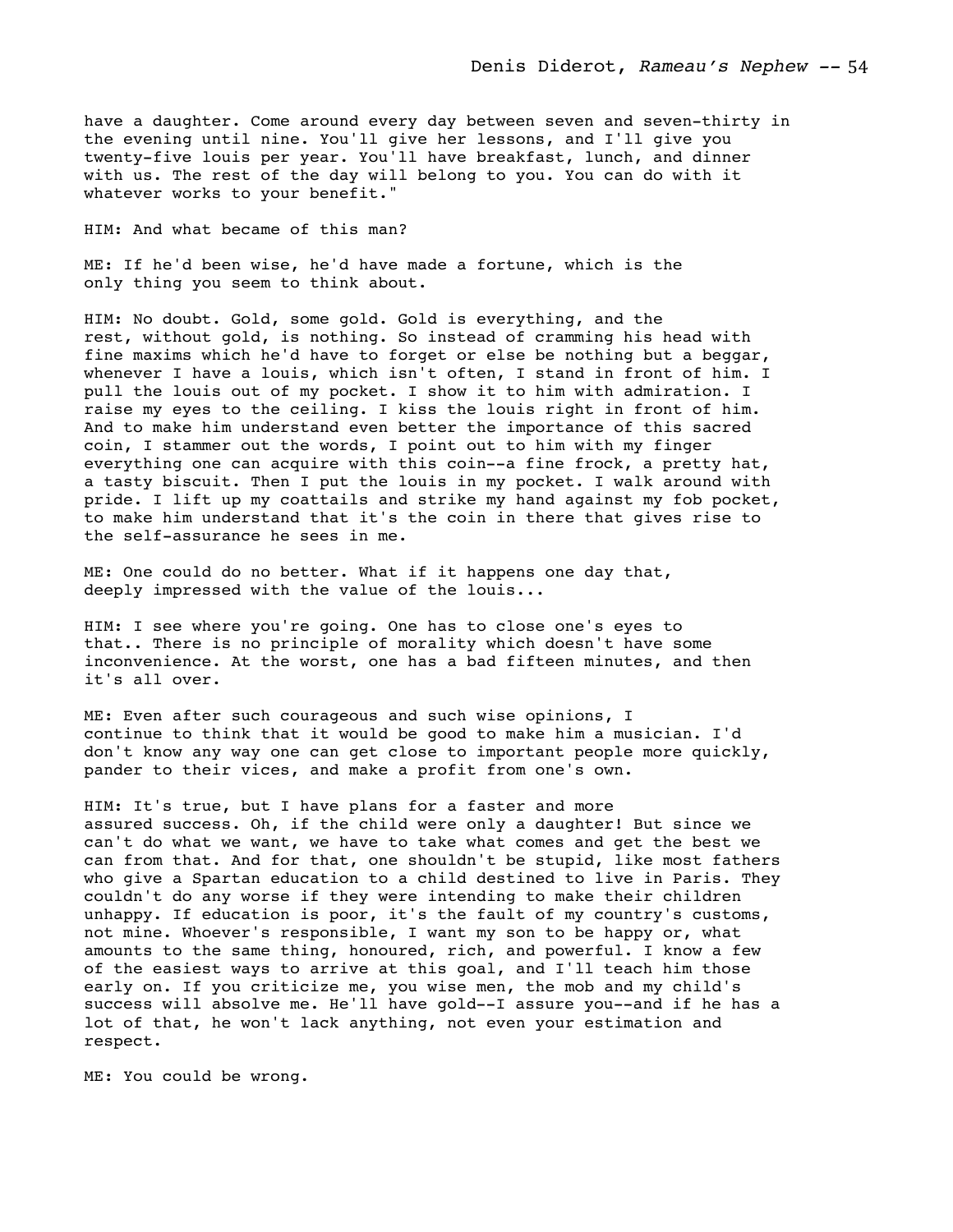HIM: Well then, he'll go without, like plenty of other people.

In everything he said there were so many things one thinks about and acts upon but which one does not say. And, to tell you the truth, that's the most remarkable difference between my man and most of those around us. He admitted the vices he had, which are those other men possess, but he wasn't a hypocrite. He was neither more nor less abominable than they were. He was only more candid, more consistent, and sometimes more profound in his depravity. I trembled to think what his child could become with a teacher like him. It's certain that after educational ideas so strictly tailored to our morality, he would go far, unless he was prematurely stopped along the way.

HIM: Come now, you needn't be afraid. The important point, the difficult point which a father has to attend to above all is not so much to give his child vices that will make him wealthy or foolish behaviour that will make him valuable to great people--everyone does that, if not systematically, as I do, at least by example and in lessons--but to give him a sense of proportion, the art of dodging shame, dishonour, and the law. Those are dissonances in the social harmony which he must know how to set up, prepare, and resolve. Nothing is so insipid as a sequence of perfect chords. There has to be something which acts as a spur, which breaks up the light and scatters its rays.

ME: That's very good. With this comparison you bring me back from morality to music, which I'd strayed from in spite of myself. I thank you for that, for, to be perfectly frank with you, I like you better as a musician than as a moralist.

HIM: But I'm very second-rate in music and much better as a moralist.

ME: I doubt it, but even if that were true, I'm a good man, and your principles are not the same as mine.

HIM: So much the worse for you. Ah, if I only had your talents.

ME: Leave my talents out of it. Let's get back to yours.

HIM: If only I knew how to express myself like you. But my way of speaking is such a devilish mixture--half from the people of the literary world, half from the street market.

ME: I speak badly. I only know how to speak the truth, and that's not always welcome, as you know.

HIM: But I envy your talent not because I want to speak the truth but in order to tell lies well. If I could write, do up a book, turn out a dedicatory epistle, intoxicate a fool with his own merit, insinuate myself close to women.

ME: In all that you're a thousand times more capable than I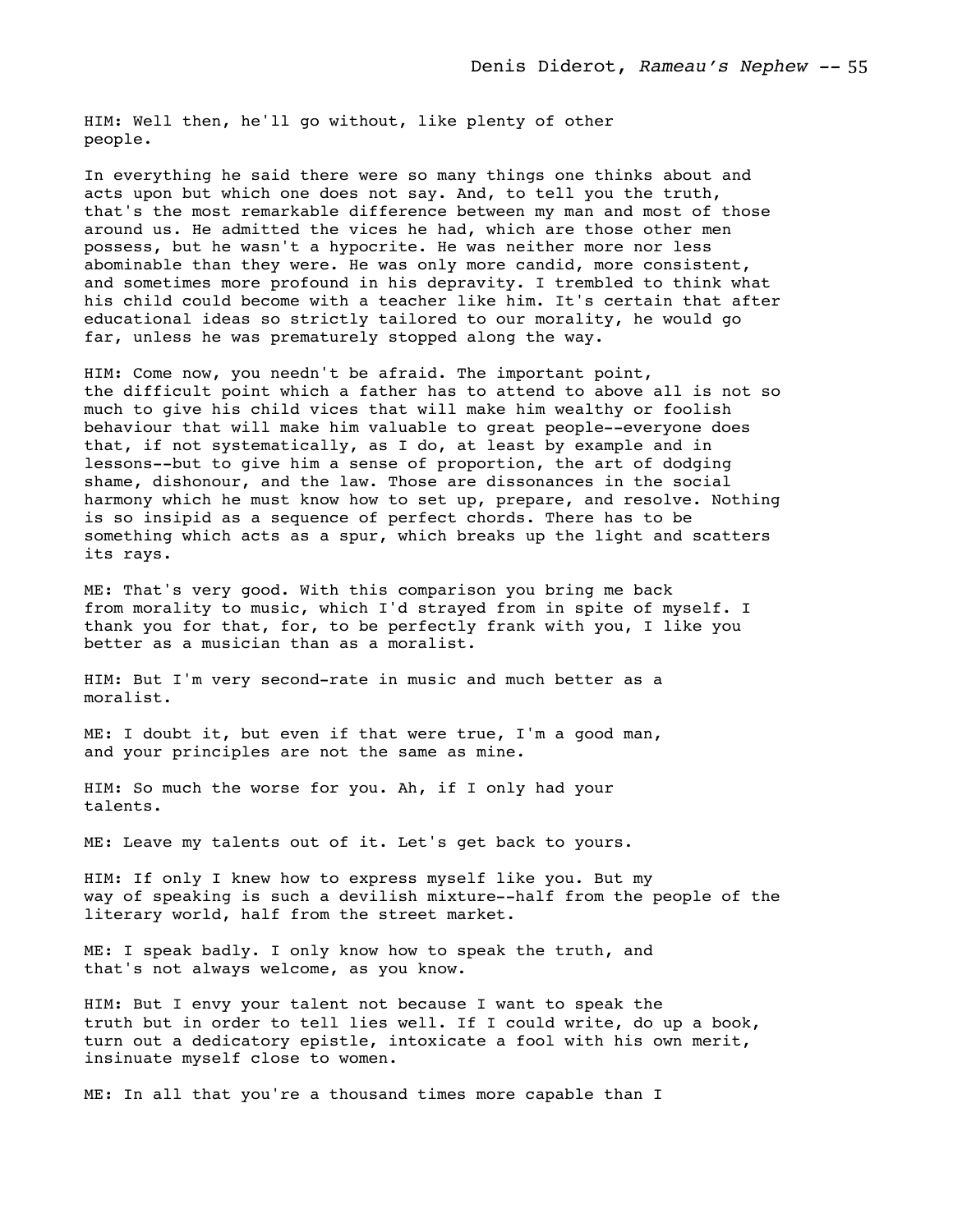am. I wouldn't even be worthy to be your pupil.

HIM: How many great qualities wasted. And you aren't even aware of their value.

ME: I collect back everything I put into them.

HIM: If that were the case, you wouldn't have this coarse coat, this muslin vest, these wool socks, these thick shoes, and this ancient wig.

ME: I agree. One must be very inept if one is not rich after stopping at nothing to become wealthy. But the fact is there are people like me who do not consider riches the most precious thing in the world--strange people.

HIM: Very odd. We aren't born with this frame of mind. One has to acquire it, because it's not natural.

ME: Not natural to men?

HIM: No, not to men. Everything living, including human beings, seeks benefits for itself at the expense of whoever they belong to. And I'm sure that if I left the little savage to go his own way, without speaking to him about anything, he'd want to be richly clothed, splendidly fed, liked by men, and adored by women, and would like to gather round him all the fine things of life.

ME: If the little savage were left to himself so that he retained all his imbecility, uniting the little reason possessed by a child in the cradle with the passionate violence in a man thirty years old, he'd wring his father's neck and sleep with his mother.

HIM: That proves the need for a good education. Who'll argue about that? And what's a fine education if not one which leads to all sorts of pleasures, without danger and without inconvenience?

ME: I almost share you opinion, but let's not explore that.

HIM: Why not?

ME: Well, I'm afraid we may only appear to agree and, if we once enter into a discussion of the dangers and the difficulties which need to be avoided, we won't agree any more.

HIM: And what's the problem with that?

ME: Let's leave it, I'm telling you. For I know I could never teach you about these things and it's much easier for you to teach me about music--things I don't understand and you do. Dear Rameau, let's talk music. Tell me how it comes about that with your ability to feel, to remember and deliver the finest passages of the grand masters with the enthusiasm which inspires you and which you transmit to others, you've done nothing worth anything.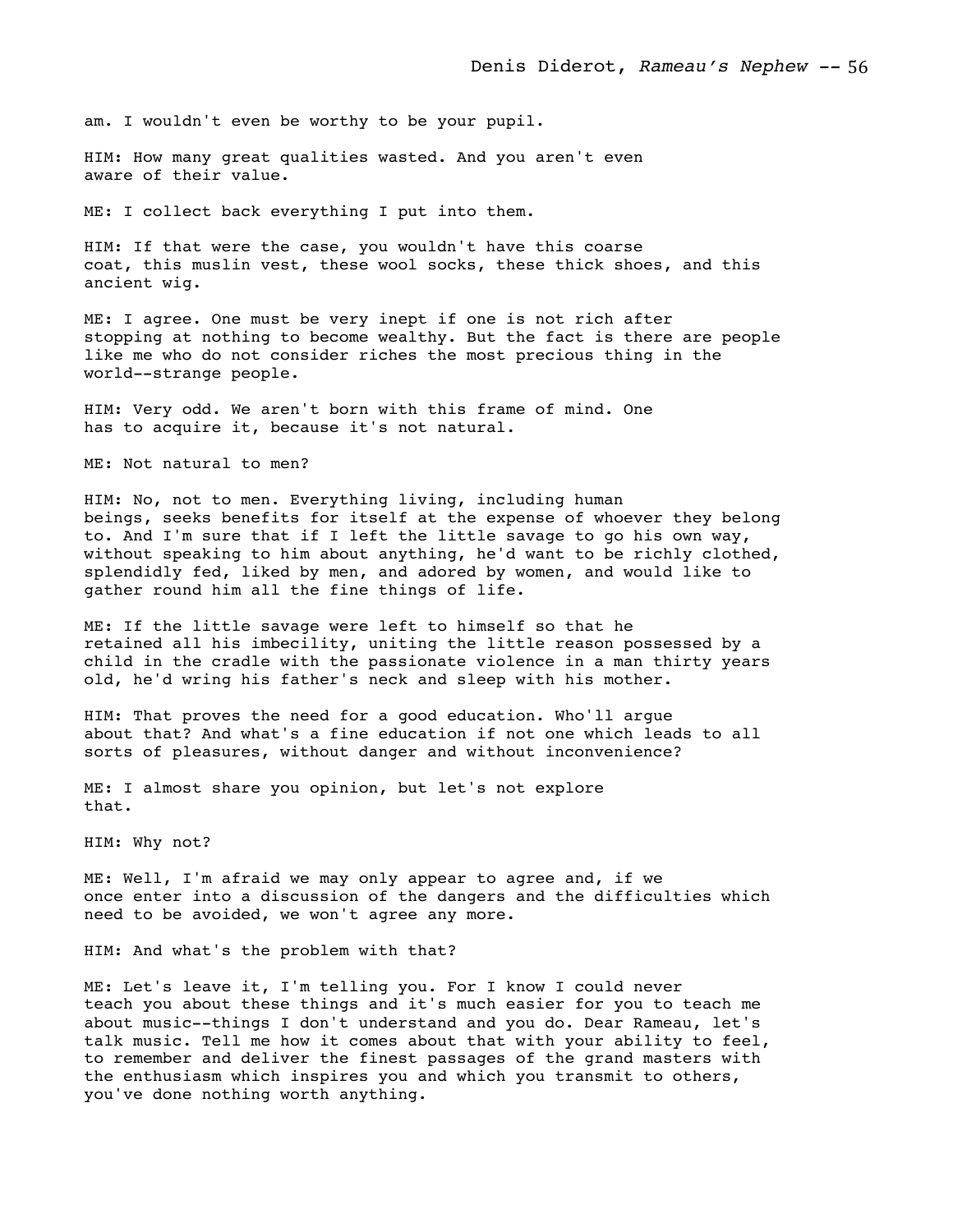Instead of answering me, he began to shake his head. Then, raising his finger to the sky he added, "The star! My star! When nature made Leo, Vinci, Pergolese, and Duni, she smiled. She assumed an imposing and serious expression when she formed my dear uncle Rameau, whom people will call the Great Rameau for ten years and then, in a little while, won't mention any more. When nature did up his nephew, she made grimace after grimace, and then grimaced again." While he uttered these words, he made all sorts of faces--disgust, disdain, irony--and he seemed to be kneading in his fingers a piece of dough and smiling at the ridiculous shapes he made with it. This done, he threw the misshapen idol far away from him and said, "That's how nature made me and threw me away, alongside other idols, some with shriveled stomachs, short necks, huge eyes outside their heads, apoplectic, others with wry necks, wizened, with a vibrant eye and a hooked nose. All of them started to laugh when they saw me. And I put my two fists against my sides and exploded with laughter when I saw them, for fools and madmen amuse each other. They seek each other out. They attract each other. If, on my arrival here, I hadn't found ready made the proverb which says "A fool's money is the inheritance of a man with brains" I'd have invented it. I felt that nature had put what was legitimately mine into the safe keeping of these idols, so I devised thousands of ways of getting it back for myself.

ME: I know these methods. You've told me about them, and I admired them a lot. But with such resources, why haven't you attempted creating a fine work of art?

HIM: That's what a man of the world said to AbbΘ Le Blanc.... The abbΘ replied, "The Marquise of Pompadour takes me by the hand, leads me right to the threshold of the Academy, and there she removes her hand. I fall down and break both my legs." The man of the world answered him, "All right, abbΘ, you must get up and bash in the door with your head." The abbΘ replied, "That what I tried to do, and do you know what happened to me? I got a bump on my forehead."

After this little story, my man began to move around with his head held down and a pensive and demoralized expression. He sighed and wept. He was upset. Raising his hands and his eyes, he banged his head with his fist, hard enough to break his forehead or his fingers, and he added, "It seems to me that there could be something in there, but no matter how hard I knock or shake it, nothing emerges." Then he began shaking his head and hitting his forehead again even more firmly, saying, "Either no one is in there or they won't answer."

A moment later, he took on a proud attitude. He raised his head, laid his right hand over his heart, walked along and said, "I feel. Yes, I do feel.." He imitated for me a man who was getting annoyed, who was indignant, who was feeling moved, who was issuing orders, who was begging. He improvised speeches of anger, sympathy, hatred, love. He sketched out passionate characters with a surprising delicacy and fidelity. Then he added, "That's it, I think. It's coming along. That's what it is to find a midwife who knows how to stimulate and bring on the labour pains and make the child emerge. When I'm alone, I take up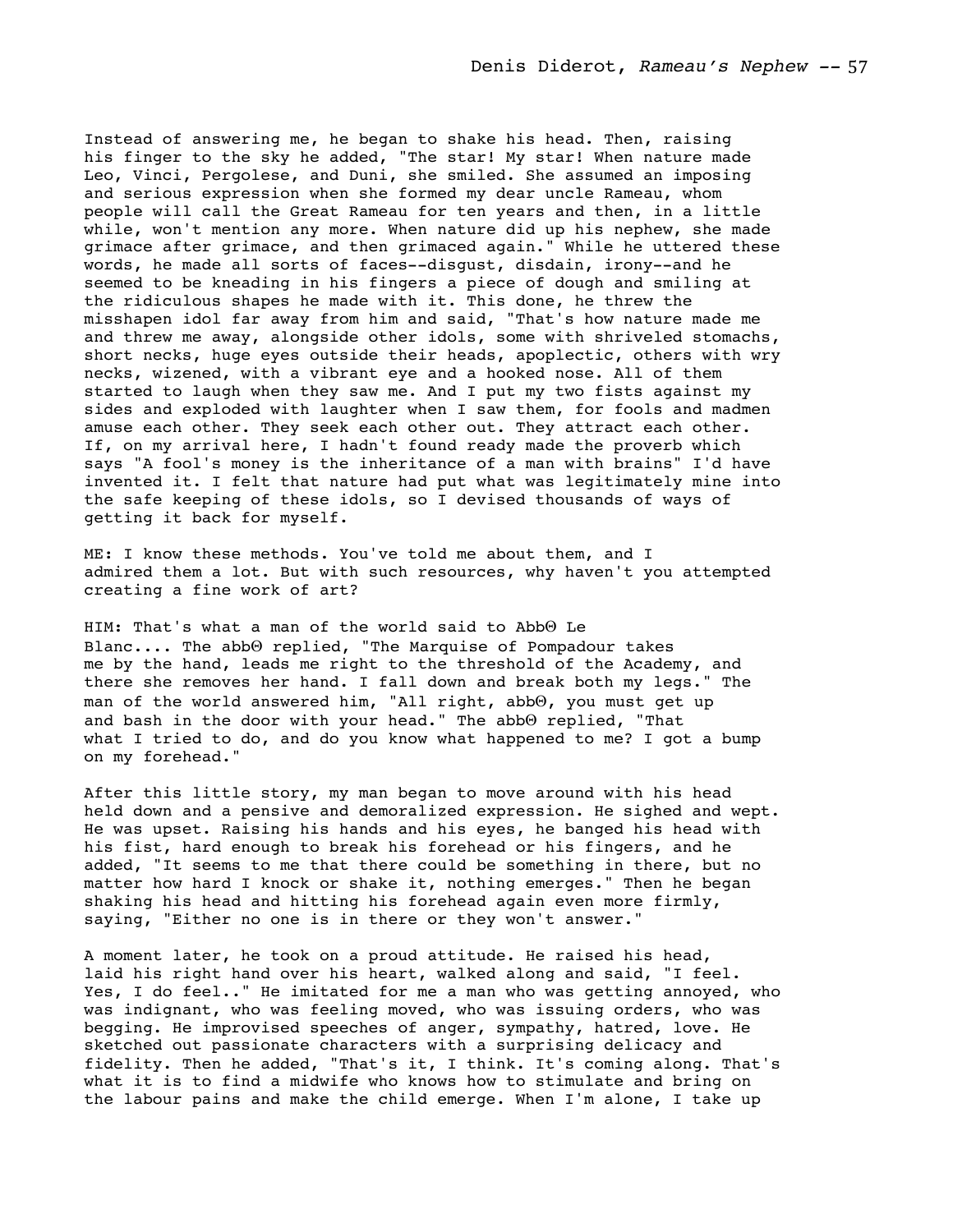my pen, intending to write. I bite my nails. I wear out my forehead. No good. Good night. The god is absent. I'd persuaded myself that I had some genius, but at the end of a line I read that I am a fool, a fool, a fool. But how does one feel, raise oneself, think, or describe anything with energy when one hangs out with people like those it's necessary to see in order to live, in the midst of the comments one makes and hears and gossip like this, 'Today the boulevard was charming. Did you hear the little Marmotte? She played enchantingly. Mr. Someone-or-Other has the most beautiful dappled grays in harness you could ever imagine. As for lovely Madame So-and-So, she's beginning to get past it. At the age of forty-five, does one have one's hair done like that? That young What's-her-name is covered with diamonds which didn't cost her much.' 'You mean to say which cost her a lot?' 'Not at all.' 'Where did you see her?' 'At L'Enfant d'Arlequin perdu et retrouvΘ. The scene of despair was acted out as never before. The Punch at the fair can really shout but has no finesse, no soul. Madame Such-and-Such has given birth to two children at once. Each father will have his own.' Do you think stuff like that spoken, repeated, and heard every day inspires and leads to great things?"

ME: No. It would be more worthwhile to shut yourself up in your attic, drink water, eat dry bread, and find your real self.

HIM: Perhaps. But I don't have the courage for that. And then to sacrifice one's happiness for an uncertain success. And what about the name I carry? Rameau! To be called Rameau--that's embarrassing. Talent is not like nobility which can be passed on and whose lustre increases as it goes from grandfather to father, from father to son, from son to grandson, without the grandparent requiring his descendant to have any merit. The old stock branches out into an enormous line of fools, but who cares? It's not like that with talent. In order to acquire nothing more than the reputation of one's father, it's necessary to be more skilled than he is. You have to have inherited his fibre. I lack the fibre. But my wrist is flexible, the bow moves, and the pot boils. If it's not glory, well, it's food.

ME: In your place, I wouldn't assume it's all said and done with. I'd make an attempt.

HIM: And you think I haven't tried. I wasn't fifteen years old when I first said to myself, "What are you up to, Rameau? You're dreaming. And what are you dreaming about? That you'd like to have done or do something which excites the admiration of the universe. Well, then, you just have to blow on your fingers and wiggle them. Just get started, and you'll be there." At a more advanced age, I repeated what I'd said to myself in my childhood. Today, I'm still repeating it, and I'm standing by the statue of Memnon.

ME: What do you mean talking about the statue of Memnon?

HIM: That's obvious enough, it seems to me. Around the statue of Memnon there were numberless other statues which the sun's rays struck just as much, but Memnon's statue was the only one which produced a sound. Who's a poet? Well, there's Voltaire. And who else? Voltaire. And a third? Voltaire. And a fourth? Voltaire. And musicians?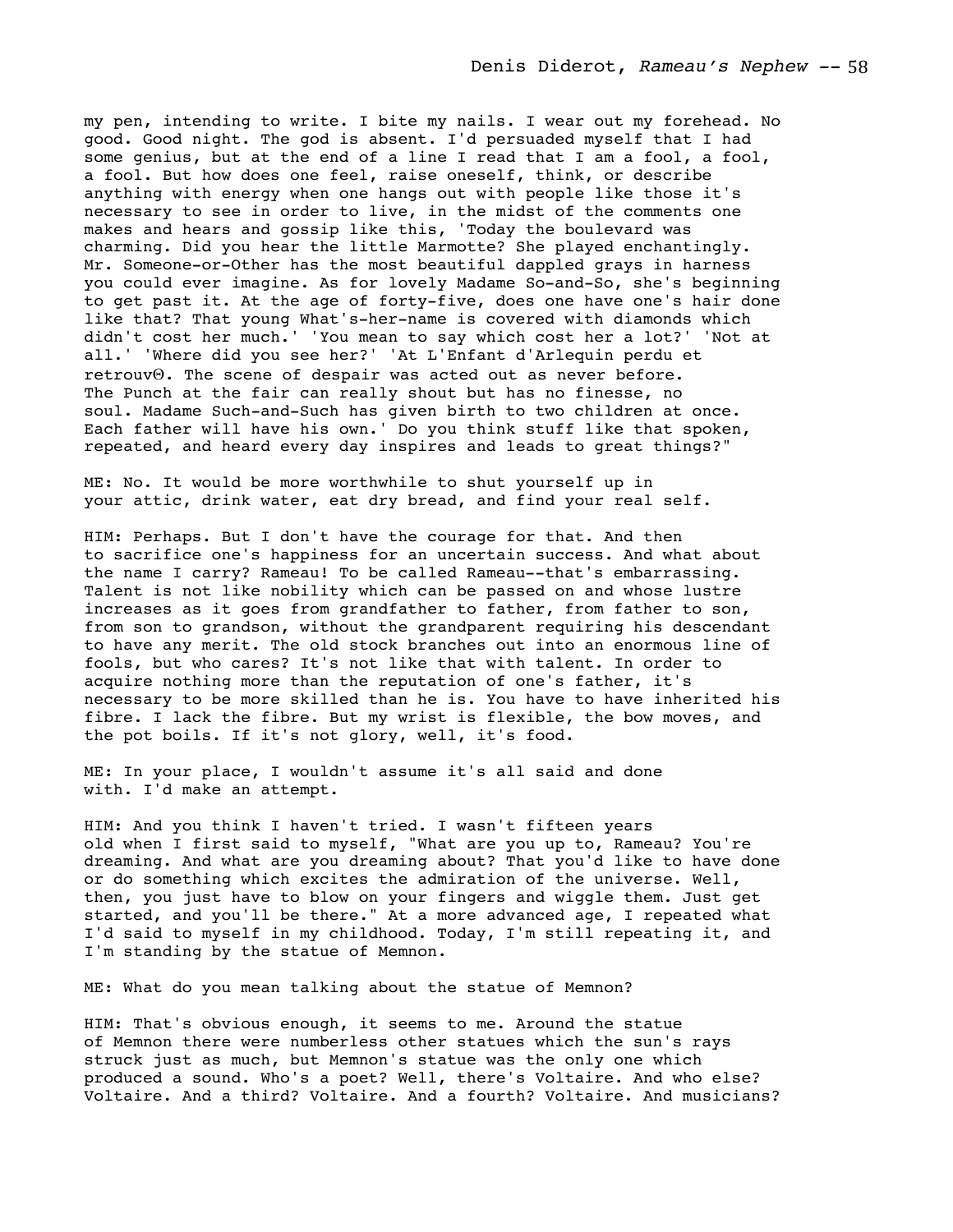There's Rinaldo da Capoua, Hasse, Pergolese, Alberti, Tartinin, Locatelli, Terradoglias; there's my uncle, and little Duni who's nothing to look at, no figure, but who feels, my God, who has melody and expression. The others around this small number of Memnons are just so many pairs of ears stuck on the end of sticks. And we're beggars, so poor it's a miracle. Oh, Mister Philosopher, poverty is a terrible thing. I see her crouching there, with her mouth gaping open to receive a few drops of icy cold water dripping from the barrel of the Danaids. I don't know if she sharpens the mind of the philosopher, but she has a devilish way of cooling off the head of a poet. People don't sing well under this barrel. The man who can get himself under it is only too lucky. I was there, and I didn't know how to keep my place. I'd already done that stupid thing once before. I'd been traveling in Bohemia, Germany, Switzerland, Holland, Flanders, all over the damned country.

ME: Under the leaky barrel.

HIM: Under the leaky barrel. The man was a rich Jew who was happy to splash his money around. He liked music and my silly jokes. I played music--just the way that made God happy--and I played the fool. I didn't lack anything. My Jew was a man who understood his law and who observed it strictly in every detail, sometimes with a friend, always with strangers. He got himself in bad trouble which I must tell you about, because it's amusing. In Utrecht there was a charming prostitute. He was attracted to this Christian and sent her a messenger with quite a large letter of credit. The strange creature rejected his offer. The Jew grew desperate. The messenger told him, "Why are you so upset by this? You want to sleep with a good-looking woman. Nothing is easier, even to sleep with one more beautiful than the one you're chasing. That's my wife. I'll let you have her for the same price." No sooner said than done. The messenger keeps the letter of credit, and my Jew sleeps with the messenger's wife. The due date for the letter of credit arrives. The Jew allows the letter to be challenged and disputes its validity. A trial. The Jew tells himself, "The man will never dare to reveal what right he has to possess my letter, and I'll not have to pay him." At the hearing, he interrogates the messenger, "This letter of credit, who did you get it from?" "From you." "Is it for a loan?" "No." "Is it for the sale of merchandise?" "No." "Is it for services rendered?" "No, but that's not the point. I'm in possession of the letter. You signed it, and you can discharge it." "I didn't sign it." "So then I'm a forger?" "You or someone else who you're acting for." "I'm a coward, but you're a scoundrel. Believe me, don't push me to the limit. I'll tell everything. I'll dishonour myself, but I'll sink you." The Jew paid no attention to the threat, and at the next hearing the messenger revealed the entire affair. They were both reprimanded, and the Jew was condemned to pay off the letter of credit, and the money was applied to the relief of the poor. At that point I left him, and came back here. What was I to do? I had to do something or die of poverty. All sorts of plans went through my head. One day, I was going to leave tomorrow to join up with a troupe traveling through the provinces--I'd be equally good or bad in the theatre or in the orchestra. The next day, I was dreaming of getting someone to paint for me one of those pictures attached to a pole which people set up in a public crossroad, where I'd have shouted my head off, "There's the town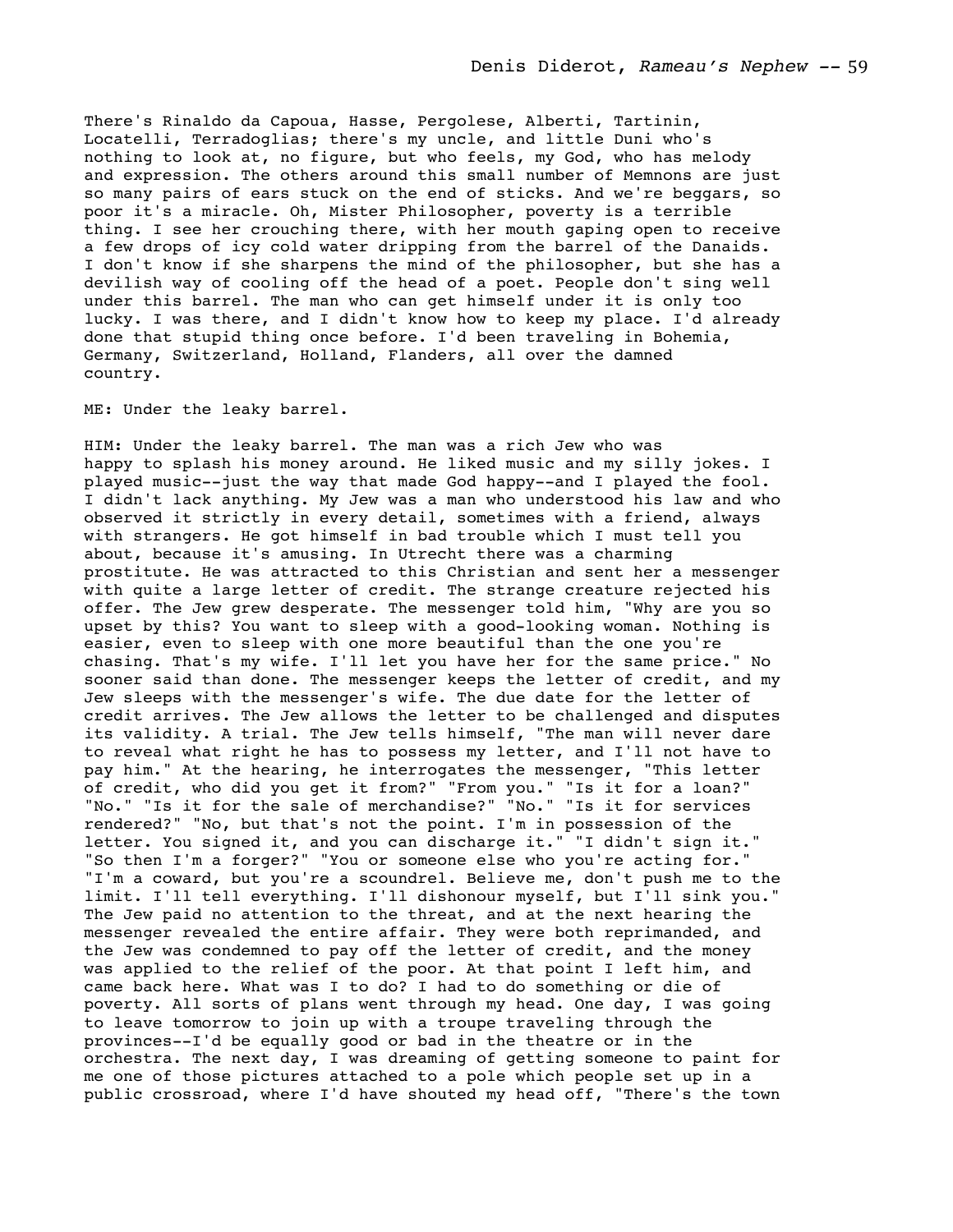where he was born. Here he is leaving his father the apothecary. Here he is arriving in the capital, looking for his uncle's residence. Here he is on his knees before his uncle, who is chasing him away. Here he is with a Jew," and so on and so on. The next day, I'd get up firmly resolved to join up with the street singers. That's not the worst thing I could've done. We could've gone to give a concert under my dear uncle's windows. He'd have collapsed with rage. But I chose something else.

At that point he stopped and assumed, in succession, the pose of a man who's holding a violin, turning his arms to tighten the strings, and then the pose of a poor devil worn out with exhaustion, with no energy, whose limbs wobbled, ready to die if someone didn't throw him a piece of bread. He showed his extreme need with the gesture of a finger pointing towards his half open mouth. Then he added, "You see what I mean. They'd toss me the loaf, and three or four of us, all famished, would fight over it. So go on, then--think grand thoughts, create beautiful things in an environment of such distress."

## ME: That's difficult.

HIM: From one tumble to the next--I fell into that job. I was in clover. Now I've left it. Now I have to scrape the gut once again, and come back to that gesture with my finger pointing towards my gaping mouth. Nothing's very stable in this world. Today at the top of the wheel, tomorrow at the bottom. Damned circumstances lead us along, and lead us really badly.

Then, drinking up what remained at the bottom of the bottle, he spoke to the man next to him: "Sir, would you be so good as to give me a pinch of snuff. That's a lovely box you have there. Are you a musician?" "No." "All the better for you, for they're poor buggers, a pitiful bunch. Destiny wanted me to be a musician, while in a mill in Montmartre there's perhaps a miller or a miller's helper who never listens to anything but the sound of the ratchet but who'd have made up some fine songs. Rameau, go to the mill--the mill that's where you belong."

ME: Whatever a man devotes himself to, nature has destined him for that.

HIM: She makes some strange blunders. In my case, I'm not looking down from that height where everything merges into one--where the man who prunes a tree with cutters and the caterpillar who eats the leaves seem nothing but two different insects, each doing his own work. Go and perch on the epicycle of Mercury and from there, like Reamur who classifies flies into seamstresses, surveyors, and harvesters, you can divide up the human species into woodworkers, carpenters, roofers, dancers, singers--whatever you like. I won't get involved in it. I'm in the world, and I'm staying here. But if it's part of nature to have an appetite--for it's always appetite I come back to, to the feeling which is always present in me--I find that it's not part of a good order if one doesn't always have something to eat. It's a damnable economy with men who cram themselves with everything while others whose stomachs are just as demanding as theirs and have a recurring hunger like theirs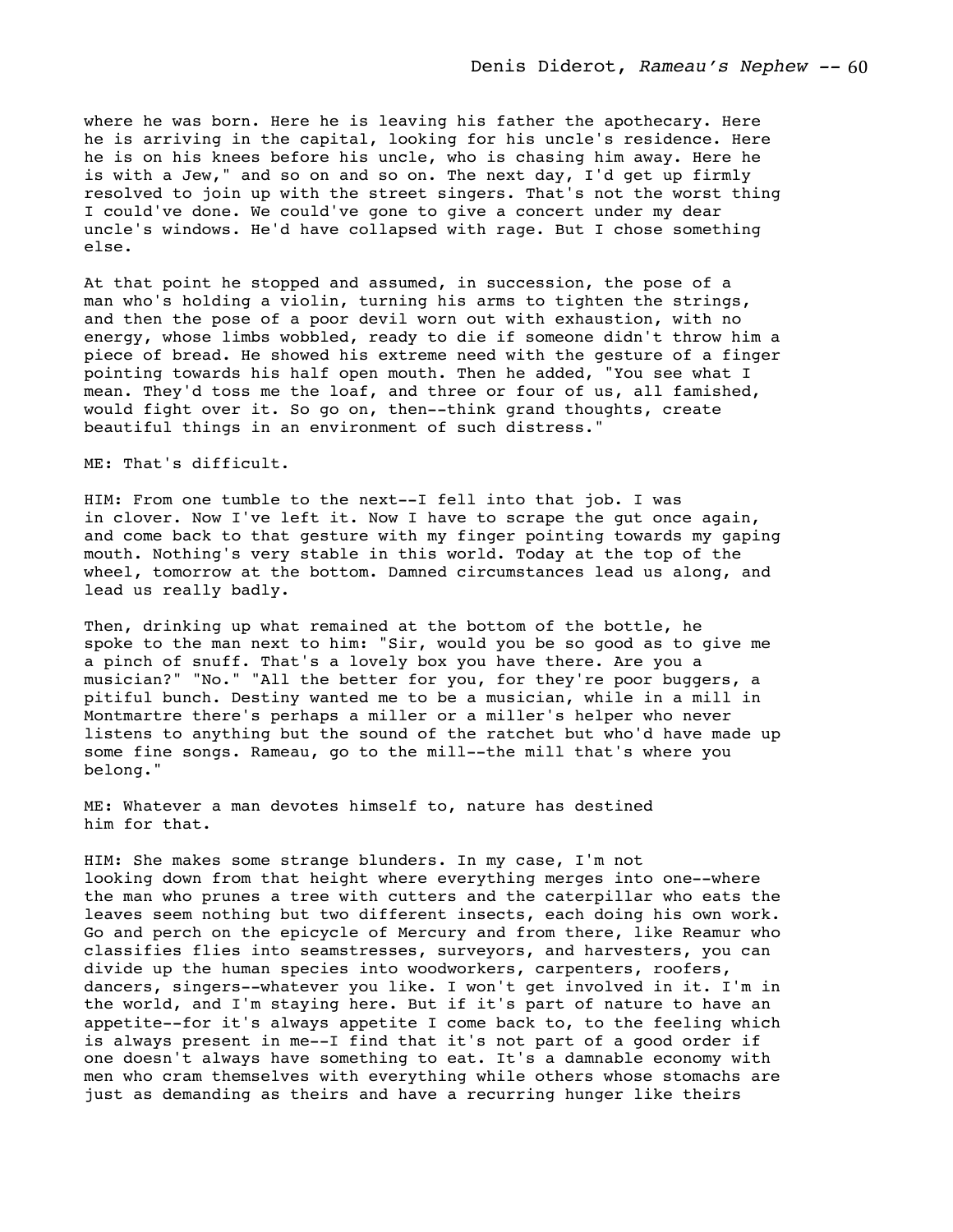have nothing to chew on. The worst thing is the way our need compels us to a certain posture. The man in need doesn't walk like another man--he jumps, he grovels, he wriggles, he crawls. He spends his life taking up and carrying out various positions.

ME: What are these positions?

HIM: Go and ask Noverre. The world offers many more positions than his art can imitate.

ME: So there you are, too, if I can use your expression or rather Montaigne's, perched on the epicycle of Mercury, contemplating the different pantomimes of the human species.

HIM: No, no I'm telling you. I'm too heavy to raise myself so high. Those misty regions I leave to the cranes. I move around from one piece of earth to another. I look around me, and I take up my positions, or I amuse myself with positions which I have derived from others. I'm an excellent mimic, as you're going to see.

The he begins to smile, to imitate a man admiring, begging, obliging. He sets his right foot forward, his left behind, with his back bent over, his head raised, with his gaze looking directly into another person's eyes, his mouth half open, his arms stretched out towards some object. He waits for his orders. He receives them. He dashes off, comes back. He's done the job and is giving an account of it. He attends to everything. He picks up what falls down. He puts a pillow or a footstool under someone's feet. He holds a saucer. He goes up to a chair. He opens a door. He closes a window. He pulls the curtains. He observes the master and mistress. He is immobile, his arms hanging down, his legs lined up straight. He listens. He seeks to read what's on their faces. And he continues, "That's my pantomime, almost the same as what flatterers, prostitutes, valets, and beggars do."

The antics of this man, the stories of Abb $\Theta$  Galiani, and the extravagances of Rabelais sometimes force me to me profound reflections. They are three stores where I have acquired for myself some ridiculous masks which I put over the faces of the most serious people. I see Pantalon in prelate, a satyr in a judge, a pig in a monk, an ostrich in a minister, and a goose in his first deputy.

ME: But by your count there are lots of beggars in this world, and I don't know anyone who doesn't do some steps in that dance of yours.

HIM: You're right. In the entire kingdom, there's only one man who walks. That's the king. All the rest take up positions.

ME: The king? Isn't there more to it that that? Don't you think that, from time to time, he finds beside him a little foot, a little curl, a little nose which makes him go through a small pantomime? Whoever needs someone else is a beggar and takes up a position. The king takes up a position before his mistress and before God. He goes through the paces of his pantomime. The minister goes through the paces of prostitute, flatterer, valet, or beggar in front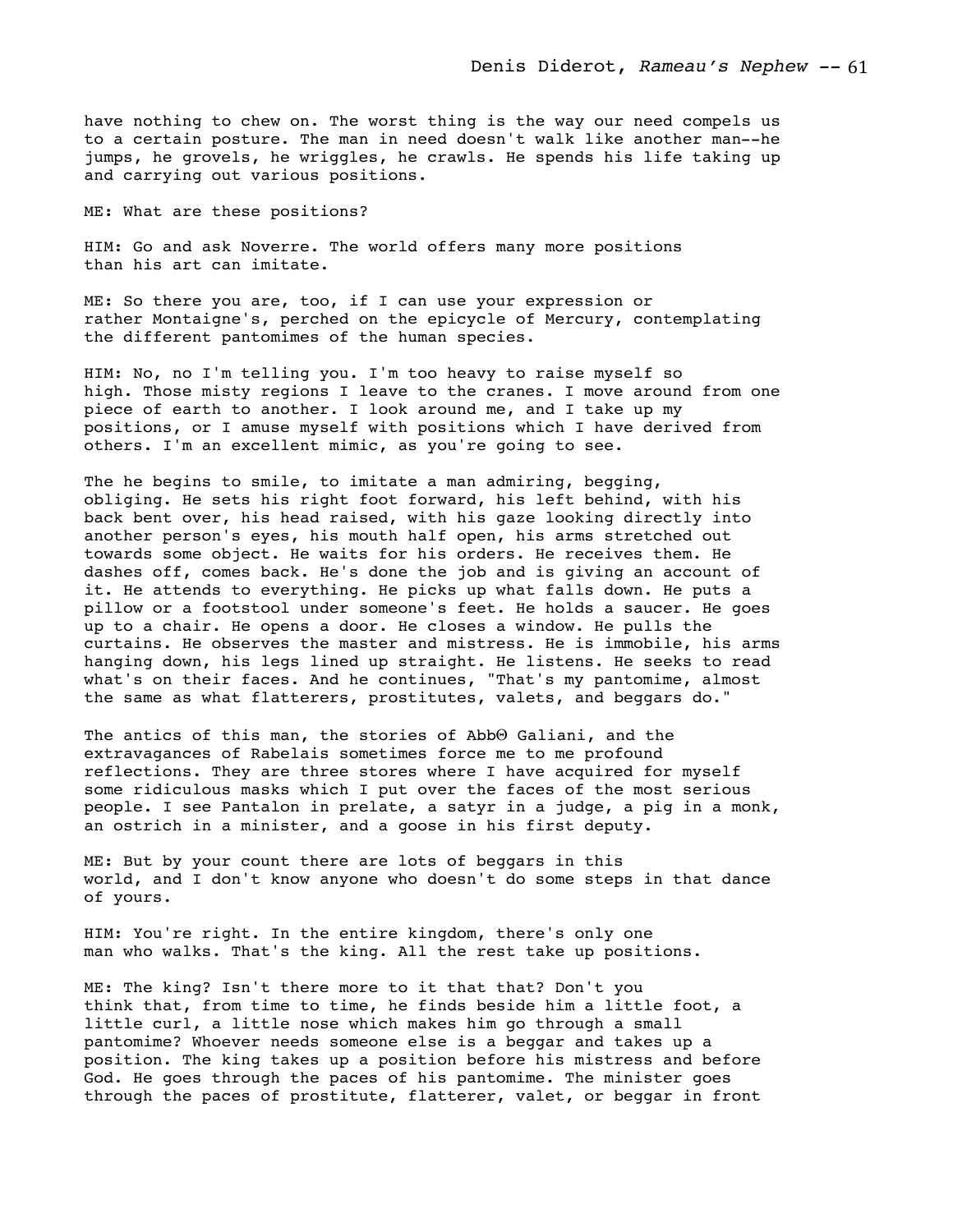of his king. The crowds of ambitious people dance your positions in hundreds of ways, each more vile than the others, in front of the minister. The noble abbΘ in his bands of office and his long cloak goes at least once a week in front of the agent in charge of the list of benefices. My goodness, what you call the pantomime of beggars is what makes the earth go round. Everyone has his little Hus and his Bertin.

HIM: That's a great consolation.

But while I was speaking, he was imitating in a killingly funny way the positions of the persons I was naming. For example, for the little abbΘ, he held his hat under his arm and his breviary in his left hand; in his right hand he lifted up the train of his cloak. He came forward, with his head a little inclined towards his shoulders, his eyes lowered, imitating the hypocrite so perfectly that I believed I was looking at the author of the Refutations appearing before the Bishop of Orleans. For the flatterers and for the ambitious he crawled along on his belly--just like Bouret at the Ministry of Finance.

ME: That's done extremely well. But there's one creature who can do without pantomime. That's the philosopher who has nothing and who demands nothing.

HIM: Where's there an animal like that? If he has nothing, he suffers. If he's not asking for anything, he'll get nothing, and he'll be suffering for ever.

ME: No. Diogenes mocked his needs.

HIM: But we have to have clothing.

ME: No. He went about totally naked.

HIM: Sometimes the weather was cold in Athens.

ME: Less so than here.

HIM: People eat there.

ME: No doubt.

HIM: At whose expense?

ME: At nature's. Where does the savage turn? To the earth, to animals, to fish, to trees, to grasses, to roots, to streams.

HIM: A bad menu.

ME: It's a big one.

HIM: But badly served.

ME: Still, it's nature's table that serves to cover our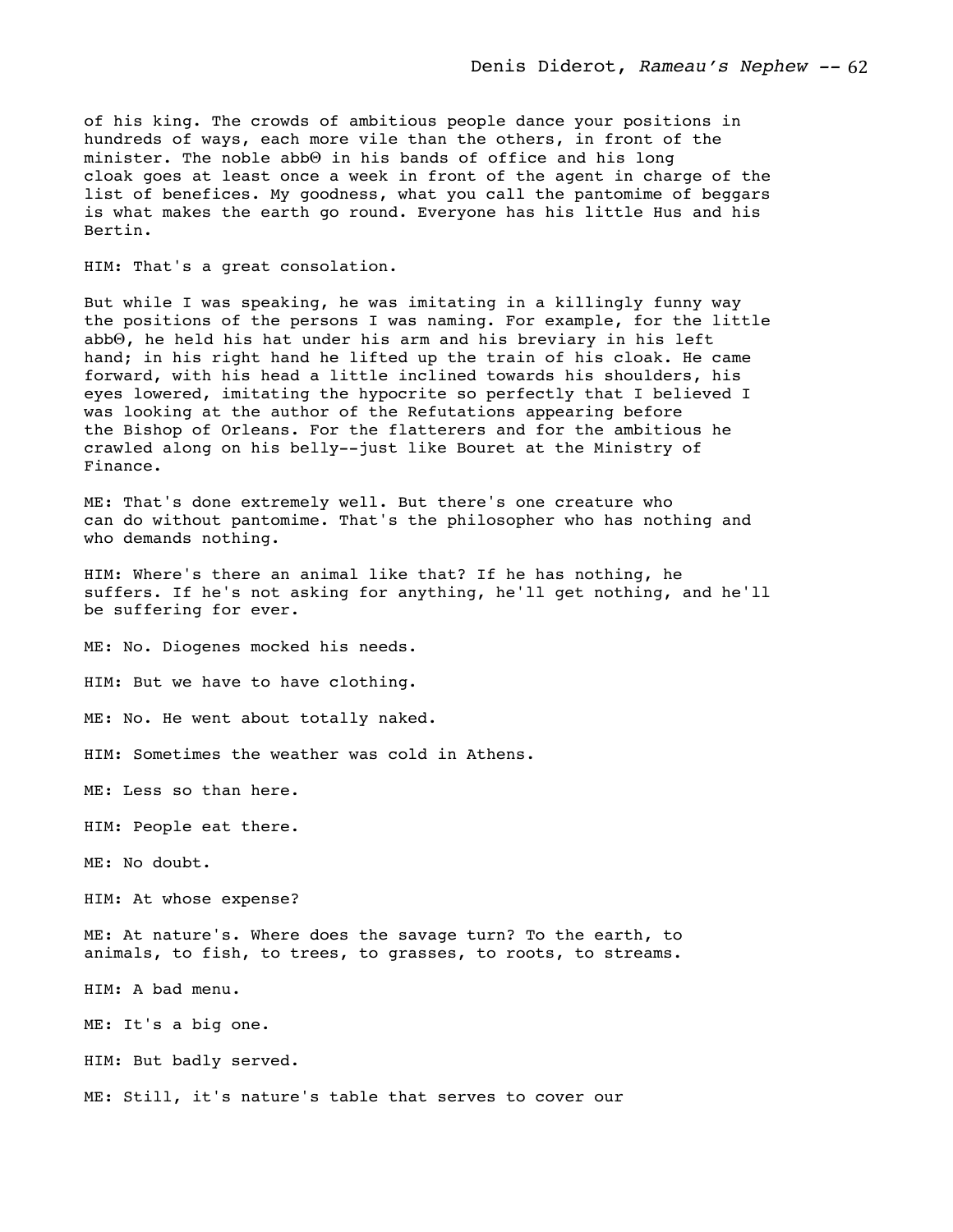own.

HIM: But you'll admit that the work of our cooks, pastry cooks, sellers of roast meats, caterers, and confectioners adds something of their own to it. With the austere diet of your Diogenes, it wouldn't do to have organs that were easily upset.

ME: But you're wrong. The habits of the cynic were the habits of our monks, with the same virtue. The cynics were the Carmelites and Cordeliers of Athens.

HIM: I'll take you up on that. Diogenes also danced his pantomime, if not in front of Pericles, at least in front of Lais or Phryne.

ME: You're wrong again. Other people used to pay a prostitute well who gave herself to him for pleasure.

HIM: But what happened if the prostitute was busy and the cynic was in a hurry?

ME: He'd go back to his barrel and manage without her.

HIM: And you're advising me to imitate Diogenes?

ME: I'll bet my life it's better than crawling, demeaning and prostituting oneself.

HIM: But I need a good bed, a fine table, warm clothing in winter, cool clothing in summer, spare time, money, and lots of other things which I prefer to owe to charity than to acquire by work.

ME: That's because you're a good-for-nothing, greedy coward--with a soul of mud.

HIM: I think I've told you that.

ME: Things in life no doubt have a price, but you've no idea of the sacrifice you're making to obtain them. You dance, you have danced, and you'll continue to dance the vile pantomime.

HIM: It's true. But it hasn't cost me much and isn't costing me any more for all that. And that's the reason I'd be making a mistake to take up some other way of getting along which would bring me grief and which I wouldn't keep up. But I see from what you've told me that my poor little wife was a sort of philosopher. She was as brave as a lion. Sometimes we didn't have any bread or any money. We'd sold just about all our old clothes. I'd throw myself at the foot of our bed and rack my brains to find someone who could lend me an Θcu which I wouldn't repay. She was as happy as a lark. She'd sit down at her keyboard and accompany herself while singing. She had a voice like a nightingale. I'm sorry you never heard her. When I had some concert to go to, I'd take her with me. On the way I'd say to her, "Come on then, Madame, make them look up to you. Display your talent and your charm. Up with you. Knock them out." We'd arrive. She's sing. She'd rise to